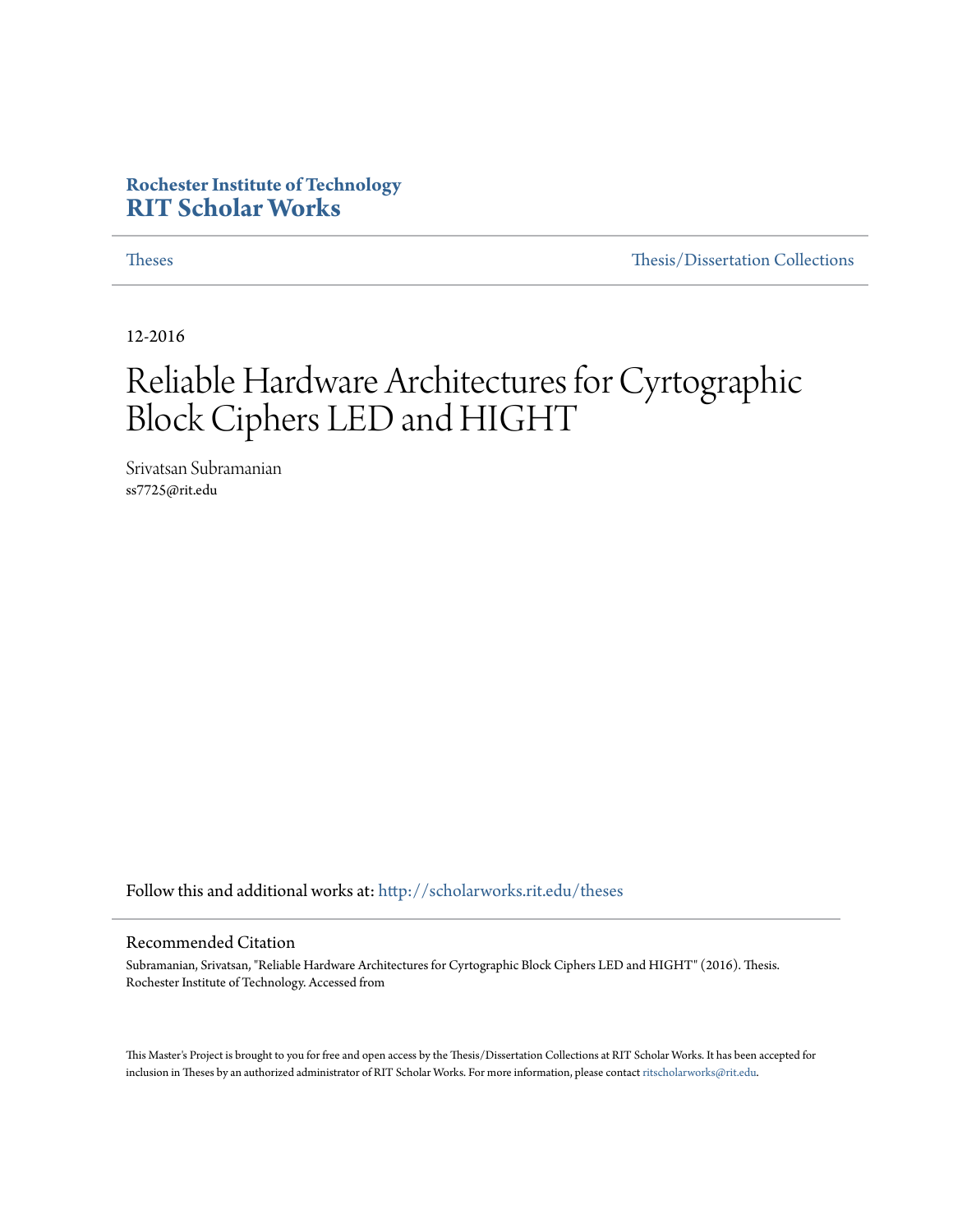### **Rochester Institute of Technology [RIT Scholar Works](http://scholarworks.rit.edu?utm_source=scholarworks.rit.edu%2Ftheses%2F9272&utm_medium=PDF&utm_campaign=PDFCoverPages)**

[Theses](http://scholarworks.rit.edu/theses?utm_source=scholarworks.rit.edu%2Ftheses%2F9272&utm_medium=PDF&utm_campaign=PDFCoverPages) [Thesis/Dissertation Collections](http://scholarworks.rit.edu/etd_collections?utm_source=scholarworks.rit.edu%2Ftheses%2F9272&utm_medium=PDF&utm_campaign=PDFCoverPages)

12-2016

## Reliable Hardware Architectures for Cyrtographic Block Ciphers LED and HIGHT

Srivatsan Subramanian ss7725@rit.edu

Follow this and additional works at: [http://scholarworks.rit.edu/theses](http://scholarworks.rit.edu/theses?utm_source=scholarworks.rit.edu%2Ftheses%2F9272&utm_medium=PDF&utm_campaign=PDFCoverPages)

### Recommended Citation

Subramanian, Srivatsan, "Reliable Hardware Architectures for Cyrtographic Block Ciphers LED and HIGHT" (2016). Thesis. Rochester Institute of Technology. Accessed from

This Thesis is brought to you for free and open access by the Thesis/Dissertation Collections at RIT Scholar Works. It has been accepted for inclusion in Theses by an authorized administrator of RIT Scholar Works. For more information, please contact [ritscholarworks@rit.edu](mailto:ritscholarworks@rit.edu).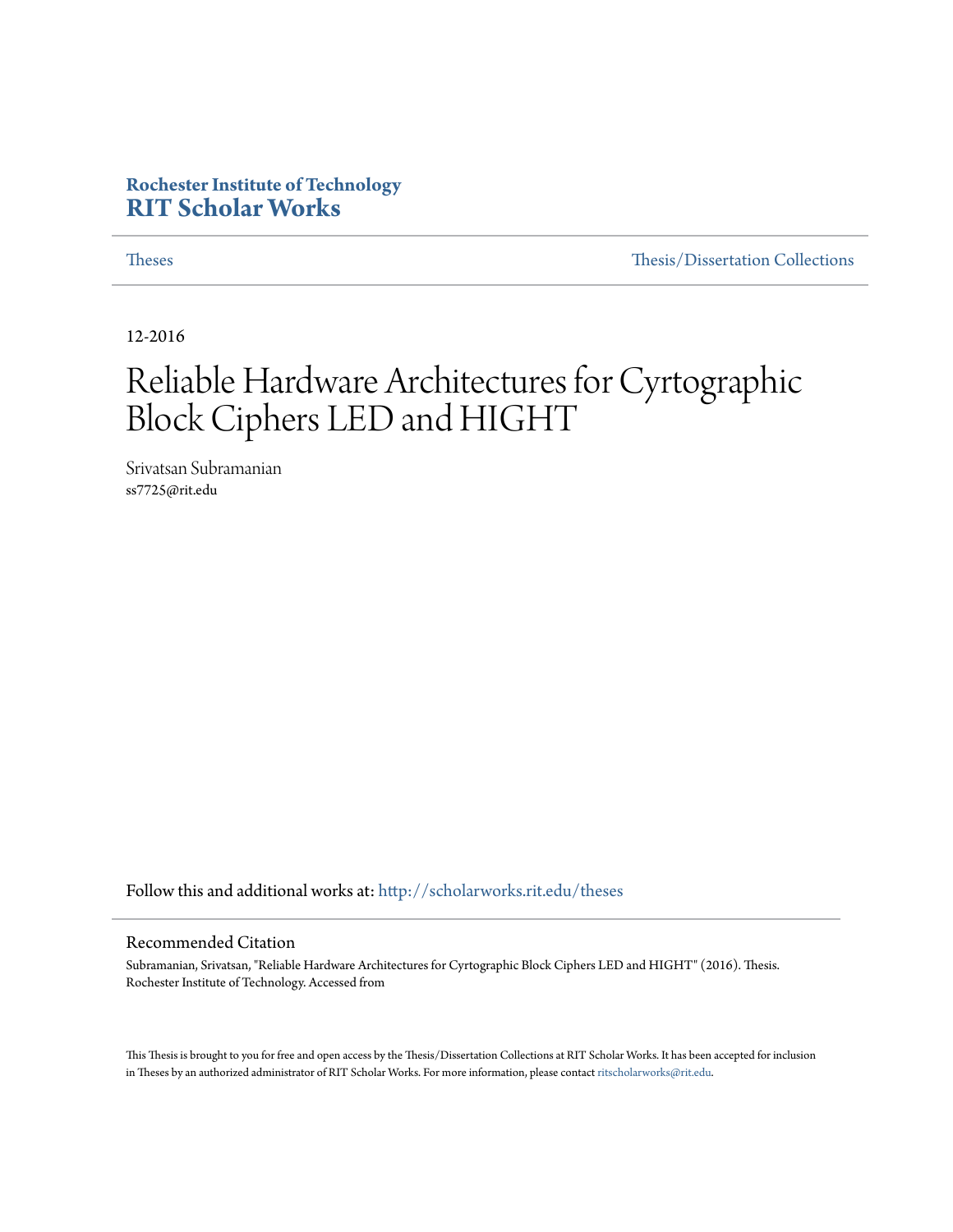### Reliable Hardware Architectures for Cryptographic Block Ciphers LED and HIGHT

by

Srivatsan Subramanian

A Gradute Paper Submitted

in

Partial Fulfillment

of the

Requirements for the Degree of

Master of Science

in

Electrical Engineering

Approved by:

PROF.

(Graduate Paper Advisor-Dr. Mehran Mozaffari-Kermani)

PROF.

(Department Head-Dr. Sohail A. Dianat)

Department of Electrical and Microelectronic Engineering

Kate Gleason College of Engineering

ROCHESTER INSTITUTE OF TECHNOLOGY

Rochester, New York

December, 2016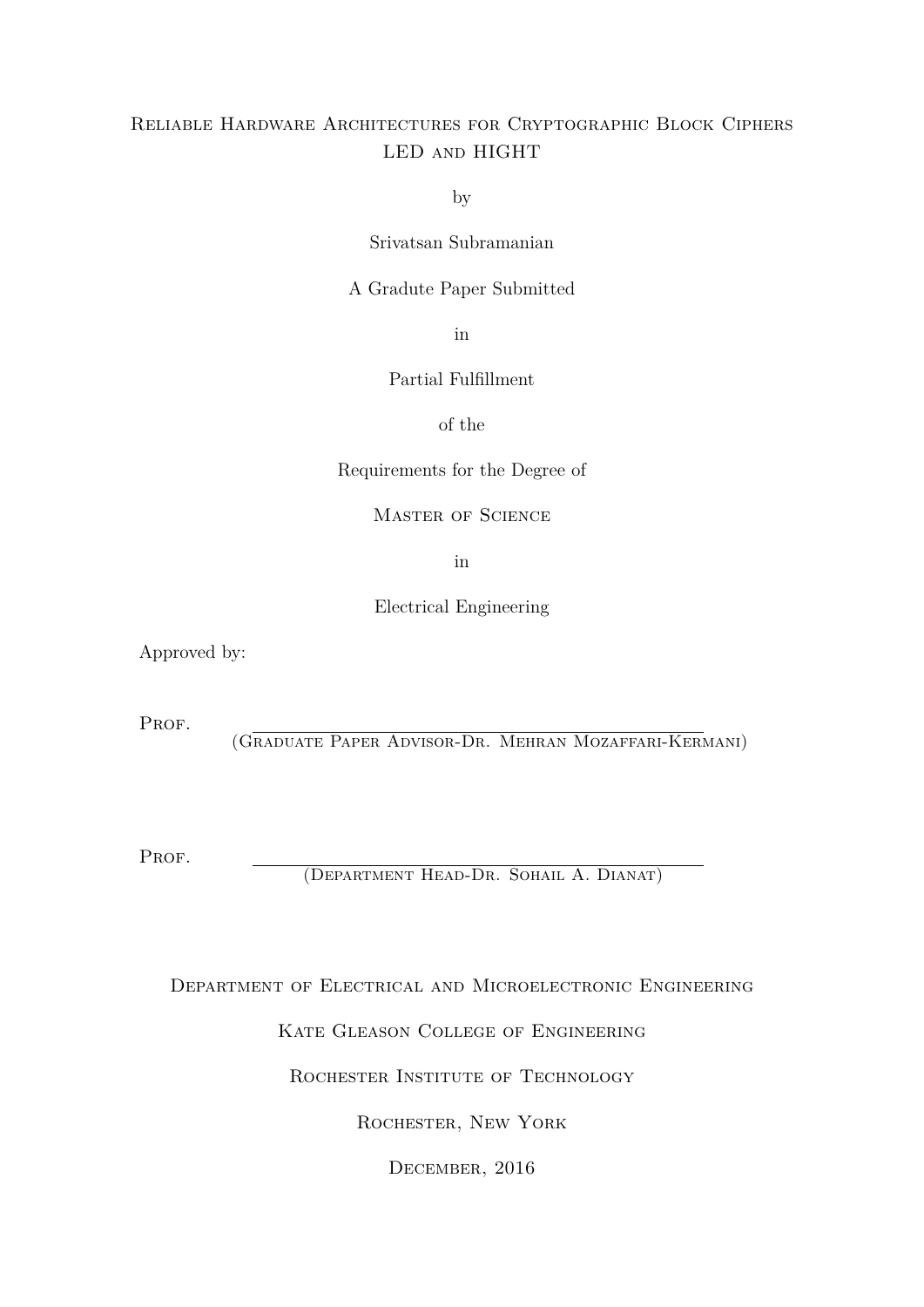## **Acknowledgements**

I would like to express my sincere gratitude to my advisor, Dr. Mehran Mozaffari Kermani, for his excellent guidance, support, patience and encouragement which helped me in successfully completing my research and graduate study at Rochester Institute of Technology. I also take this opportunity to thank Prof. Mark A. Indovina, Dr. Dorin Patru, Dr. Marcin Lukowiak and Dr. Amlan Ganguly for their immeasurable amount of guidance and assistance they have provided throughout my graduate program. Finally, I extend my deepest gratitude to my parents for their unceasing love, support and encouragement.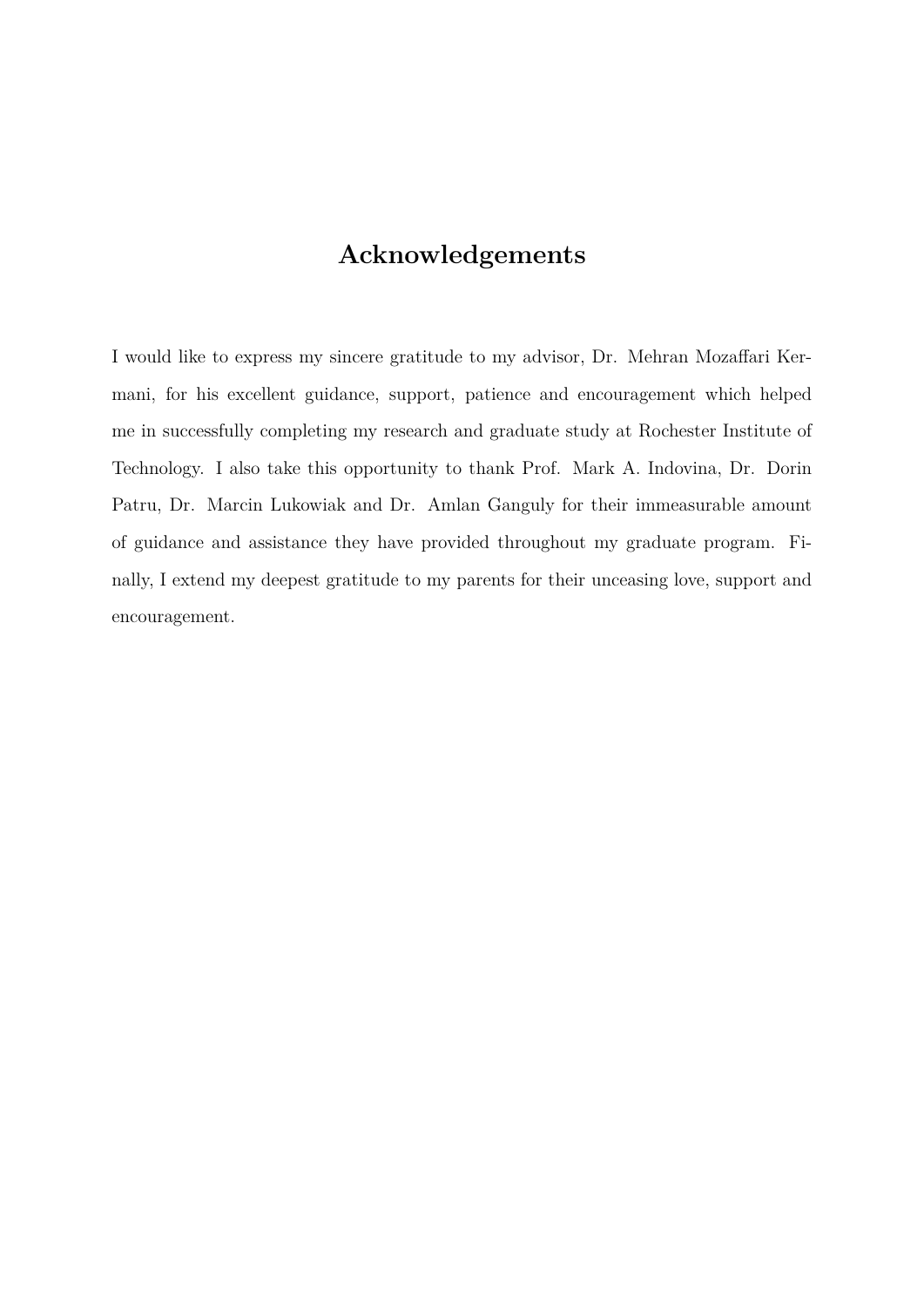This graduate thesis is dedicated to my family.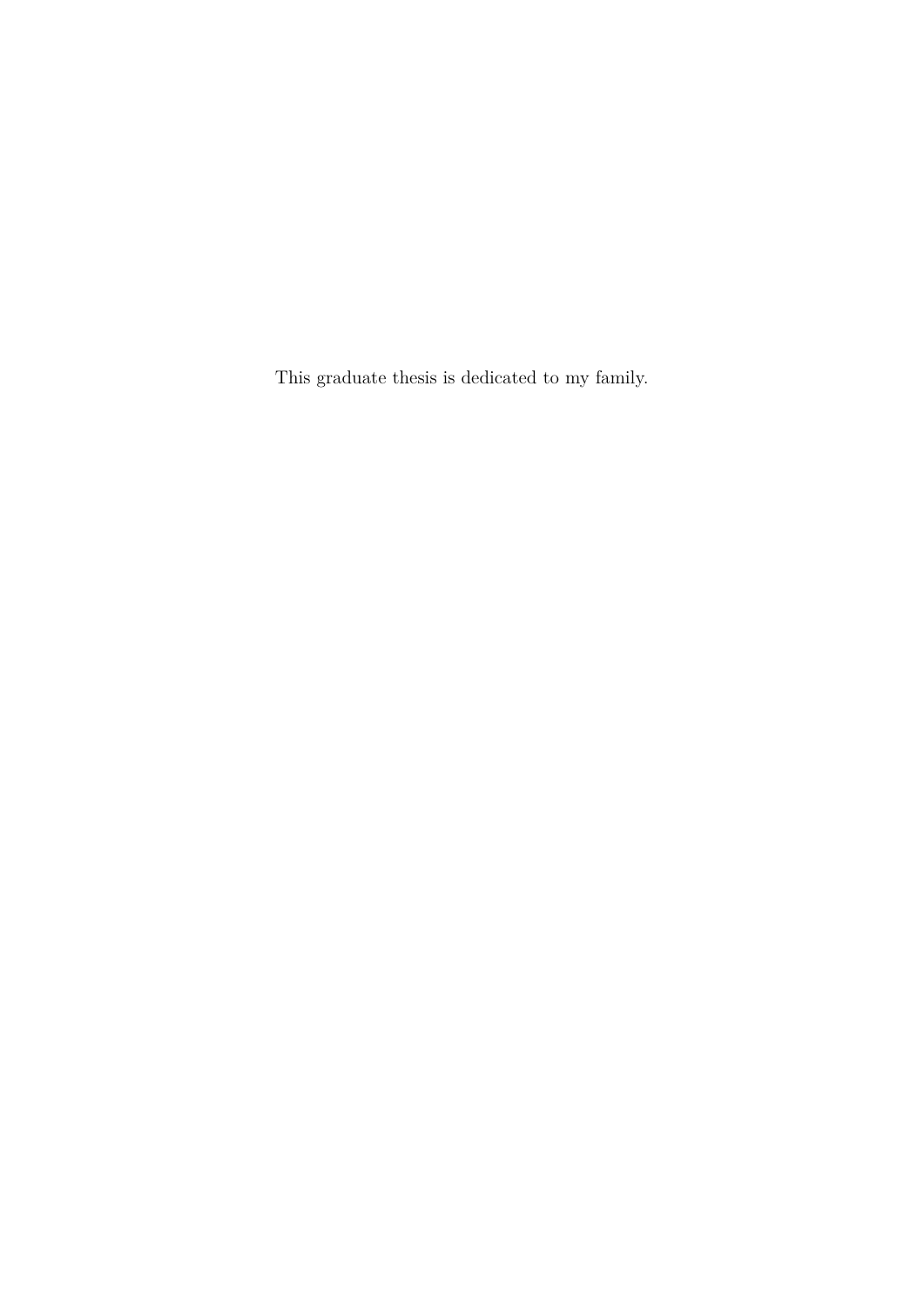## **Declaration**

I hereby declare that except where specific reference is made to the work of others, the contents of this dissertation are original and have not been submitted in whole or in part for consideration for any other degree or qualification in this, or any other University. This dissertation is the result of my own work and includes nothing which is the outcome of work done in collaboration, except where specifically indicated in the text.

> Srivatsan Subramanian December 2016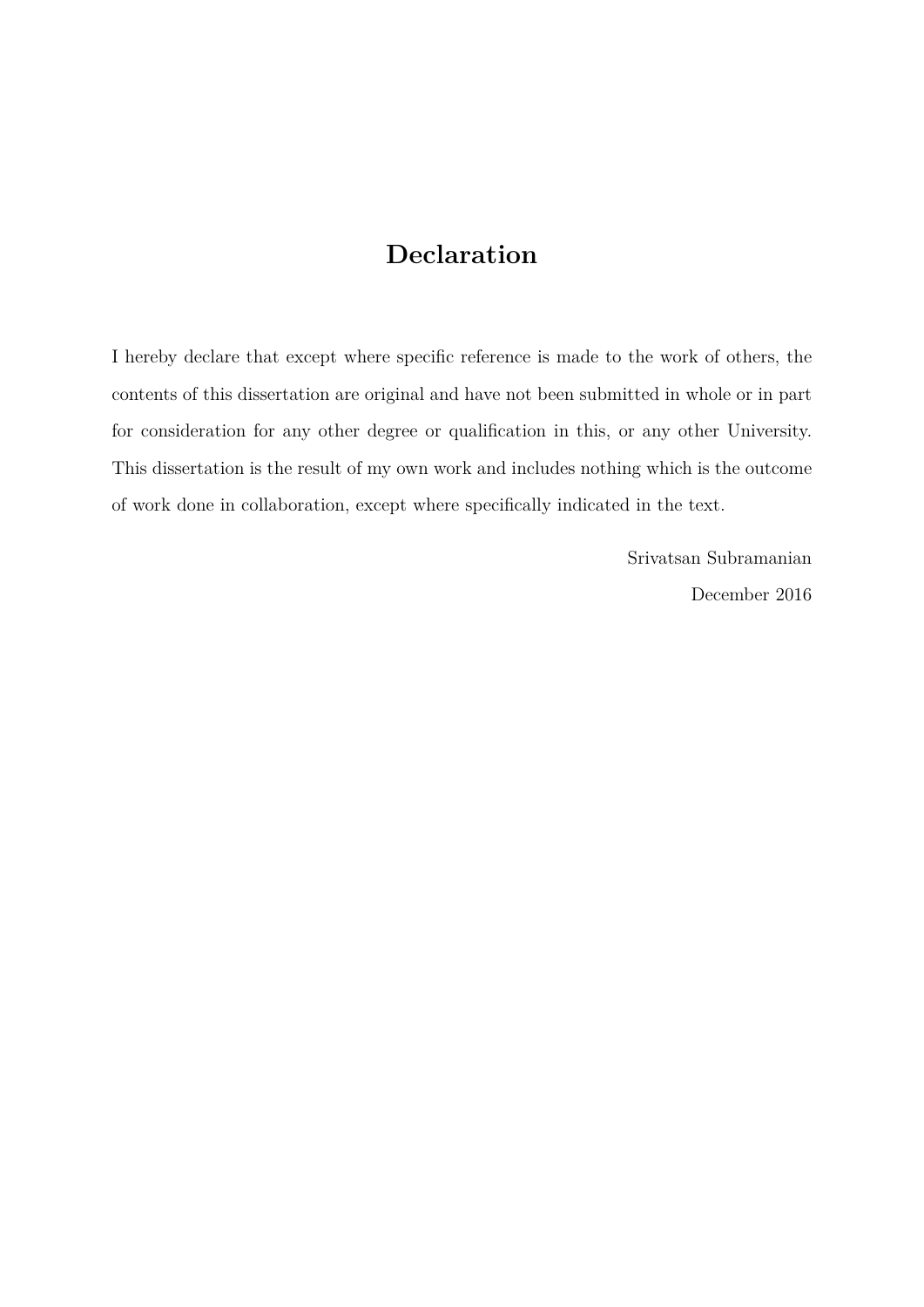### **Abstract**

Cryptographic architectures provide different security properties to sensitive usage models. However, unless reliability of architectures is guaranteed, such security properties can be undermined through natural or malicious faults. In this thesis, two underlying block ciphers which can be used in authenticated encryption algorithms are considered, i.e., LED and HIGHT block ciphers. The former is of the Advanced Encryption Standard (AES) type and has been considered areaefficient, while the latter constitutes a Feistel network structure and is suitable for low-complexity and low-power embedded security applications. In this thesis, we propose efficient error detection architectures including variants of recomputing with encoded operands and signature-based schemes to detect both transient and permanent faults. Authenticated encryption is applied in cryptography to provide confidentiality, integrity, and authenticity simultaneously to the message sent in a communication channel. In this thesis, we show that the proposed schemes are applicable to the case study of Simple Lightweight CFB (SILC) for providing authenticated encryption with associated data (AEAD). The error simulations are performed using Xilinx ISE tool and the results are benchmarked for the Xilinx FPGA family Virtex-7 to assess the reliability capability and efficiency of the proposed architectures.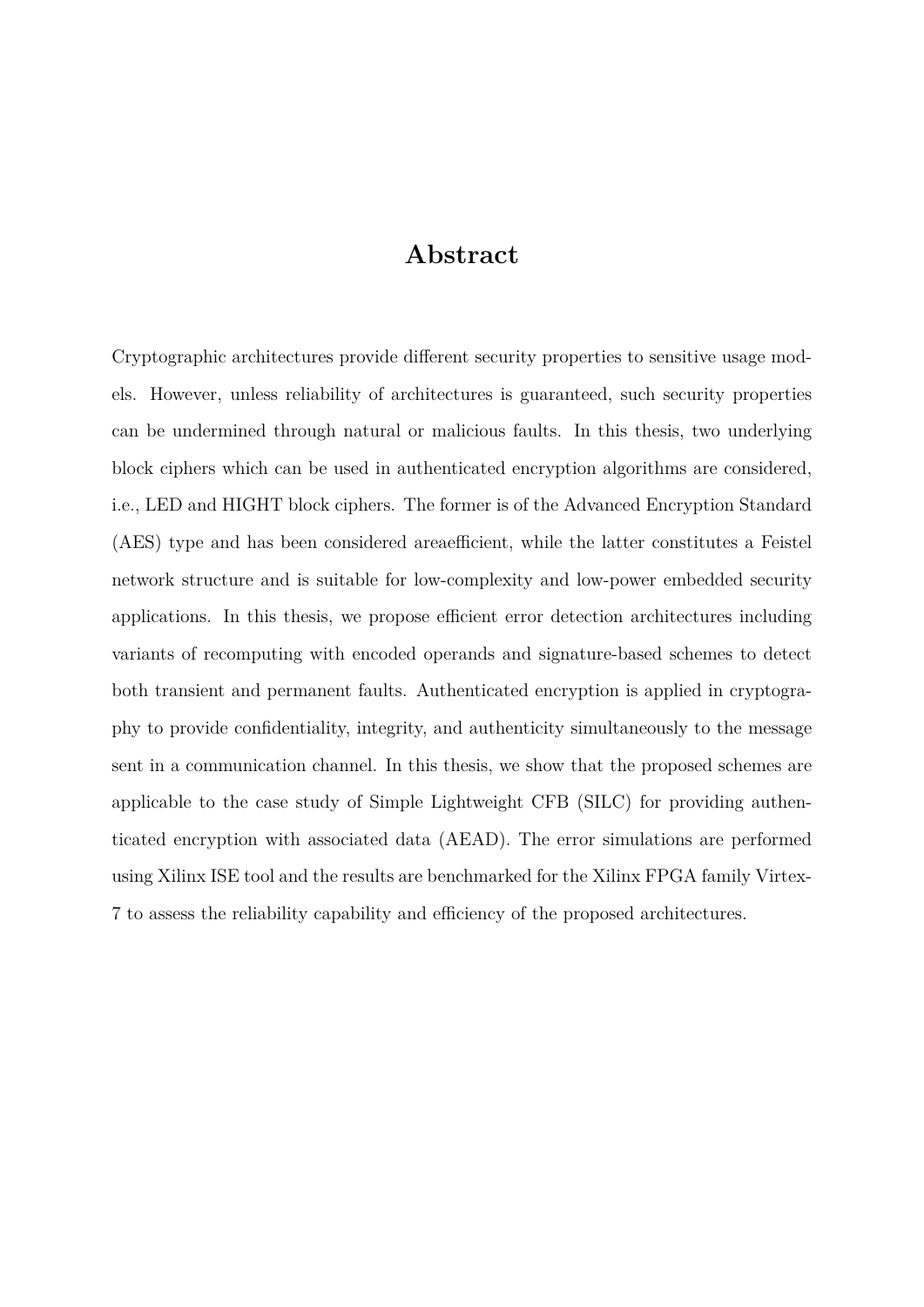## <span id="page-7-0"></span>**Contents**

|                | Contents |                                                                | $\overline{5}$ |
|----------------|----------|----------------------------------------------------------------|----------------|
|                |          | List of Figures                                                | $\overline{7}$ |
|                |          | List of Tables                                                 | 8              |
| 1              |          | Introduction                                                   | 9              |
|                | 1.1      |                                                                | 12             |
| $\overline{2}$ |          | Preliminaries                                                  | 13             |
|                | 2.1      |                                                                | 13             |
|                | 2.2      |                                                                | 14             |
| 3              |          | Proposed Reliable Architectures for LED and HIGHT              | 15             |
|                | 3.1      |                                                                | 15             |
|                | 3.2      |                                                                | 16             |
|                |          | 3.2.1                                                          | 17             |
|                |          | 3.2.2                                                          | 18             |
|                |          | 3.2.3                                                          | 19             |
|                | 3.3      |                                                                | 20             |
|                |          | Initial/Final Transformations and Round Function<br>3.3.1      | 21             |
|                |          | Alternate Approach: Recomputing with Encoded Operands<br>3.3.2 | 24             |
|                |          | 3.3.3                                                          | 26             |
|                |          |                                                                |                |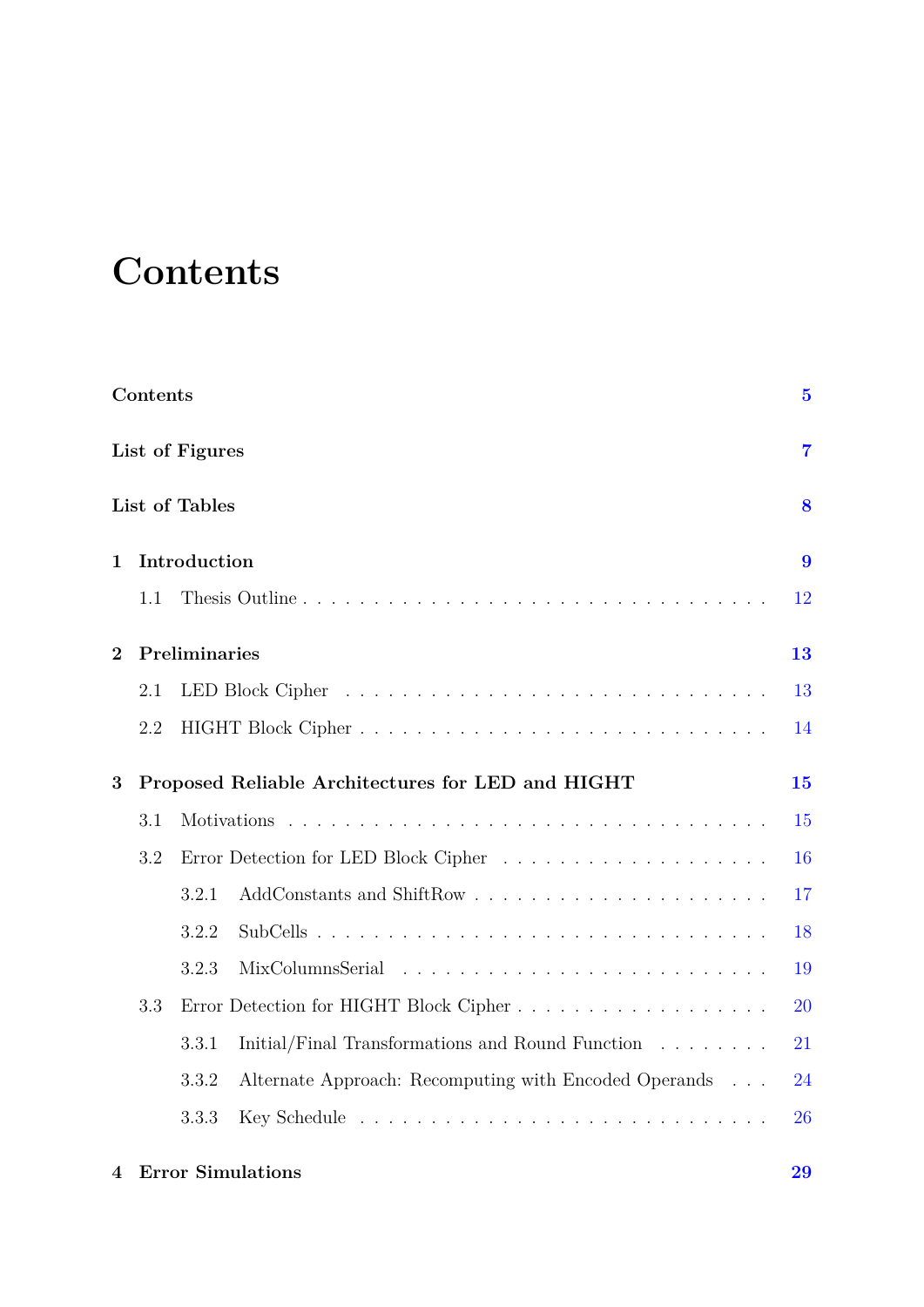| 5 FPGA Implementations and Benchmark | 31  |
|--------------------------------------|-----|
| 6 Conclusion                         | 33  |
| 6.1                                  | -33 |
| References                           | 35  |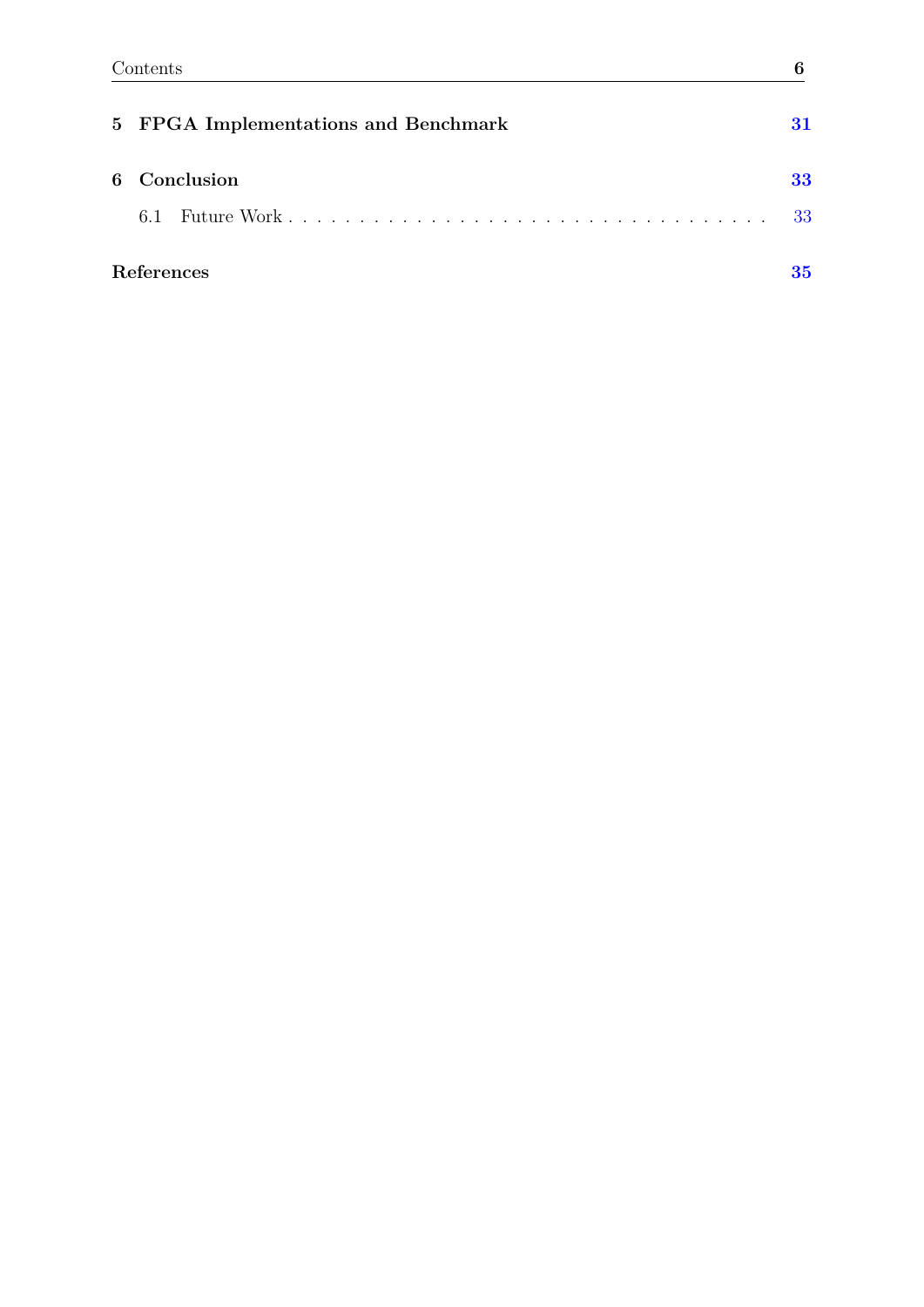## <span id="page-9-0"></span>**List of Figures**

| 3.1 The proposed fault diagnosis scheme for the LED block cipher 20      |     |
|--------------------------------------------------------------------------|-----|
| 3.2 Error detection in HIGHT through self-checking carry select adder 23 |     |
| 3.3 Error detection for the round function sub-block for HIGHT 24        |     |
| 3.4 Error detection for the entire encryption of HIGHT block cipher      | -25 |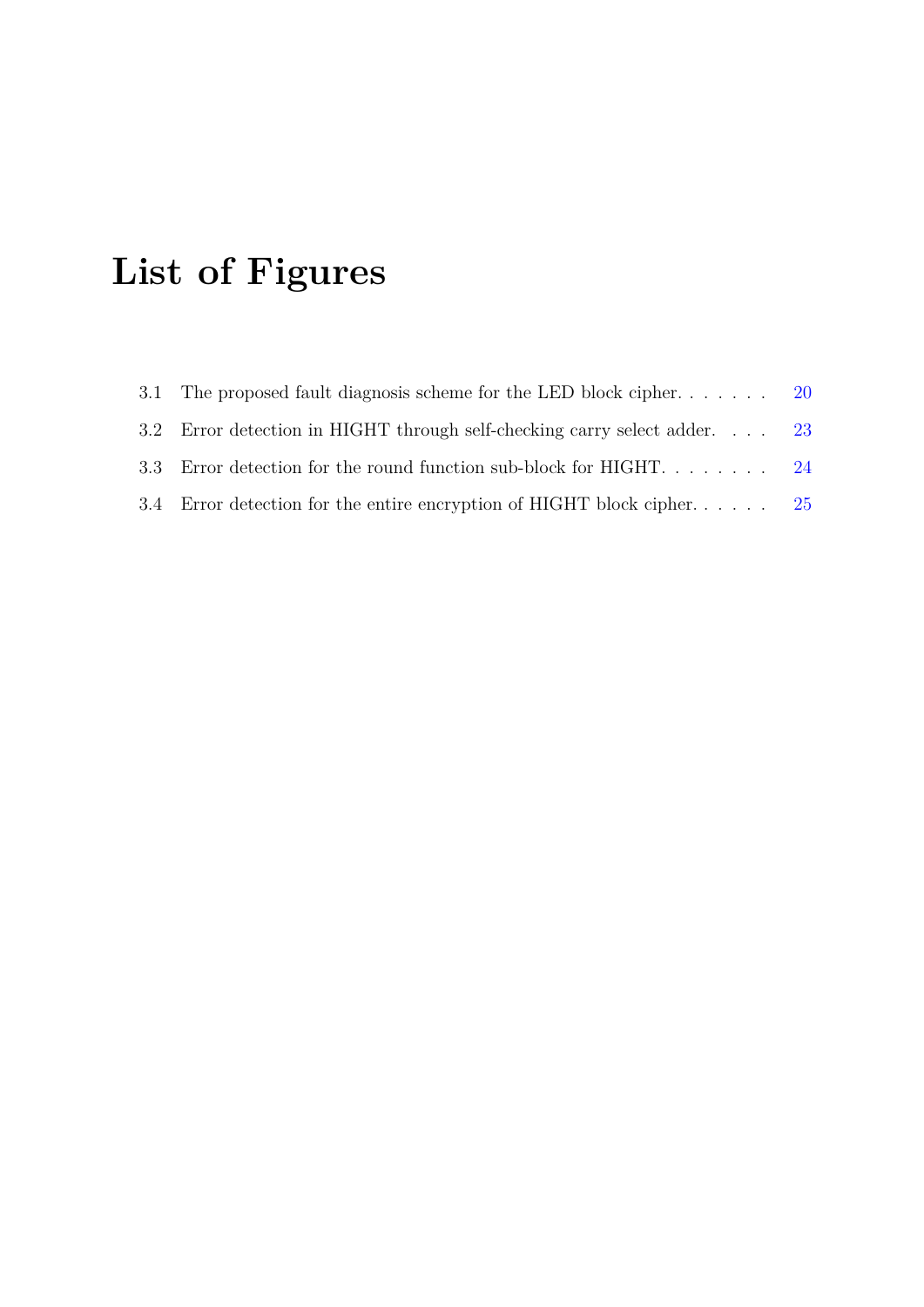## <span id="page-10-0"></span>**List of Tables**

|     | 3.1 (Interleaved) predicted parity of the S-Box for the LED block cipher. 17 |  |
|-----|------------------------------------------------------------------------------|--|
|     | 5.1 FPGA implementations of LED on Virtex-7 (target device: 7vx330tffg1157-  |  |
|     |                                                                              |  |
| 5.2 | FPGA implementations of HIGHT on Virtex-7 (target device: 7vx330tffg1157-    |  |
|     |                                                                              |  |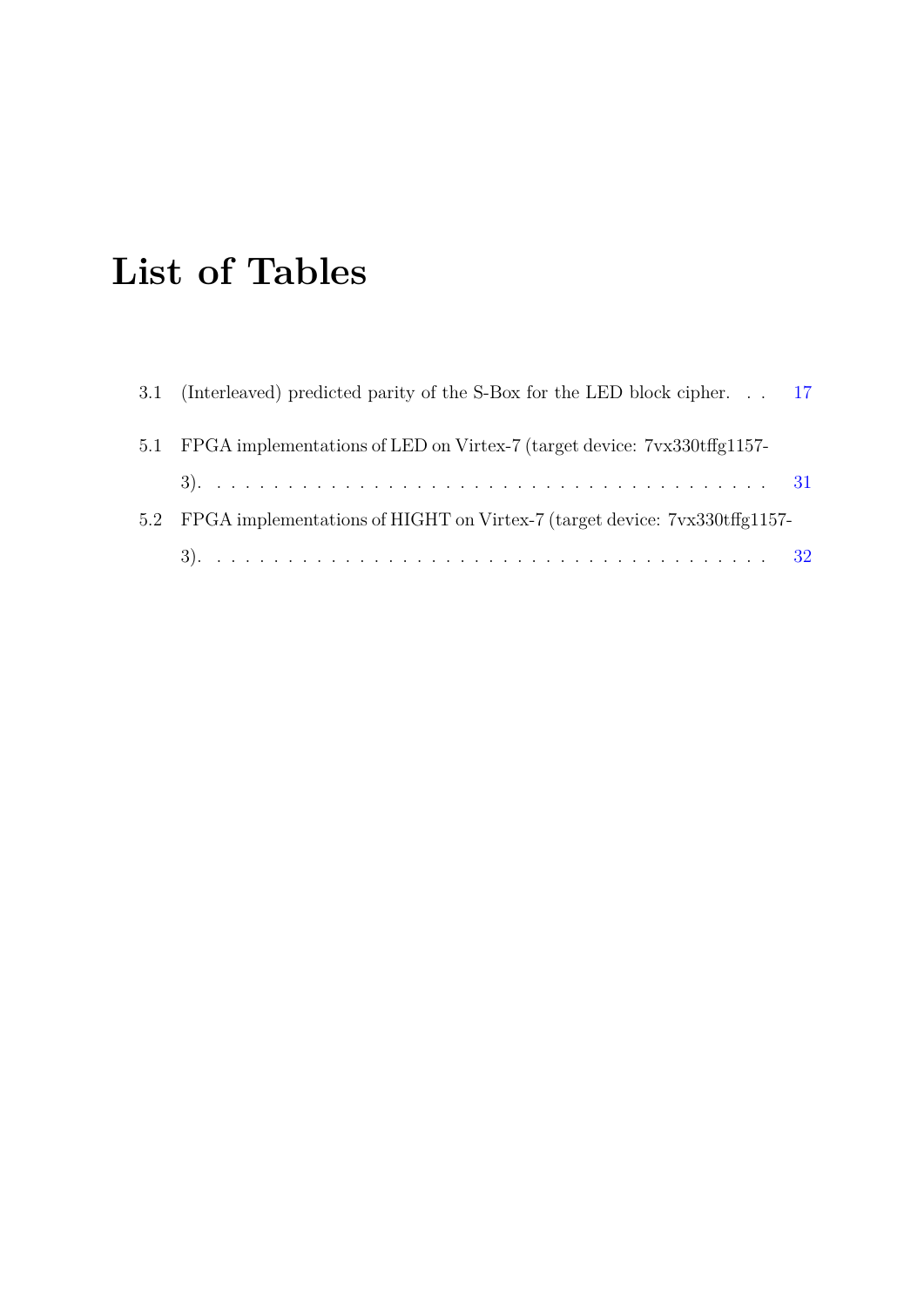## <span id="page-11-0"></span>**Chapter 1**

## **Introduction**

To provide different security properties efficiently, lightweight cryptographic implementations on different hardware platforms have been emerged due to the advancement of constrained devices. These nodes require low-complexity implementations over small chip area and consume low amount of energy. Nevertheless, the Advanced Encryption Standard (AES), the current symmetric-key cryptography standard, may not achieve such tight necessities in terms of performance and implementation metrics. Thus, lightweight security mechanisms through low-complexity implementations of cryptographic algorithms are needed. We note that there have been constant, prominent efforts to realize the AES lightweight, an example for which is a 128-bit AES that was developed over an area of 2,400 gate equivalent [\[1\]](#page-37-1). It is noted that the AES architecture in [\[1\]](#page-37-1) has been towards considerable area reductions; nonetheless, it is still considered a burden for resource-constrained applications such as radio-frequency identification (RFID) tags, nano-sensor nodes, and applications such as implantable and wearable medical devices. Furthermore, the inability of the AES to adapt to the varying level of security needed by different devices might be inefficient in case lower number of bits need to be protected.

In recent years and based on the above motivation, a number of lightweight block ciphers have been proposed, e.g., KATAN and KTANTAN [\[2\]](#page-37-2), PICCOLO [\[3\]](#page-37-3), and PRESENT [\[4\]](#page-37-4), SEA [\[5\]](#page-37-5), LED [\[6\]](#page-37-6), Simon and Speck  $[7-10]$  $[7-10]$ , Midori [\[11\]](#page-38-1), HIGHT [\[12\]](#page-38-2), and the like. Based on such ciphers, an open competition for a new Authenticated Encryption algo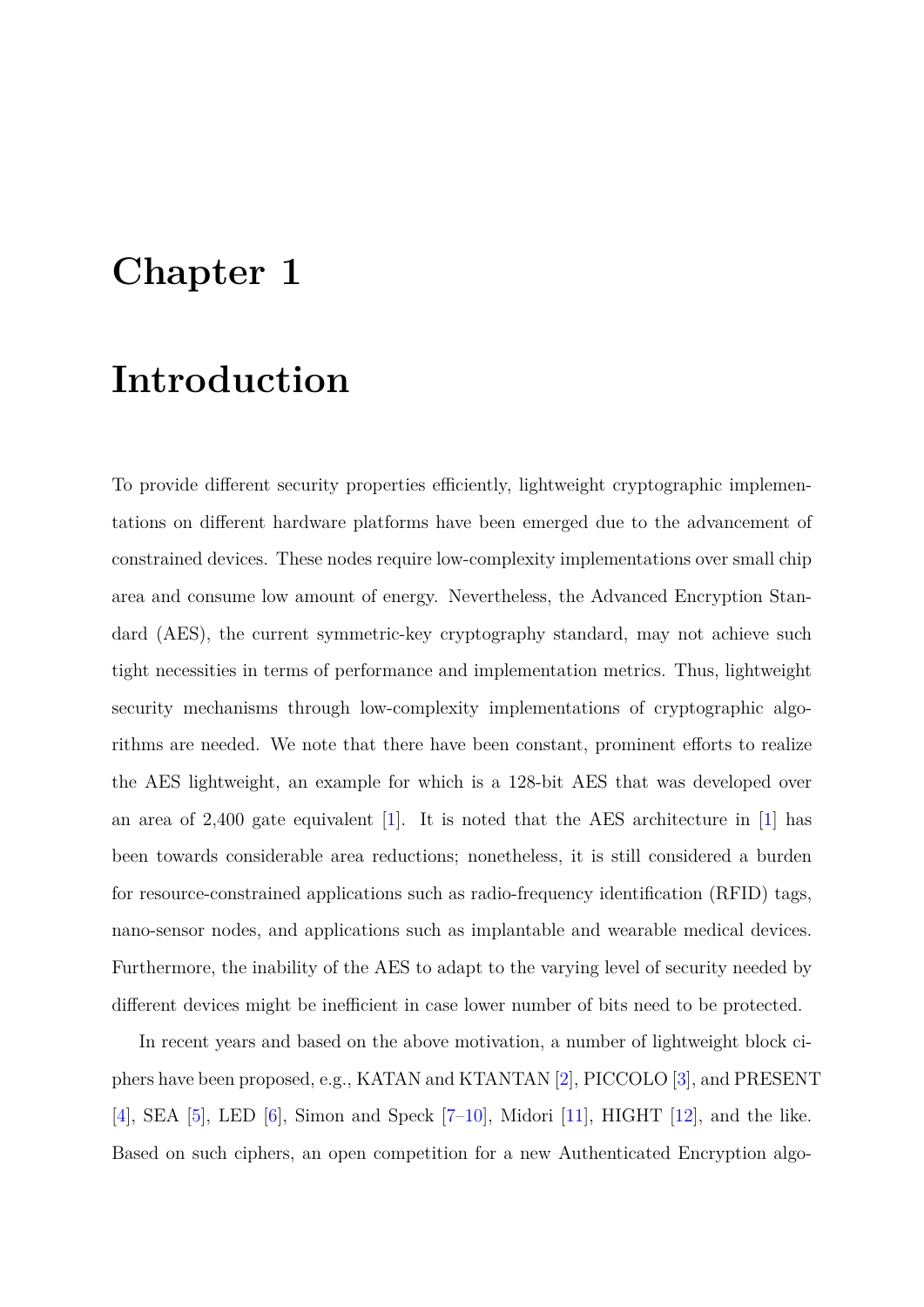rithm (CAESAR) [\[13\]](#page-38-3) has been initiated and will identify a portfolio of authenticated ciphers that offer advantages over AES-Galois Counter Mode (GCM) and are suitable for widespread adoption. These algorithms, e.g., SILC: SImple Lightweight CFB [\[14\]](#page-38-4) that employs authenticated encryption with associated data, use encryption/decryption blocks as underlying structures in which the aforementioned block ciphers can be used. Authenticated Encryption provides authenticity and privacy to the data by first converting the plaintext to ciphertext and an authentication tag, message authentication code (MAC). Some of the authenticated encryption candidates such as SILC is of Encrypt-then-MAC type. In the Encrypt-then-MAC type, the authentication tag or MAC is created based on the resulting ciphertext. The MAC is provided as an input to the decryption algorithm and it is compared with the actual tag produced in the decryption. If both of the tags do not match, then authentication fails and if they match, then the output of the decryption algorithm will be the original plaintext.

It is imperative to note that although cryptographic algorithms, e.g., authenticated encryption which preserves authenticity and confidentiality of the message sent by the sender, provide different security mechanisms, natural and malicious faults can undermine such purpose. Let us go over different fault models we have considered in this thesis. We consider both single and multiple stuck-at faults because both are relevant with respect to intentional and natural faults, i.e., fault attackers prefer to ideally be able to inject single faults but, in reality, due to lack of technological advancements, multiple faults might occur, whose protection mechanisms are required. Moreover, natural faults can be of single nature, e.g., single event upsets, or multiple defects. Furthermore, we consider both transient and permanent faults. The attackers typically inject transient faults to gain as much information as they desire without breaking the cryptosystems; however, natural defects could be of permanent nature; thus, we consider them as well.

Various types of fault injection mechanisms such as temperature attacks, optical attacks, electromagnetic fault injection, and the respective countermeasures to such attacks are presented to date. Concurrent error detection (CED) techniques have been widely used to architect reliable hardware for the cryptographic algorithms [\[15](#page-38-5)[–23\]](#page-39-0) (including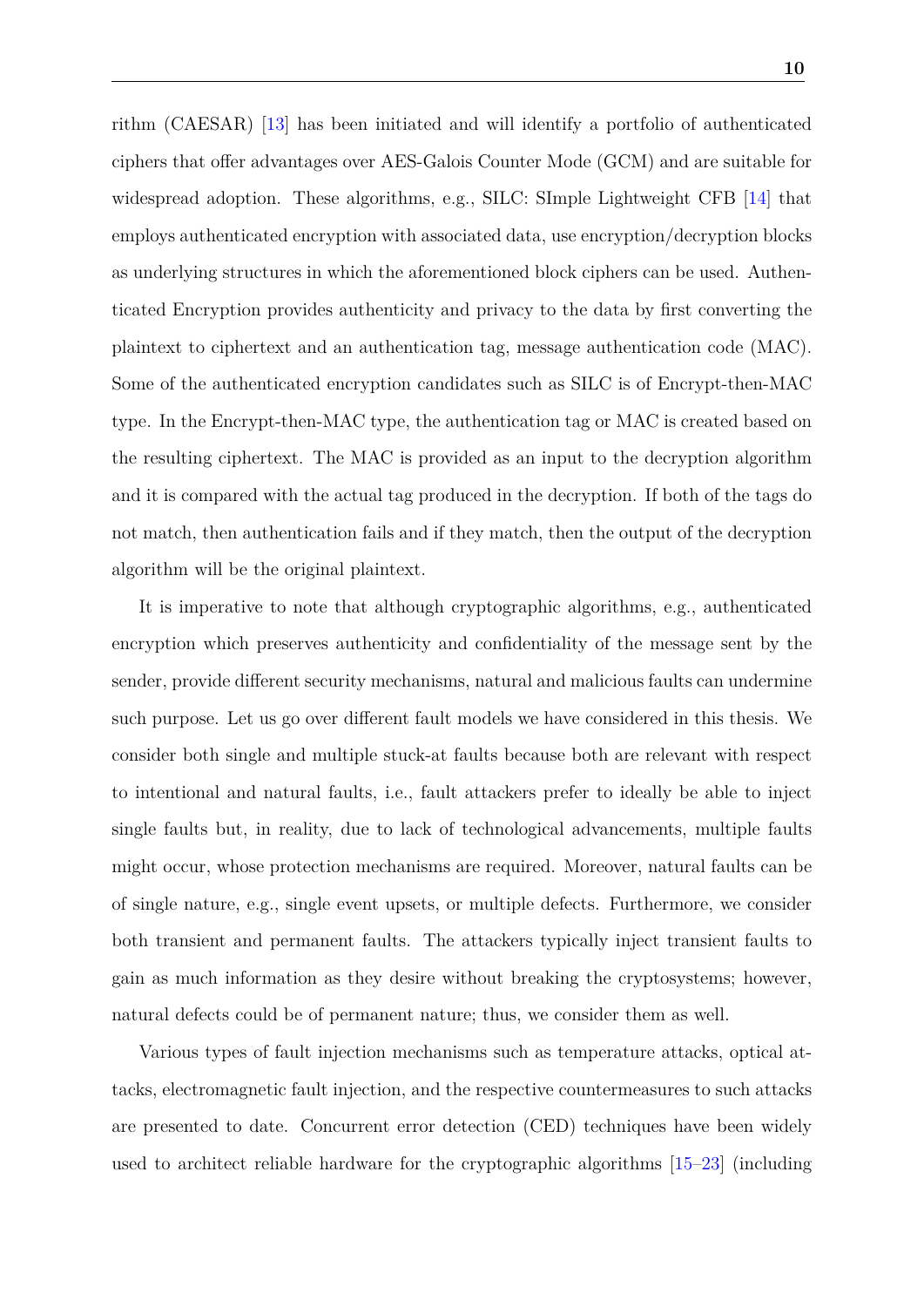a number of schemes, e.g., hardware/information/time/hybrid redundancy). Hardware redundancy makes use of extra hardware to process the same input twice to match the two outputs. Information redundancy schemes have a number of variants, e.g., robust codes [\[24\]](#page-39-1). Time redundancy technique has a number of schemes, e.g., recomputing with shifted operands (RESO) [\[25,](#page-40-0) [26\]](#page-40-1), recomputing with rotated operands (RERO) [\[27\]](#page-40-2), and recomputing with permuted operands (REPO) [\[28\]](#page-40-3). The hybrid redundancy scheme is given in [\[29](#page-40-4)[–31\]](#page-40-5) where different improvements in the architecture have been proposed.

In this thesis, we consider two block ciphers which can be used as part of SILC, i.e., light encryption device (LED) [\[6\]](#page-37-6), an AES-based block cipher and high security and lightweight (HIGHT) [\[12\]](#page-38-2). LED has 64-bit block length and uses 64-bit key length and re-uses the S-box of PRESENT block cipher [\[4\]](#page-37-4). HIGHT is of generalized Feistel type network and has 64-bit block length and 128-bit key length. HIGHT is suitable for embedded CPUs that are used in the nano-sensor network systems. SILC uses a combination of both cipher feedback (CFB) and cipher block chaining (CBC) for encryption and decryption.

In this thesis, we propose error detection approaches for block ciphers LED and HIGHT, considering the reliability and performance metrics objectives. Signature-based approaches are used in conjunction with the proposed error detection schemes based on recomputing with encoded operands to achieve high efficiency, while maintaining high error coverage.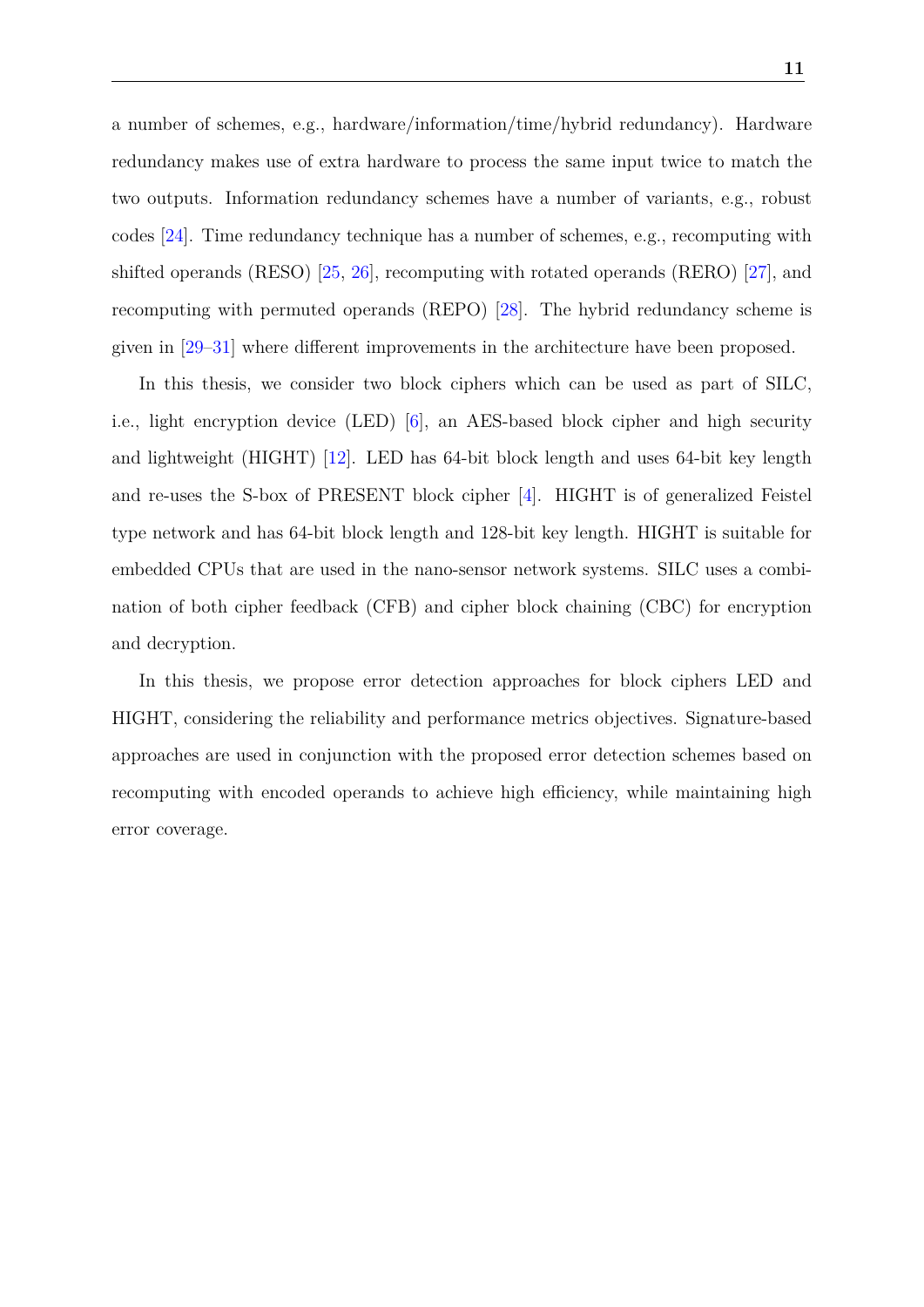### <span id="page-14-0"></span>**1.1 Thesis Outline**

The structure of the thesis is as follows:

- CHAPTER 2: This chapter explains the block ciphers LED and HIGHT.
- CHAPTER 3: In this chapter, we present the proposed hardware and time redundant error detection approaches for LED and HIGHT block ciphers.
- CHAPTER 4: The fault model used for testing the proposed designs is discussed in this chapter. The chapter also presents the error coverage results of both hardware and time redundant error detection schemes.
- CHAPTER 5: The FPGA benchmarks for Xilinx Virtex-7 for the proposed architectures is discussed in this chapter.
- CHAPTER 6: Conclusions and possible future work are presented in this chapter.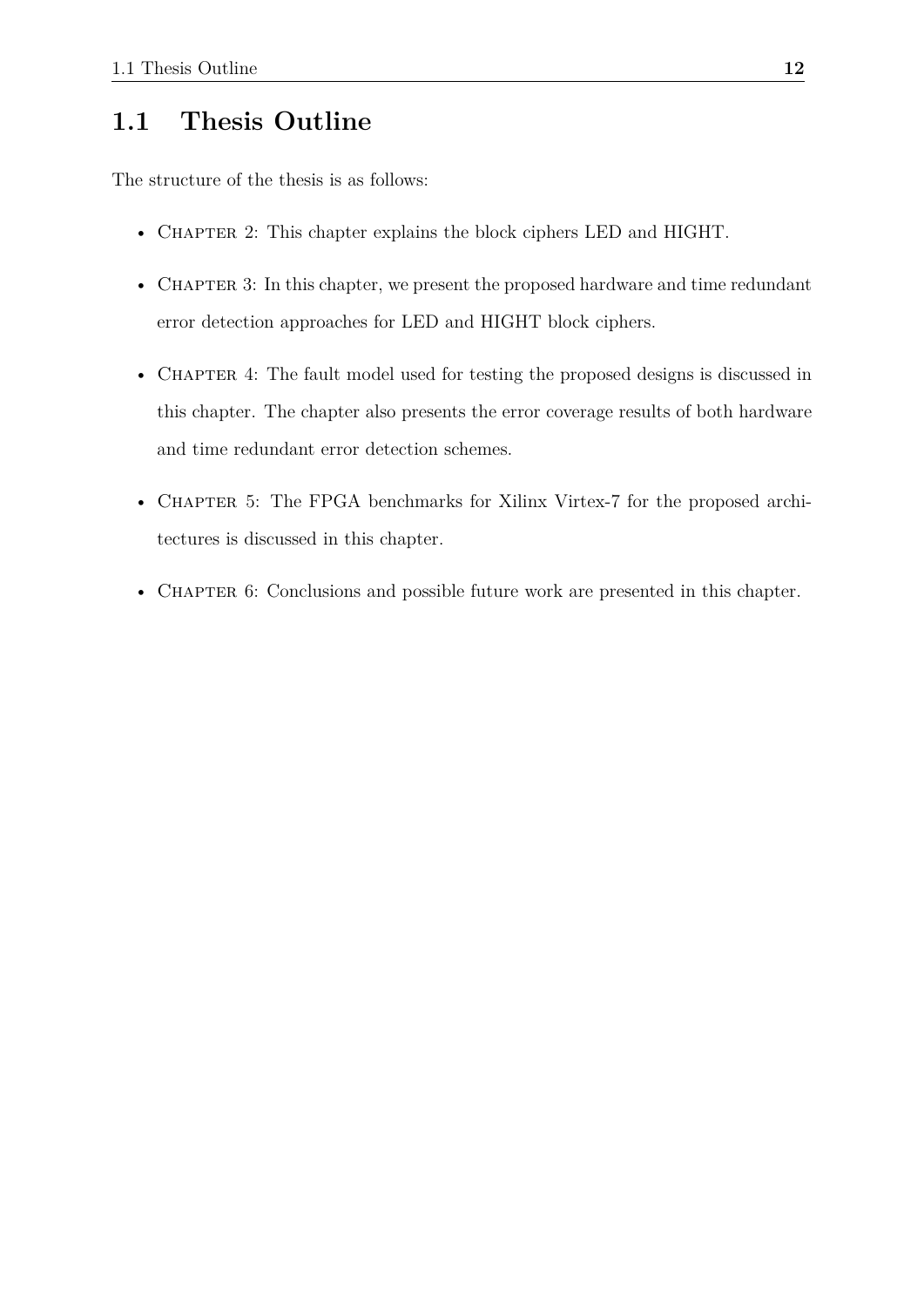## <span id="page-15-0"></span>**Chapter 2**

## **Preliminaries**

In this chapter, we briefly explain the block ciphers LED and HIGHT. Then, in the next chapter, the proposed error detection approaches are presented.

### <span id="page-15-1"></span>**2.1 LED Block Cipher**

LED is a 64-bit block cipher. It is of the AES type and is a substitution permutation network (SPN). LED has a nonce length  $l_N$  of 8 bytes and tag length  $\tau$ . It re-uses S-box of PRESENT block cipher and has a 64-bit key (LED block cipher can be used as one of the underlying block ciphers  $E_K$  for SILC, as a usage model). The input plaintext which is of 64-bit length is arranged in a 4 × 4 array matrix called cipher *state* matrix. The cipher *state* matrix of the LED block cipher along with the key matrix are governed by an irreducible polynomial in  $GF(2<sup>4</sup>)$ . The implemented LED block cipher uses a 64-bit key. Both the cipher *state* matrix and the key are arranged in 4×4 matrix in the form of 16 four-bit nibbles. Each entity in the cipher *state* matrix and the key matrix is of 4-bit length.

The first operation is the addition of round key denoted by addRoundKey(*state*, *Ki*). This operation is performed on cipher *state* matrix and key matrix *K<sup>i</sup>* . LED block cipher has a second operation called *step* function, that is responsible for providing enhanced security. This operation comprises of four iterative rounds for encryption in a sequential manner. In LED, each round consists of sequential set of four operations. For the 64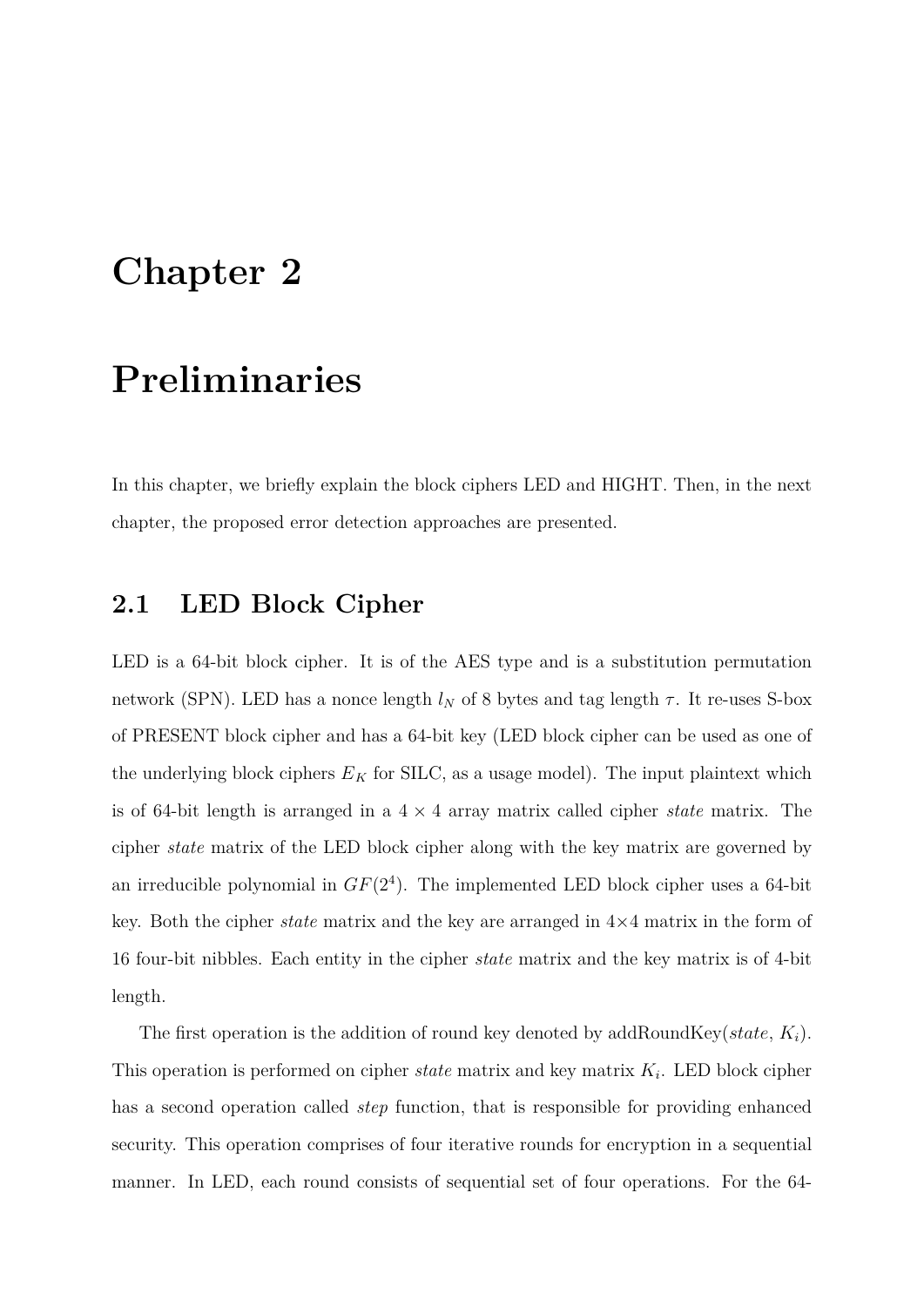bit key array matrix, addRoundKey and *step* operations are repeated for eight times. The LED cipher has 32 rounds of iteration for encrypting the plaintext. The sequence of operations that are carried out on the output of the first step are AddConstants, SubCells, ShiftRow and MixColumnsSerial, more details are presented in the next chapter.

### <span id="page-16-0"></span>**2.2 HIGHT Block Cipher**

HIGHT is a 64-bit block cipher with 128-bit key length proposed. HIGHT is a variant of Feistel network and it has 32 iterative rounds to complete the encryption process. It has 64-bit plaintext and 128-bit master key as its inputs and a 64-bit ciphertext as its output. It has been claimed that the hardware implementation of HIGHT is more efficient than the AES by justifying that, it had consumed 3,048 gates in 0.25*µm* technology.

The plaintext input is represented by  $P = P_7||...P_1||P_0$ , where  $P_0...P_7$  are each of eight bits length, and '||' denotes concatenation operation and the plaintext *P* is of 64 bits length. For each round  $i = 0, \ldots, 32$ , the 64-bit intermediate values are represented by  $X_i = X_{i,7}||...X_{i,1}||X_{i,0}$ . The 64-bit ciphertext output is represented as  $C = C_7||...||C_1||C_0$ and the master key which is of 128 bits length is denoted as  $MK = MK_{15}$ [*...*][*MK*<sub>0</sub>, more details are presented in the next chapter when we go over the proposed error detection schemes.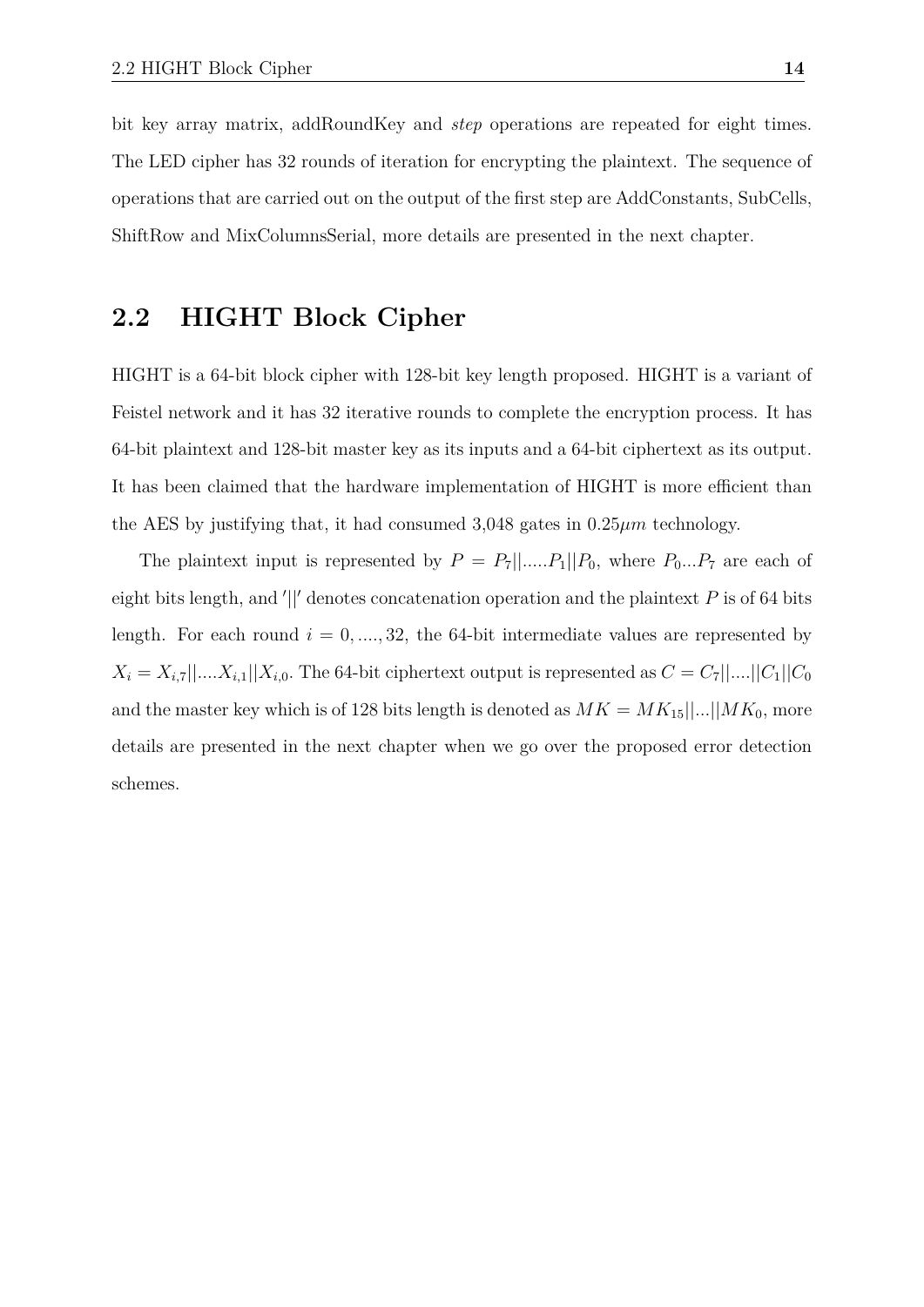## <span id="page-17-0"></span>**Chapter 3**

# **Proposed Reliable Architectures for LED and HIGHT**

In this chapter, the error detection schemes used for detecting the transient and permanent faults in the LED and HIGHT block ciphers are presented.

### <span id="page-17-1"></span>**3.1 Motivations**

In what follows, we present the motivations in presenting the approaches for error detection of LED and HIGHT block ciphers. Then, in the next sub chapter, the proposed methods are presented. The CED techniques have been widely used to architect reliable hardware for the cryptographic algorithms [\[15–](#page-38-5)[23\]](#page-39-0) (including diverse schemes, e.g., hardware/information/time/hybrid redundancy). Let us review and analyze the existing fault diagnosis schemes here. The use of variants of parity for error detection is effective; nevertheless, one needs to utilize/tailor such approaches so that they are flexibly used, depending on the error detection capability requirements and overhead tolerance (we have proposed such flexibility when applicable in this thesis). Non-uniform error detection due to using parity can be alleviated using robust codes at the expense of relatively higher overhead. If the high area/power overhead is the burden to the usage model, one can alleviate that through the time redundancy approaches, deteriorating the performance metrics. We have considered in this thesis variants of time redundancy mechanisms which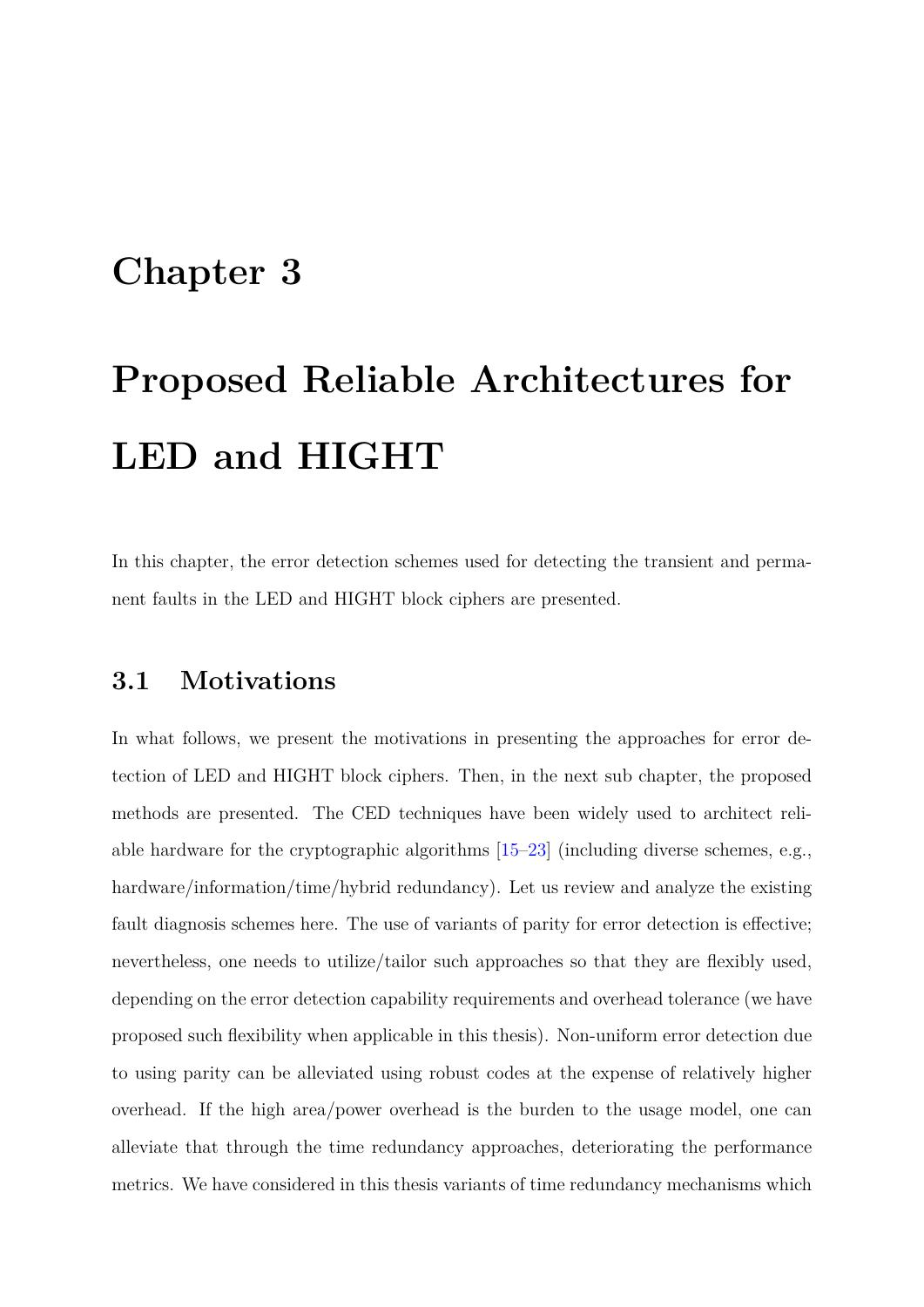can detect both permanent and transient faults.

The high overhead of hardware redundancy (area/delay overhead of duplication is roughly 100%), the high delay overhead and inability to detect permanent faults of conventional time redundancy (which is usually the case for hardware failures), the need for flexibility in terms of overhead and reliability compromise for information redundancy, and the need for appropriate choice for the specific techniques within hybrid redundancy pool have been motivations for the proposed work.

This is the first work presenting efficient error detection approaches for LED and HIGHT. We have closely considered two main criteria in choosing such approaches: (i) applicability of the approaches to the specific algorithms needs to be considered closely; for instance, while the FPGA realization of the S-boxes through look-up tables is efficient (which also affects the error detection, as presented in this thesis for LED), one may choose to realize them on ASIC through logic-gate approaches (which needs realization of signatures as logic gates instead of storing them in memories), and (ii) the level of granularity of the check points can be dynamically chosen, which is dependent on the overhead tolerance and the reliability requirements for such ciphers. In proposing the error detection techniques here, we have considered both of these. The merit of the proposed approaches is (a) the proposed algorithms are oblivious of the implementation platform (unlike some previous works which use specific resources of platforms), (b) they can be tailored based on the reliability/overhead compromise, e.g., the scheme for MixColumnsSerial of LED, and (c) they are flexible in terms of overhead of metrics, and the reliability goals (alternate approaches are proposed to ensure such requirements are achieved, e.g., the recomputing with encoded operands scheme of HIGHT).

### <span id="page-18-0"></span>**3.2 Error Detection for LED Block Cipher**

The overall flow and the top view of the error detection for the LED block cipher is presented here, followed by the details on the approaches. We have chosen using signature-based schemes for LED, especially because of the structures of SubCells and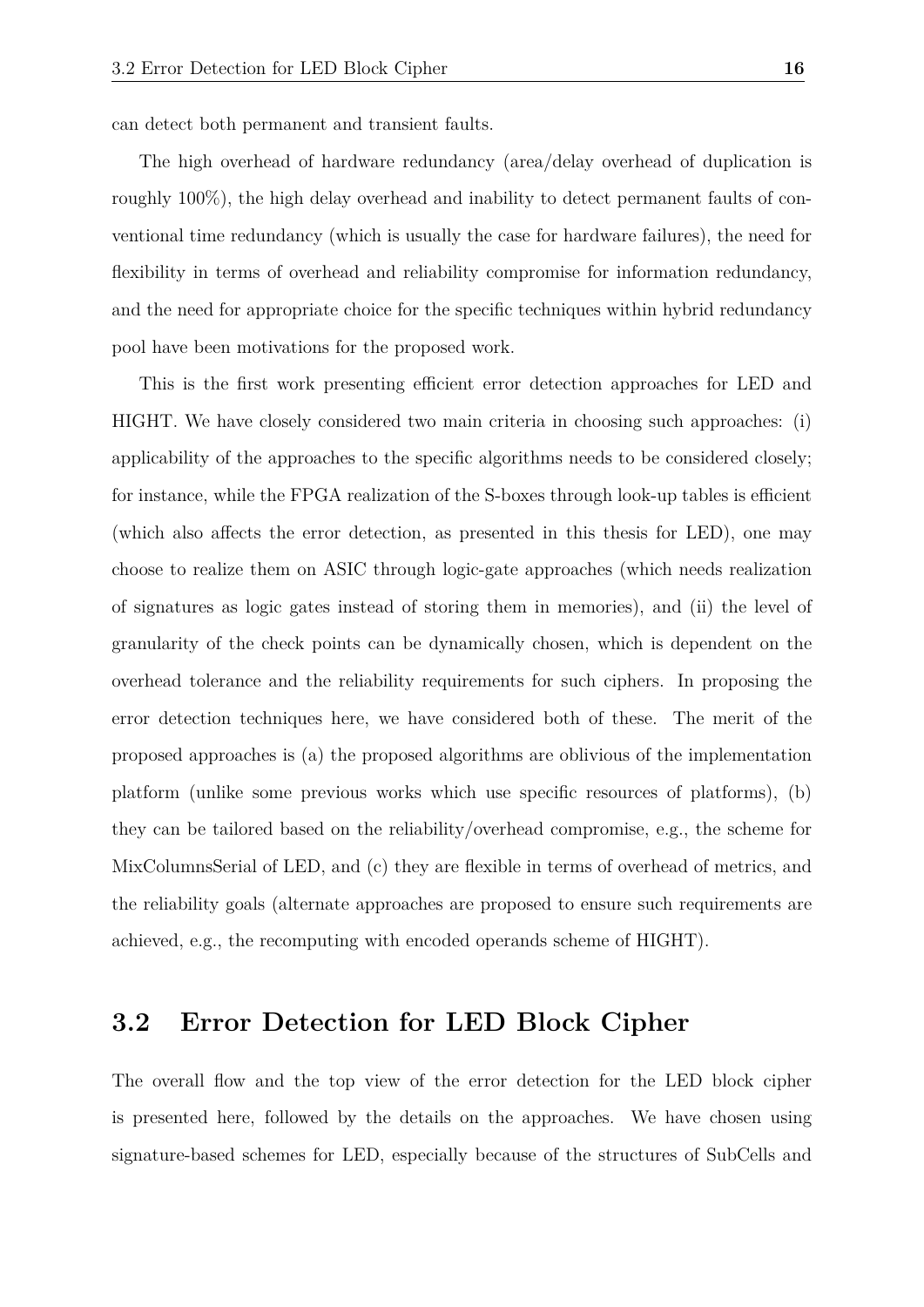MixColumnSerial, for which signature-based schemes provide not only flexibility in error detection but also achieve high error coverage. The overall error detection architecture is composed of the predicted/actual signatures and their comparisons to derive the error indication flags (the derived predicted signatures of these four operations are compared with the actual ones to get the error indication flags).

| $\boldsymbol{x}$        | $\overline{0}$ | 1    | $\overline{2}$ | 3    | 4       | 5    | 6    | 7            |
|-------------------------|----------------|------|----------------|------|---------|------|------|--------------|
| $\hat{P}_{s[x]}$        | (0)            | (0)  | (0)            | (1)  | (0)     | (0)  | (0)  | (1)          |
| $\hat{P}_{s[x]}$ (Int.) | (11)           | (00) | (11)           | (01) | (11)    | (00) | (00) | (10)         |
| $\boldsymbol{x}$        | 8              | 9    | А              | B    | $\rm C$ | D    | E    | $\mathbf{F}$ |
| $\hat{P_{s[x]}}$        | (0)            | (1)  | (0)            | (1)  | (1)     | (1)  | (1)  | (1)          |
| $\hat{P}_{s[x]}$ (Int.) | (11)           | (01) | (00)           | (10) | (01)    | (10) | (01) | (10)         |

<span id="page-19-1"></span>Table 3.1: (Interleaved) predicted parity of the S-Box for the LED block cipher.

### <span id="page-19-0"></span>**3.2.1 AddConstants and ShiftRow**

In AddConstants operation, the round constant matrix is given by the round constant

|  | $\begin{vmatrix} 0 & (rc_5  rc_4  rc_3) & 0 & 0 \end{vmatrix}$     |  |                                                                                                                                                                  |
|--|--------------------------------------------------------------------|--|------------------------------------------------------------------------------------------------------------------------------------------------------------------|
|  |                                                                    |  |                                                                                                                                                                  |
|  |                                                                    |  | matrix of $\begin{bmatrix} 1 & (rc_2  rc_1  rc_0) & 0 & 0 \\ 2 & (rc_5  rc_4  rc_3) & 0 & 0 \end{bmatrix}$ . The round constants are given by six round-specific |
|  | $\begin{vmatrix} 3 & (rc_2    rc_1    rc_0) & 0 & 0 \end{vmatrix}$ |  |                                                                                                                                                                  |

bits, i.e.,  $rc_0$ ,  $rc_1$ ,  $rc_2$ ,  $rc_3$ ,  $rc_4$ ,  $rc_5$ . For each round, the value of round constants are made zero and the values of the six bits are updated before the AddConstants function. This round constant matrix is bit-wise XORed with the output of the *state* matrix from the addRoundKey operation and the value of the *state* matrix is updated.

The second column of the round constant matrix depends on the round in which the matrix is used. For instance, in Round 1, the value of the round constants are  $rc_5$  =  $0, rc<sub>4</sub> = 0, rc<sub>3</sub> = 0, rc<sub>2</sub> = 0$  and  $rc<sub>0</sub> = 1$ . For the proposed signature-based approach, we can derive the predicted signatures of such a matrix, e.g., the predicted parity of the last two columns are zero and the one for the second column is also zero. The reason for such derivation is that  $(rc_5||rc_4||rc_3) \oplus (rc_2||rc_1||rc_0) \oplus (rc_5||rc_4||rc_3) \oplus (rc_2||rc_1||rc_0)$  leads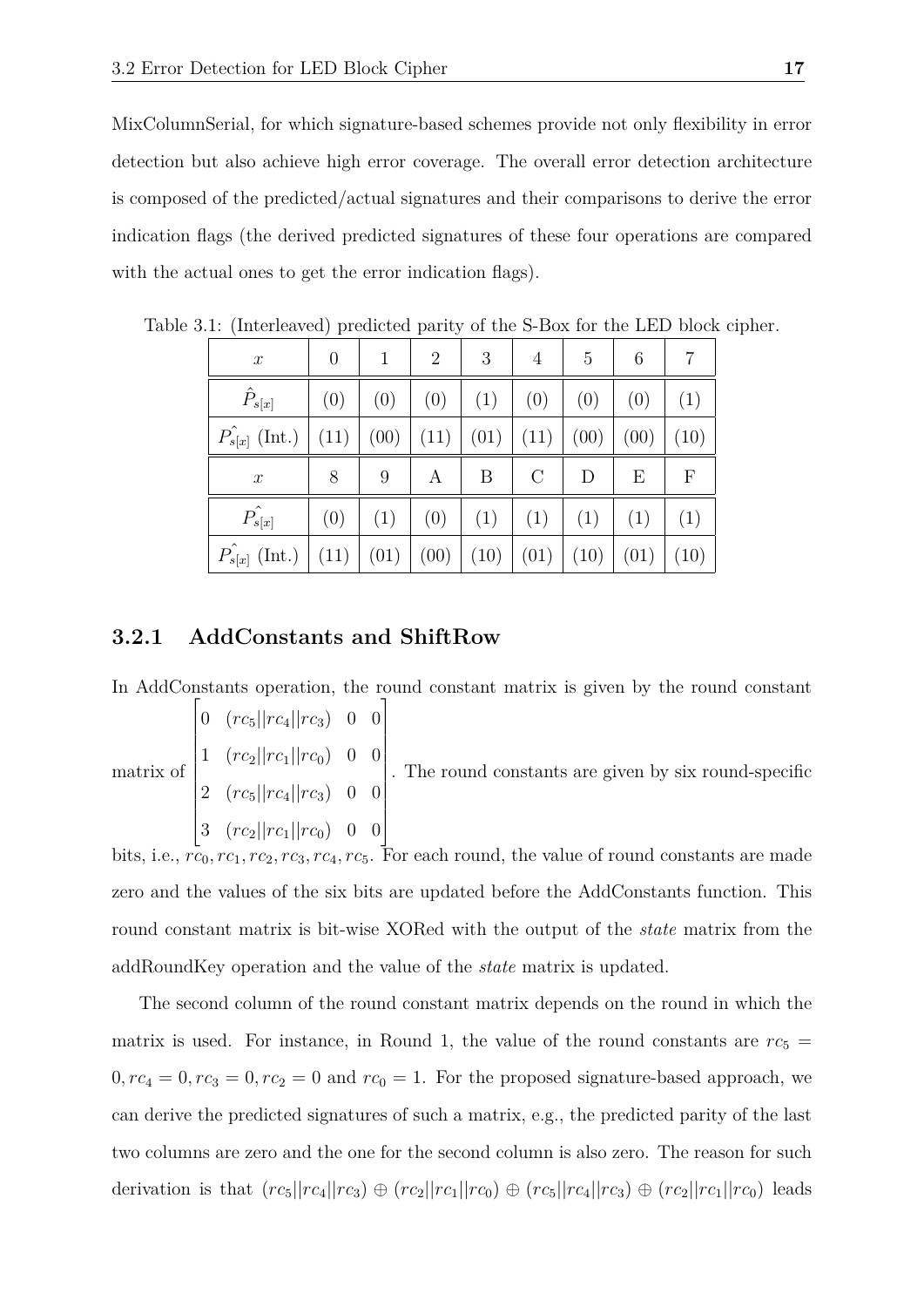to always zero value verifying that the predicted parity is zero. For the first column, modulo-2 adding of the elements to derive the predicted parities also results in zero. Thus, the predicted parity vector for the round constant matrix is  $\hat{P} = [0, 0, 0, 0]$  (we use hat notations for predicted signatures). Thus, we can conclude that the derivation of the predicted parity is free in hardware for the AddConstants step.

*Interleaved parity for burst faults:* One can also derive the interleaved parities of the AddConstants step to account for burst faults. Burst faults are adjacent faults that can affect the output in case of both malicious and natural faults. Let us denote on the round constant matrix the rows through which we derive two interleaved parities, i.e.,

even/odd rows as\n
$$
\begin{bmatrix}\n0 & (rc_5||rc_4||rc_3) & 0 & 0 \\
1 & (rc_2||rc_1||rc_0) & 0 & 0 \\
2 & (rc_5||rc_4||rc_3) & 0 & 0 \\
3 & (rc_2||rc_1||rc_0) & 0 & 0\n\end{bmatrix}
$$
. By modulo-2 adding such rows, we derive

the interleaved parity vectors as  $\hat{P}_1 = \hat{P}_2 = [2, 0, 0, 0]$ . The reason for such derivation is that for the last three columns, the values are canceled once modulo-2 added and for the first column we have  $\{0\}_{16} + \{2\}_{16} = \{1\}_{16} + \{3\}_{16}.$ 

The ShiftRow operation shifts the rows of the resulting *state* matrix from the SubCells operation with respect to its row number. If the operation is performed on the first row, then the first row is shifted to the left by 1 position and likewise for the second row, the contents of the *state* matrix are shifted by two positions. For the ShiftRow step, derivation of the predicted signatures is straightforward, e.g., parity prediction is free in hardware as rewiring does not change the predictions.

### <span id="page-20-0"></span>**3.2.2 SubCells**

The SubCells operation updates the value of the *state* matrix by replacing the contents of the *state* matrix, according to the S-Box. For detecting the errors in S-Box, we devise a signature-based scheme illustrated through two case studies, i.e., parity prediction and interleaved (*Int.*) parity prediction as shown in Table 3.1. In this method, the output bits of the S-box are XORed (and for the case of interleaved parity, odd and even bits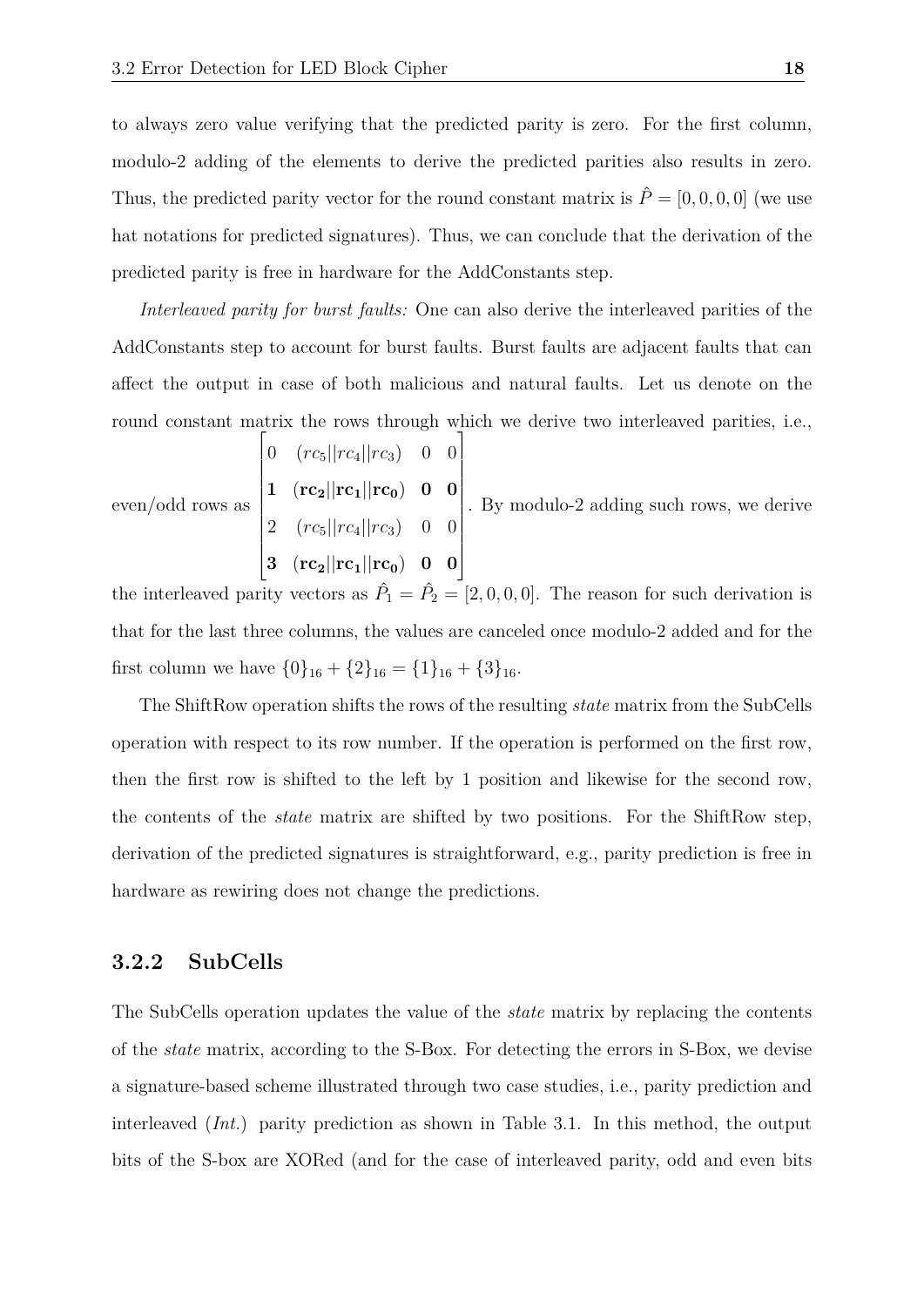are modulo-2 added separately) and the output of the S-box is appended by one bit (two bits for the interleaved case). For example, if the output is  ${C}_{16}$  which is  ${1100}_{2}$ , that means the predicted parity of is 0 and the interleaved parity pair is 11 (see Table 3.1).

### <span id="page-21-0"></span>**3.2.3 MixColumnsSerial**

MixColumnsSerial uses a hardware-friendly matrix known as MDS, that is given by (this

matrix has been changed from the original construction in  $[32]$ )  $M =$  4 1 2 2 8 6 5 6 *B E A* 9 2 2 *F B*

The updated *state* matrix from the previous operation is multiplied with the *M* matrix and the resulting *state* matrix is updated column-wise.

For presenting our signature-based scheme, let us denote the input and output *state*

matrices as 
$$
A = \begin{bmatrix} a_0 & a_1 & a_2 & a_3 \ a_4 & a_5 & a_6 & a_7 \ a_8 & a_9 & a_a & a_b \ a_c & a_d & a_e & a_f \end{bmatrix}
$$
,  $R = \begin{bmatrix} r_0 & r_1 & r_2 & r_3 \ r_4 & r_5 & r_6 & r_7 \ r_8 & r_9 & r_a & r_b \ r_c & r_d & r_e & r_f \end{bmatrix}$ . Each entity in the input and

output *state* matrices is a four-bit nibble. In the MixColumnsSerial step, each column of the output matrix *R* is the product of the matrix *M* and the *state* matrix *A*. As a case study, to compute  $r_0$ , the first element of the resultant matrix  $R$ , denoting the bits of the elements of *A* as  $a_{ij}$  for *i*th bit *j*th element, we have (using the irreducible polynomial utilized for reductions, and not presenting the details for the sake of brevity):  $r_0 = 4 \cdot a_0 + a_4 + 2 \cdot a_8 + 2 \cdot a_c = \cdots = x^3 \left[ a_{2c} + a_{28} + a_{14} + a_{30} \right] + x^2 \cdot \left[ a_{10} + a_{40} + a_{24} + a_{38} + a_{47} + a_{48} + a_{49} + a_{49} + a_{41} + a_{41} + a_{42} \right]$  $a_{3c}$ ] + *x*.[ $a_{10}$  +  $a_{20}$  +  $a_{34}$  +  $a_{18}$  +  $a_{48}$  +  $a_{1c}$  +  $a_{4c}$ ] + 1.[ $a_{20}$  +  $a_{44}$  +  $a_{1c}$  +  $a_{18}$ ].

One can derive the formulae for the column signatures of the MixColumnsSerial by modulo-2 adding those for each column, e.g., the first column for  $r_0, r_4, r_8$ , and  $r_c$ , whose details are not presented for the sake of brevity. Adding modulo-2 the first column of matrix *M*, one can derive the following signature:  $r_0 \oplus r_4 \oplus r_8 \oplus r_c = (4 \oplus 8 \oplus B \oplus 2) a_0 +$  $(1 \oplus 6 \oplus E \oplus 2).a_4 + (2 \oplus 5 \oplus A \oplus F).a_8 + (2 \oplus 6 \oplus 9 \oplus B).a_c = 5.a_0 + B.a_4 + 2.a_8 + 6.a_c.$ 

This can be generalized to other columns and thus we have the followings for the

1

 .

 $\sqrt{ }$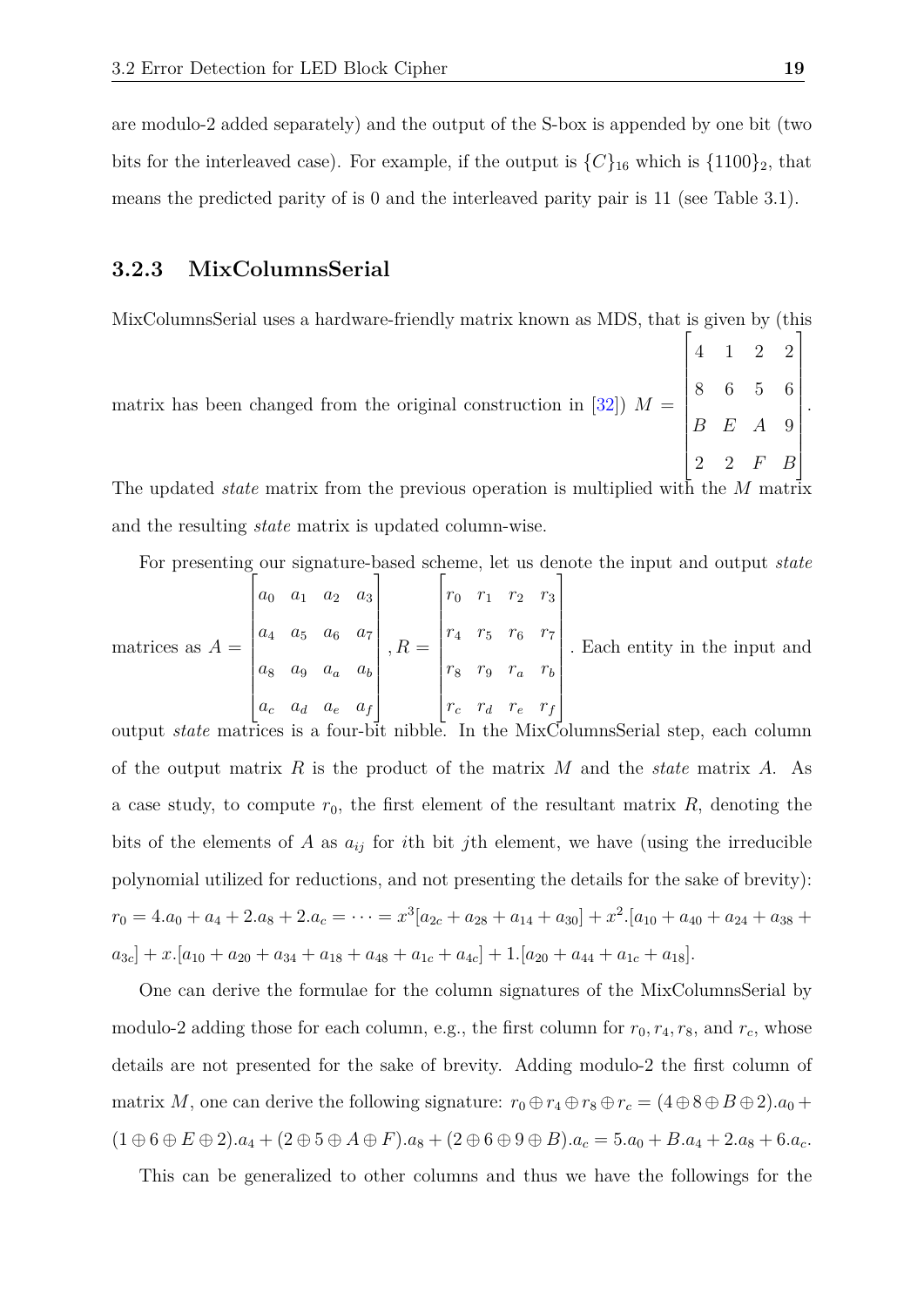

<span id="page-22-1"></span>Figure 3.1: The proposed fault diagnosis scheme for the LED block cipher.

second to fourth columns:  $r_1 \oplus r_5 \oplus r_9 \oplus r_d = 5.a_1 + B.a_5 + 2.a_9 + 6.a_d, r_2 \oplus r_6 \oplus r_a \oplus r_e =$  $5.a_2 + B.a_6 + 2.a_a + 6.a_e, r_3 \oplus r_7 \oplus r_b \oplus r_f = 5.a_3 + B.a_7 + 2.a_b + 6.a_f.$ 

As seen in Fig. 3.1, we have denoted the four operations in LED by the fault diagnosis mechanisms for different sub-blocks. As seen in this figure, the AddConstants parity derivation is cost-free in hardware and that of ShiftRow follows the same details. One can use the derivations for SubCells operations in Table 3.1 as well as those for MixColumnsSerial. The overall error detection architecture is composed of the predicted and actual signatures and their comparisons to derive the error indication flags. In more details, the derived predicted signatures of these four operations are compared (XORed) with the corresponding, actual ones to get the error indication flags (which can be ORed to derive one flag). Based on the reliability requirements and performance and implementation metrics overhead tolerance, one can tailor the proposed approaches.

### <span id="page-22-0"></span>**3.3 Error Detection for HIGHT Block Cipher**

In this chapter, we first present the error detection schemes for the "Initial/Final Transformations and Round Function" through Two Pair Two Rail Checker (TPTRC). Then, an alternate method based on recomputation is presented. The TPTRC scheme, inherently, is able to detect both transient and permanent faults. Transient single stuck-at faults are among the ideal cases for fault attackers; however, in practice, multiple (and adjacent) faults occur. These are detected using the presented scheme and more details are presented in the next chapter. The signature-based diagnosis approach, which uses linear codes that can (always) detect random errors of small multiplicity (and can never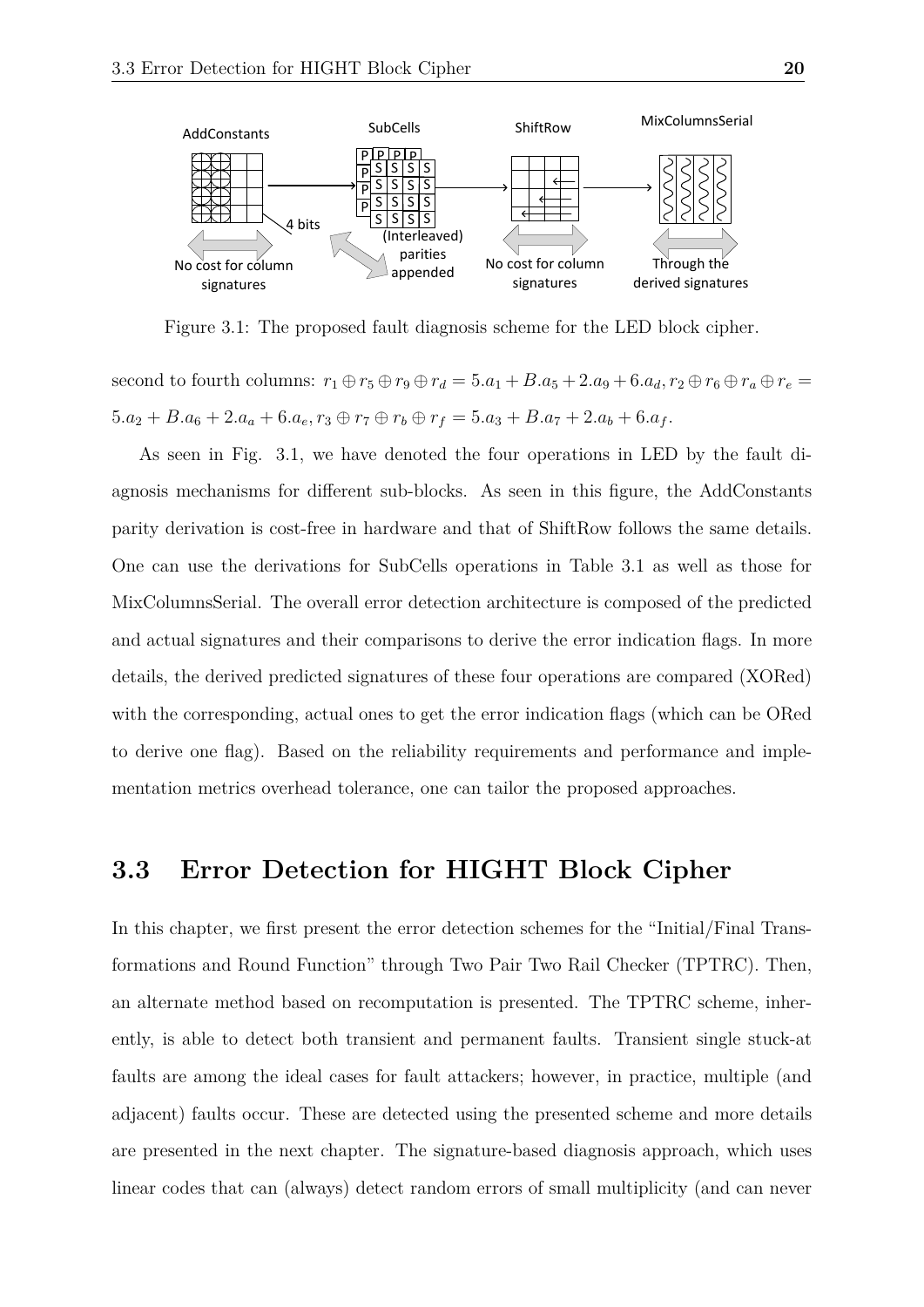detect some other errors); is diverse from an architecture based on robust codes which can detect (with probability) any error. We also go over an alternate approach based on recomputation with encoded operands which has lower area complexity and power consumption, at the expense of lower performance. The choice among these two schemes depends on the overhead tolerance for specific applications. The latter scheme, similar to the former one, detects both transient and permanent faults. We note that permanent faults need to be detected as they might occur through VLSI defects; however, the attackers are not interested to mount the attacks through such damaging faults.

### <span id="page-23-0"></span>**3.3.1 Initial/Final Transformations and Round Function**

The 64-bit plaintext is given as the input to the initial transformation function. It uses the plaintext and Whitening Keys  $WK_3, WK_2, WK_1, WK_0$  as its input and generates the output as intermediate values  $X_0 = X_{0,0}$ ... $X_{0,6}$ ,  $X_{0,7}$  for the first round. The Whitening Keys  $WK_3, WK_2, WK_1, WK_0$  are fed by the Key Scheduling Algorithm. The Initial Transformation algorithm consists of XOR operations denoted by  $\oplus$  and modular addition represented by  $\boxplus$  (note that for decryption, this is replaced by subtraction  $\boxminus$ ).

In the final transformation, the input is the output of the last round  $X_{32}$  and the other inputs are the Whitening Keys  $W_{\kappa_7}$ ,  $W_{\kappa_6}$ ,  $W_{\kappa_5}$ ,  $W_{\kappa_4}$ . The output generated by this algorithm is the ciphertext, given by *C*, that is of 64 bits length and it is concatenated and represented as  $C_0||...C_6||C_7$ .

The round function is an iterative process for the 32 rounds and it plays a vital role in providing enhanced security. The operations carried out in the round function are modular addition and XOR operation. The input of the round function is the output of the previous round  $X_i$  and the four SubKeys  $SK_{4i+3}, SK_{4i+2}, SK_{4i+1}, SK_{4i}$  generated per each round. The round function algorithm (Algorithm 3.1) generates the 64-bit output  $X_{i+1}$  and uses the auxiliary functions  $F_0$  and  $F_1$  to compute the output  $X_i =$  $X_{i+1,0}$ ||*...*. $X_{i+1,6}$ || $X_{i+1,7}$  concatenation of eight bytes each. The auxiliary functions use the operation  $x^{\leq \leq 1}$ , which is a representation of 1-bit left rotation of the 8-bit value *x*. The output of the rotated value is bitwise XORed or modulo-2 added depending on the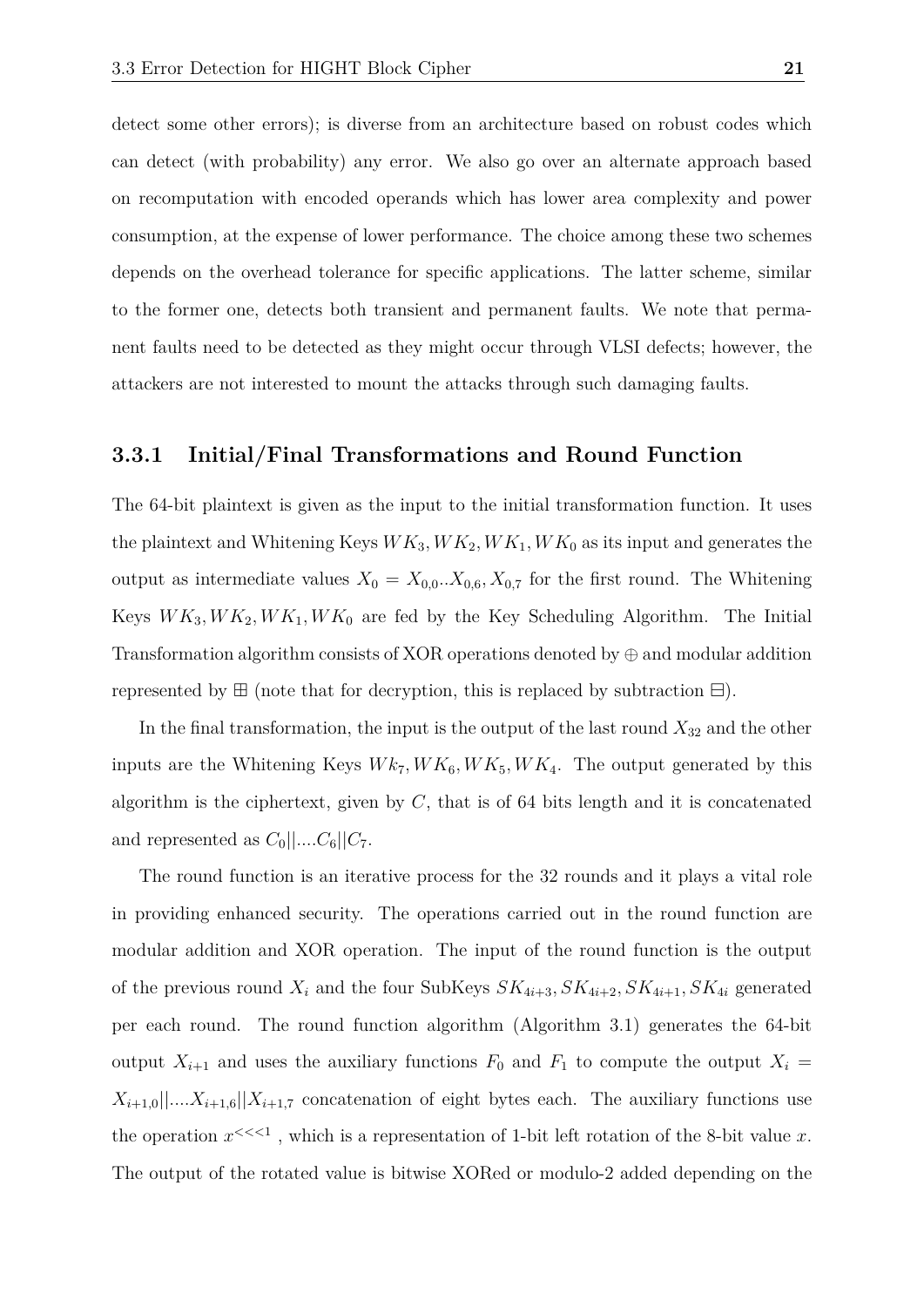| Algorithm 3.1 Round function in the HIGHT block cipher.                                     |
|---------------------------------------------------------------------------------------------|
| RoundFunction( $X_i, X_{i+1}, SK_{4i+3}, SK_{4i+2}, SK_{4i+1}, SK_{4i}$ ) {                 |
| $X_{i+1,1} \leftarrow X_{i,0}; X_{i+1,3} \leftarrow X_{i,2}; X_{i+1,5} \leftarrow X_{i,4};$ |
| $X_{i+1,7} \leftarrow X_{i,6}$                                                              |
| $X_{i+1,0} = X_{i,7} \oplus (F_0(X_{i,6}) \boxplus SK_{4i+3});$                             |
| $X_{i+1,2} = X_{i,1} \boxplus (F_1(X_{i,0}) \oplus SK_{4i+2});$                             |
| $X_{i+1,4} = X_{i,3} \oplus (F_0(X_{i,2}) \boxplus SK_{4i+1});$                             |
| $X_{i+1,6} = X_{i,5} \boxplus (F_1(X_{i,4}) \oplus SK_{4i});$                               |

input. The output of the last round is fed to the input of the final transformation. We note that  $F_0(x) = x^{<<1} \oplus x^{<<2} \oplus x^{<<7}$  and  $F_1(x) = x^{<<3} \oplus x^{<<4} \oplus x^{<<6}$ .

For modular addition operation, we choose self-checking carry select adder because they are fast and have relatively low complexity (for detecting both permanent and transient stuck-at faults). Generally, it is well known that carry select adders contain two ripple carry adders and multiplexers. In addition to that hardware resource, as shown in the Fig. 3.2, this self-checking carry select adder uses XNOR gates and TPTRC as an additional hardware resource to detect any single stuck at fault [\[33\]](#page-40-7). As seen in Fig. 3.2, the size of the adder is arbitrary up to n-bits. Here, for our addition operation, the operands are of 64 bits size and, hence, we use 64-bit adder to perform the operations. The adder consists of cascaded ripple carry adders that can add up to two bits at a time and then the value of the carry out is rippled through a multiplexer. This carry out acts as the value of the actual carry-in to the next set of cascaded ripple carry adders. The carry select adder pre-computes the values of the sum bits before knowing the value of the actual carry-in. Once the value of the actual carry-in is known, the appropriate sum bits and carry-out of the carry select adder is given as the output by the carry select adder.

Self-checking multiplexers and TPTRC are used in the proposed architectures. The TPTRC has two pairs of inputs  $(x_0, y_0)$  and  $(x_1, y_1)$ . In the fault-free condition, the input pairs to the TPTRC are complementary to each other, i.e.,  $x_0 = y'_0$  and  $x_1 = y'_1$ . If there is no fault, then the output pair of the TPTRC are also complementary to each other, i.e.,  $t = t_0'$ . Finally, the output pair of TPTRC are given to the XNOR gate and if there is a fault, the error indication flag is raised to high. The valid input code words for the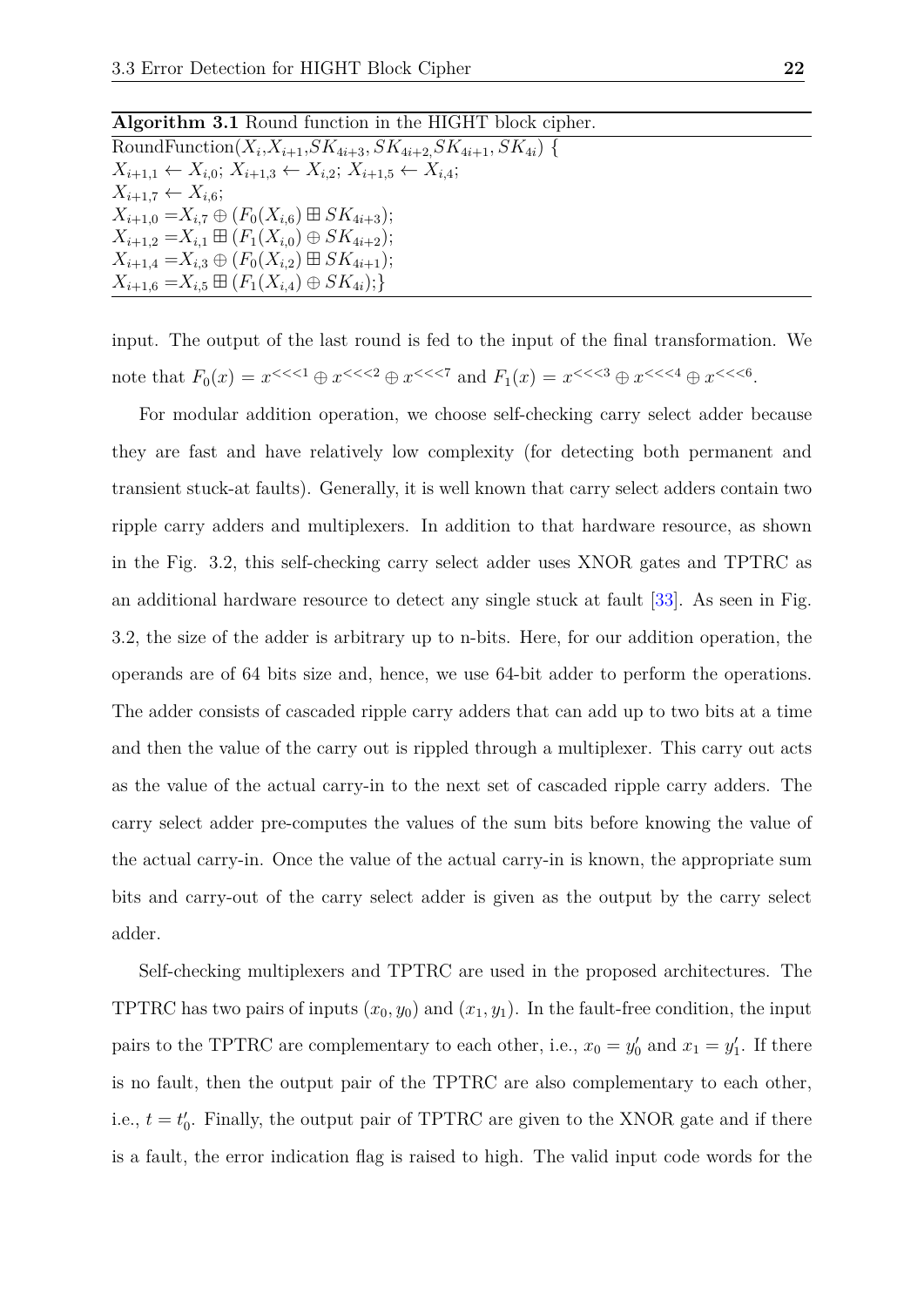TPTRC are 10 and 01. In case of a single stuck at fault in any one of the internal path of the ripple carry adder, the input pairs to the TPTRC will be 11 and 00. This will result in a non-valid output and error indication flag is raised. Such an adder can be used to detect faults in the HIGHT block cipher.



<span id="page-25-0"></span>Figure 3.2: Error detection in HIGHT through self-checking carry select adder.

A variant of *n*-bit model of the self-checking carry select adder based on dual rail encoding has been proposed in [\[34\]](#page-41-0). This variant adder includes an additional circuitry of AND gates in addition to the hardware used in Fig. 3.2 To compute the sum bits for the *n*-bit adder in a dual rail form with valid codewords (10 and 01), AND gates are used in Fig. 3.2. If  $S_{0n}$  is the sum bit computed by the full adder for carry-in of "0" and  $S_{1n}$  is the sum bit computed by full adder for carry-in of "1", then XNOR operation is performed between sum-bit  $S_{0n}$  and all the lower sum-bits. The output of XNOR gate is fed to  $x_0$  in the TPTRC input pair  $(x_0,y_0)$ , and  $y_0$  is connected to  $S_{1n}$ . Similarly, the other input pair  $(x_1,y_1)$  to TPTRC is connected in such a way that  $x_1$  is connected from the output of XNOR gate and  $S_{0n-1}$ . The sum bit  $S_{0n-1}$  is computed by the full adder for  $n-1$  inputs with a carry-in of "0". The sum bit  $S_{1n-1}$  is connected to  $y_1$  of TPTRC. The input pairs are in dual-rail form, that is, the input pairs will be always complementary to the TPTRC, i.e.,  $x_0 = y'_0$  and  $x_1 = y'_1$ .

Finally, as seen in Fig. 3.3, we have shown the fault diagnosis of the round function of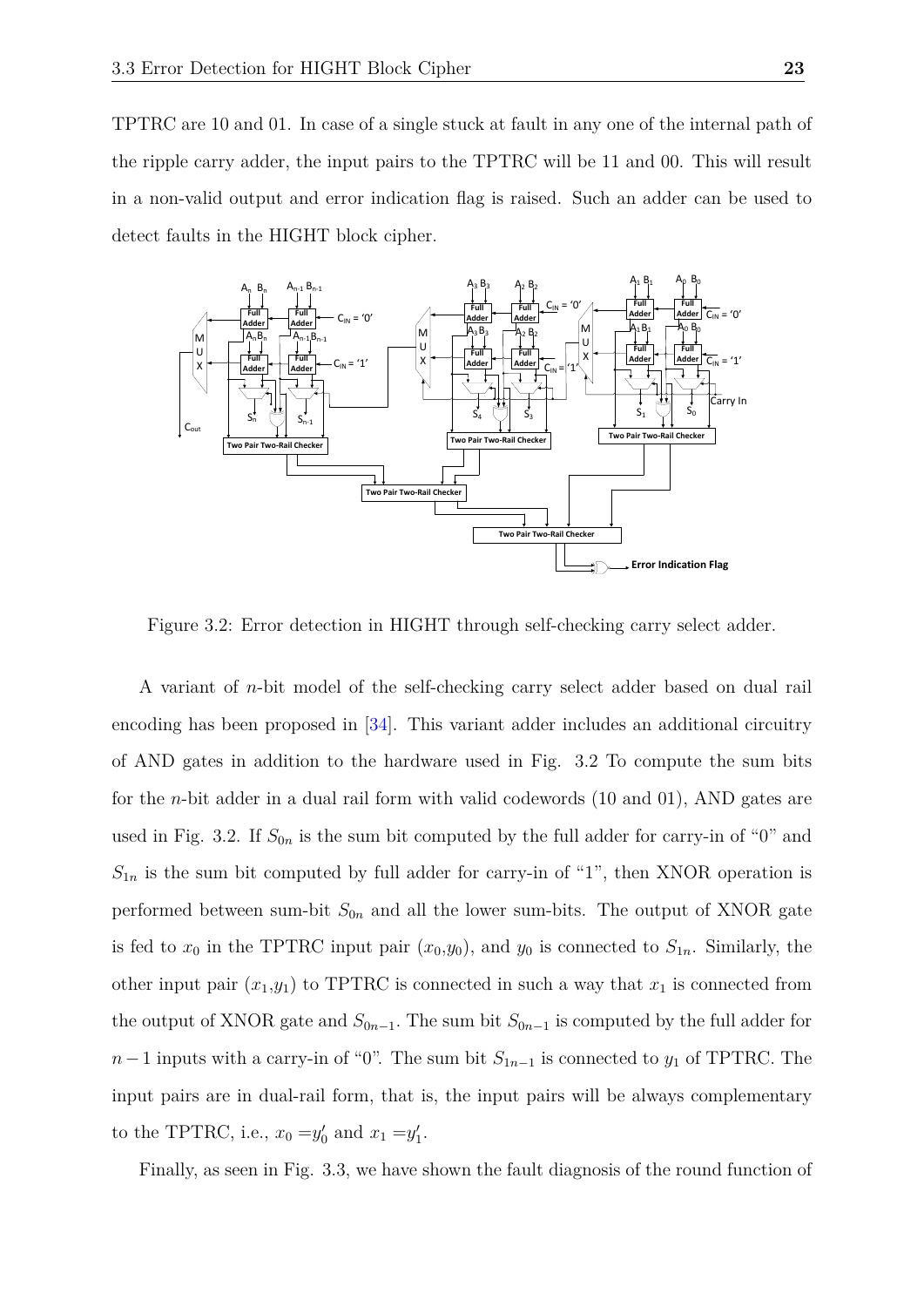

<span id="page-26-1"></span>Figure 3.3: Error detection for the round function sub-block for HIGHT.

HIGHT. As seen in this figure, for the auxiliary functions  $F_0$  and  $F_1$  within round function to compute the output  $X_i = X_{i+1,0}||...X_{i+1,6}||X_{i+1,7}$ , we use signature-based schemes to derive the error indication flags. In more details, the derived predicted signatures of the operations are compared (XORed) with the corresponding, actual ones to get the error indication flags (which can be ORed to derive one flag). Specifically, for the modular addition, the presented TPTRC approach is utilized (see Fig. 3.3); furthermore, for the auxiliary functions  $F_0$  and  $F_1$ , we use signature-based schemes. Thus, for the modular addition operation, the proposed scheme based on Fig. 3.3 is utilized. Finally, Fig. 3.4 presents the entire error detection approach for the encryption of HIGHT.

### <span id="page-26-0"></span>**3.3.2 Alternate Approach: Recomputing with Encoded Operands**

Concurrent error detection can be performed through recomputing with encoded operands in such a way that the operations are computed twice, one for the normal operands and one for the encoded operands. If an *n*-bit operand is encoded, e.g., rotated left or right by *k* bits during the recomputation step, no bit is lost and the scheme utilizes the sizes of adders, ALUs, and registers increased only by 1 bit. Such an alternate approach, similar to the previous one, detects both transient and permanent faults in the HIGHT block cipher. Using such a recomputation, one can efficiently detect *k mod n* consecutive logical errors and *k*  $mod((n + 1)-1)$  in arithmetic operations, where *n* is the length of arithmetic operations and *k* bits is the number of bits to be rotated. We have employed such an approach for the HIGHT block cipher. As the operations involved in the HIGHT block cipher are addition mod  $GF(2^8)$  and XOR, such an alternate scheme is efficiently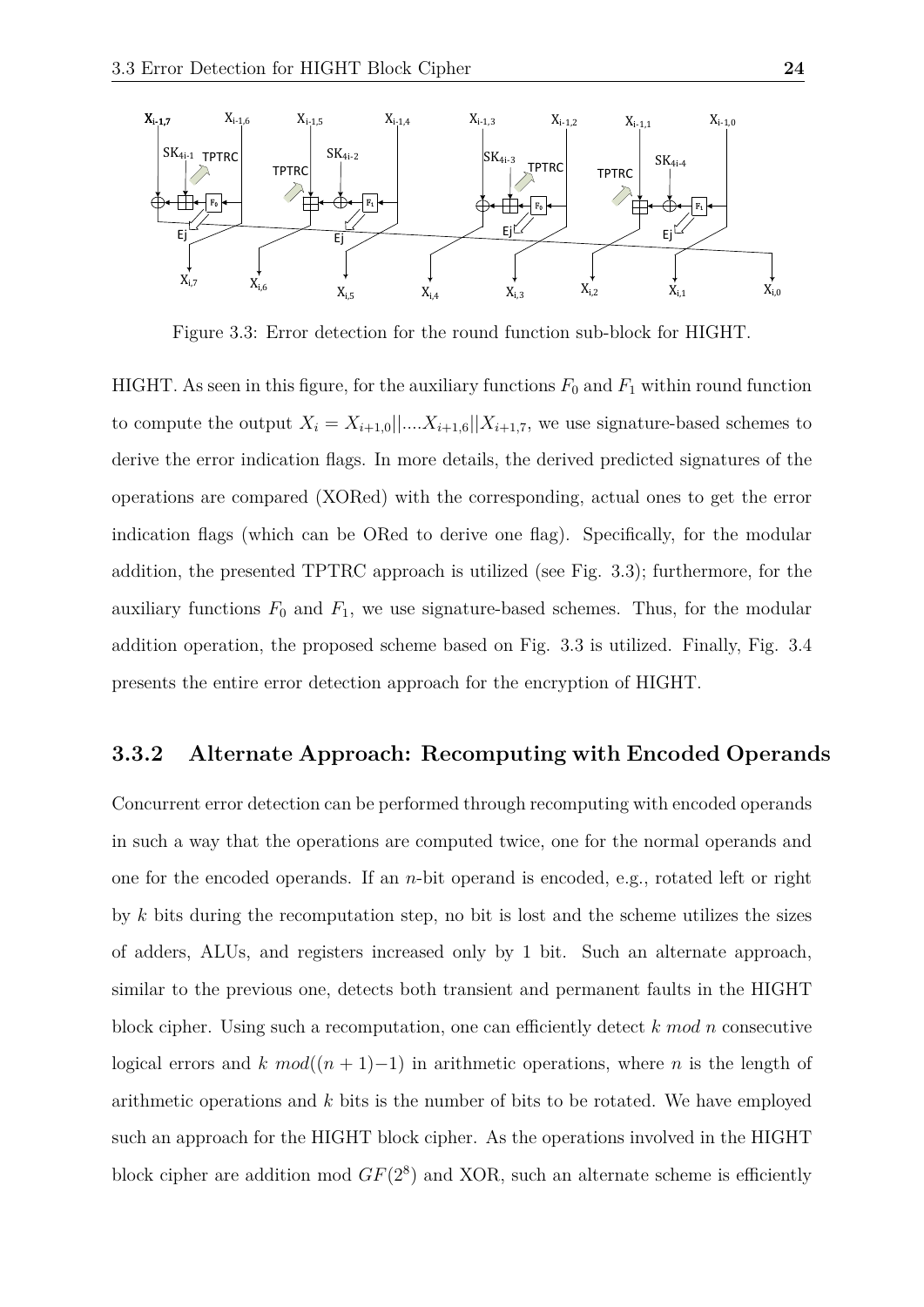

applicable as shown through our error simulations and FPGA implementations.

<span id="page-27-0"></span>Figure 3.4: Error detection for the entire encryption of HIGHT block cipher.

Let  $\phi$  and  $\phi'$  be the n-bit rotation and "back-rotation" functions, respectively. Let  $\theta$ be the input to the arithmetic function *f*, such that  $f(\theta)$  is the output of the arithmetic function. The aim is to satisfy  $\phi'(f(\phi(\theta))) = f(\theta)$ . The operands in the HIGHT block cipher are run twice. For the first run, the original operands are passed and the result is computed and stored in a register. For the second run, rotated operands (right or left cyclic shift) are computed and the result is compared with the first result that is stored in a register. If there is not a match, then error is detected. For addition operations, to ensure the correctness of the carry-in for  $k + 1$ th bit and carry out from  $n - 1$ th bit, we add an extra bit to the most significant bit  $(*)$  position using an  $n + 1$  adder. This bit is always set to "0" (or stuck at zero). Thus, as a result of rotation, the logic *n* − 1th bit does not interfere with the logic 0th bit in the rotated position as well as in the normal position. During normal computation, the most significant bit is 0; however, during the recomputation step, the most significant bit is the *i*th bit. Because the most significant bit is always stuck at zero, during recomputation, the carry-out from the *i*th bit is given to the carry-in of the  $i+1$ th bit. In normal computation, as the value of the carry-out is always 0, it does not change the *i*th bit.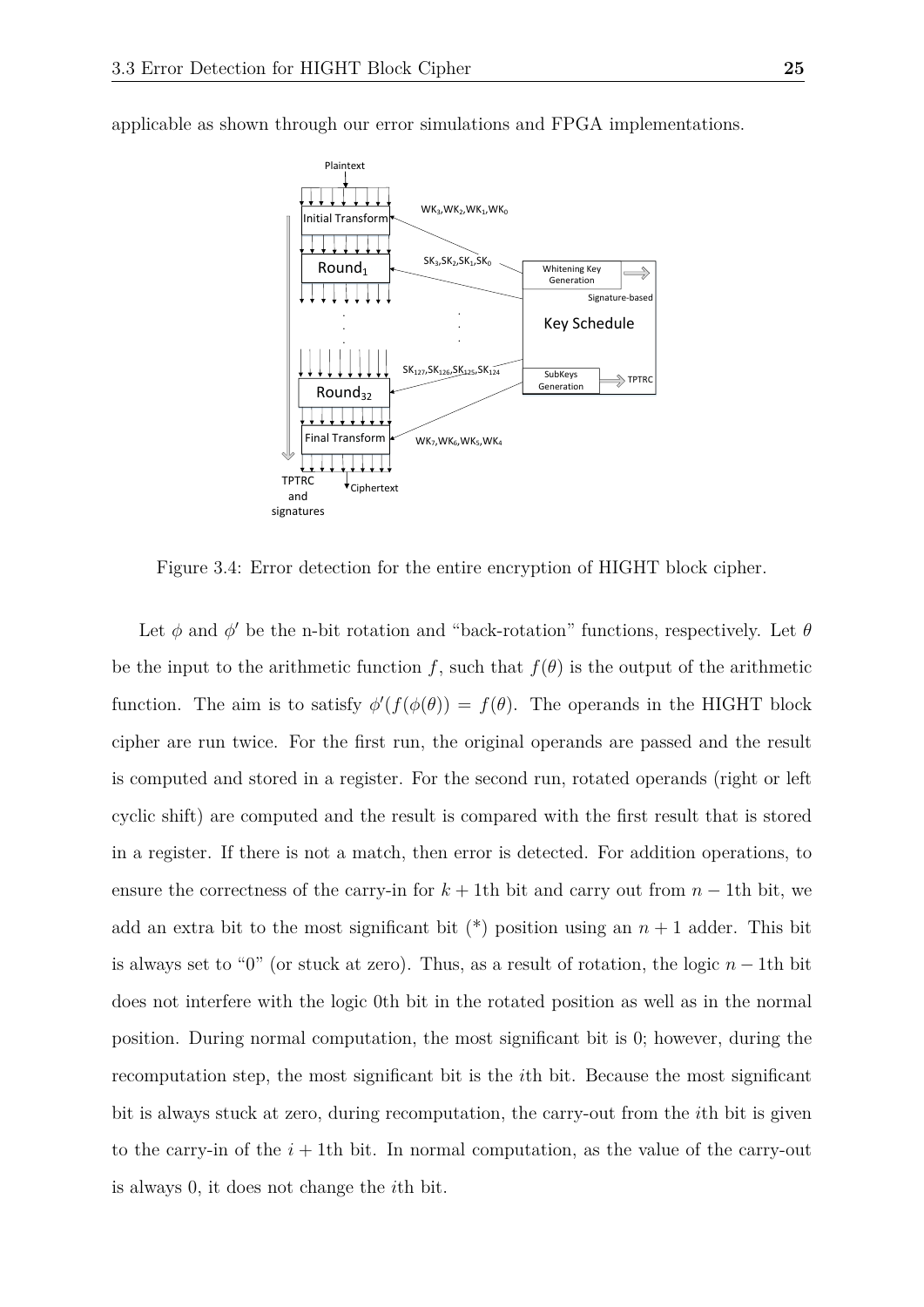In what follows, we use the case study of SILC to show how the proposed approaches can be utilized; nevertheless, this does not confine the presented schemes. SILC has a fixed block length *n* and uses a block cipher *E* such that  $\kappa_E \times \{0,1\}^n \rightarrow \{0,1\}^n$ . We note that HIGHT and LED can both be used for such a construction. SILC comprises of two algorithms for encryption (SILC- $\varepsilon_K$ ) and decryption (SILC- $D_K$ ). The encryption  $SILC-*\varepsilon*<sub>K</sub>$  algorithm consists of three subroutines HASH, ENC, and PRF. The subroutines are called in a sequential manner, i.e., the output of one subroutine is fed to the input of the successive subroutine. The decryption comprises of the same subroutines as the encryption algorithm, except that an additional comparison between the tag computed in the decryption algorithm and encryption algorithm is performed. The first step in the decryption algorithm is the computation of *V* (which is the result of hashing the inputs through the key). The next step is the computation of MAC in the decryption algorithm *T*<sup>\*</sup>(which is the PRF, using the key, of the hash result and the ciphertext). The third step is the comparison of the tags, and if they do not match, the algorithm returns the result  $\perp$ , meaning that the authentication is failed. The final step in the decryption algorithm is retrieving the original plaintext *M*.

### <span id="page-28-0"></span>**3.3.3 Key Schedule**

The key schedule for HIGHT comprises of two algorithms: Whitening Key Generation and SubKeys Generation. The main idea behind the key schedule algorithm is to preserve the master key. Whitening Key Generation algorithm is a subroutine that generates the eight whitening keys necessary for the Initial/Final Transformations. The Sub-Key Generation subroutine generates 128 SubKeys and supplies four SubKeys per each round. For Round 1, four SubKeys  $SK_3, SK_2, SK_1, SK_0$  and for round 32, the SubKeys  $SK_{127}, SK_{126}, SK_{125}, SK_{124}$  are generated by this subroutine. For SubKeys Generation algorithm, the generation of 128 7-bit constants from  $\delta_0$  to  $\delta_{127}$  is done by the constant generation module. All the operations are carried out over  $GF(2<sup>8</sup>)$  governed by the "connection" polynomial  $x^7 + x^3 + 1$ . The hardware used for the constant generation is an LFSR (Linear Feedback Shift Register). The initial state of the 7-bit LFSR 'h' is fixed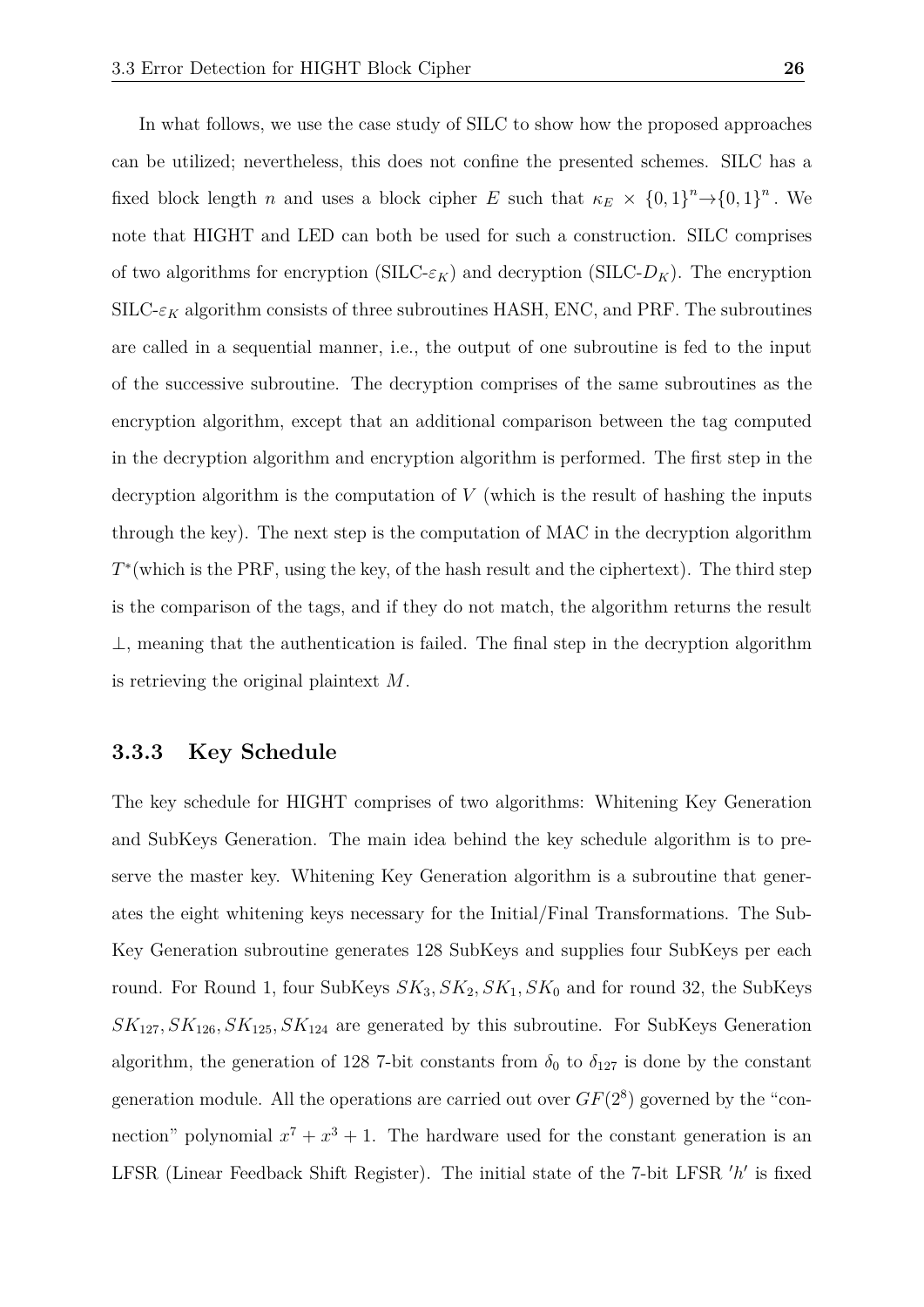### at  $(1011010)_2$ .

Fault diagnosis of Whitening Key Generation is straightforward as it is rewiring in hardware, e.g., one can use signature-based schemes to have low-complexity error detection. For SubKeys Generation and its internal constant generation module, other that logic operations, modular addition is utilized whose fault diagnosis has been discussed in this chapter (through Fig. 3.3).

One can use the proposed algorithms in this thesis to derive the error indication flags of the underlying block ciphers in SILC. Let us consider two scenarios: If the error indication flags are raised, an incorrect ciphertext and tag is expected. In this case, not only the derived tag in decryption would be faulty, but a faulty ciphertext is transmitted to the receiver side. However, the tags match as authentication is not compromised (same ciphertext is used to derive both tags). In the second scenario, let the HASH or PRF functions are faulty, in which case the tags at the receiver side do not match and the algorithm returns the result ⊥. In both cases, the error indication flags correctly alarm an incorrect ciphertext.

The work in [\[35,](#page-41-1) [36\]](#page-41-2) presents differential fault analysis (DFA) attacks on HIGHT and LED. The authors used data leaked through random byte model (covered in our simulations for HIGHT) or random bit (for LED) to deduce the secret key (transient fault simulations are also presented in the next chapter). For instance, the sketch for attacking HIGHT includes three phases: (a) collection of right ciphertext and faulty ciphertexts, (b) the computation of the candidates of subkeys in select rounds and whitening key in the final transformation, and (c) the recovery of the 128-bit secret key from the candidates of subkeys and whitening key. If such attacks are successful by bypassing, for instance, the RERO scheme, we make a small architectural addition to our proposed scheme in order to detect such type of DFA attacks. Since the fault injections are made at the input of a round, we compare the input sub-cipher in each round (starting from second round) with that generated in previous round. Any discrepancies will be indicated by the error indication flag. Should the attacker try to inject faults in the sub-cipher in the previous round itself, the previously proposed RERO scheme will detect such an attack.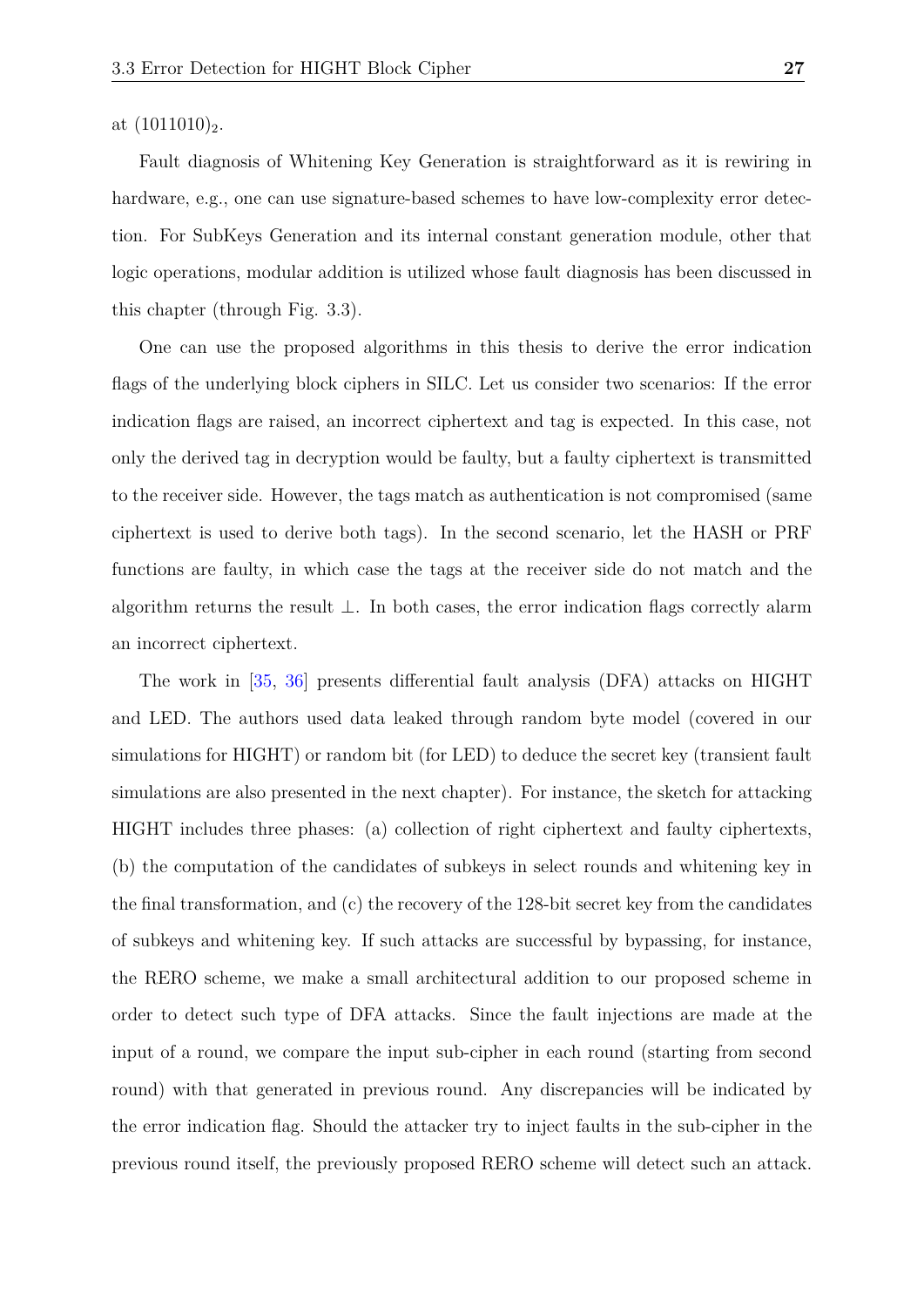Thus, the RERO and the suggested addition should be able to protect the ciphers against permanent and transient faults and make the DFA attacks more difficult; however, we do not claim that it will be able to detect all types of DFA attacks, for instance, [\[37,](#page-41-3) [38\]](#page-41-4).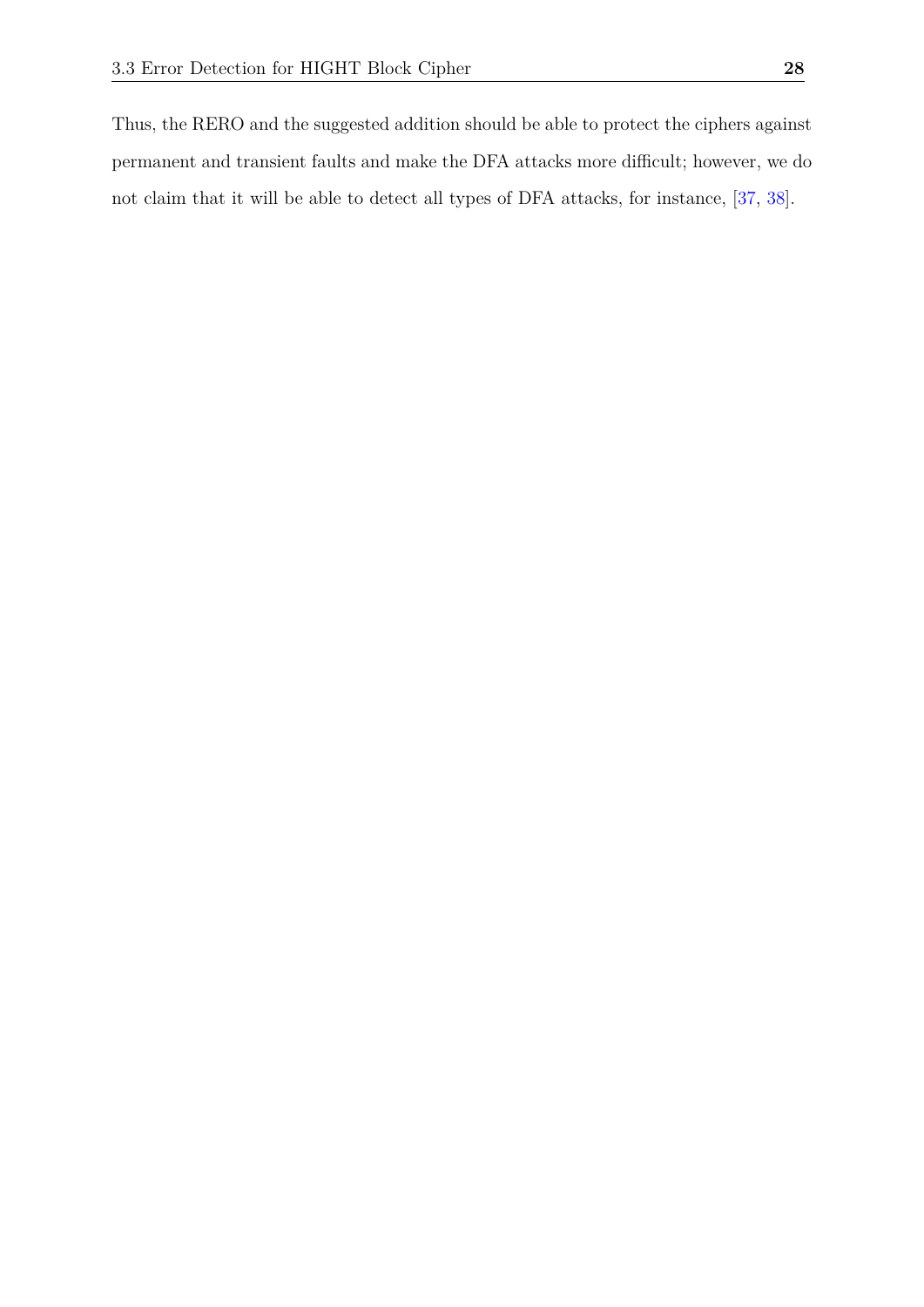## <span id="page-31-0"></span>**Chapter 4**

## **Error Simulations**

In this chapter, we present the error simulations and FPGA implementations for LED and HIGHT block ciphers to benchmark their effectiveness.

To benchmark the effectiveness of the proposed schemes for both ciphers, we utilize LFSRs to inject stuck-at faults. The purpose of using LFSRs is to generate pseudorandom fault patterns for every clock cycle. The outputs of the LFSRs are XORed with a random bit and sent as the feedback to the input. In this way, random single and multiple stuck-at faults are injected in the design. We use the polynomial  $x^6 + x^3 + 1$  for the implementation of the LFSRs. The LFSRs are used to inject 10,000 faults in LED block cipher and the fault coverage is found to be very close to 100% from the simulation results. In HIGHT and for recomputing with encoded operands approach, we have used the LFSRs with the same polynomials to inject the faults. In the first run, the actual operands are sent for computation of the output. In the second run, the operands that are rotated to the right are used to compute the output. In the third run, the output from the last round is rotated left and then compared with the output from the first run. If they do not match, then error indication flags are raised. The modular adders used in the round function module are also injected with single and multiple faults. By the use of LFSRs, around 10,000 single and multiple faults are injected in the HIGHT architecture, where, the results from the simulations for the overall structure shows a very high fault coverage of close to 100%.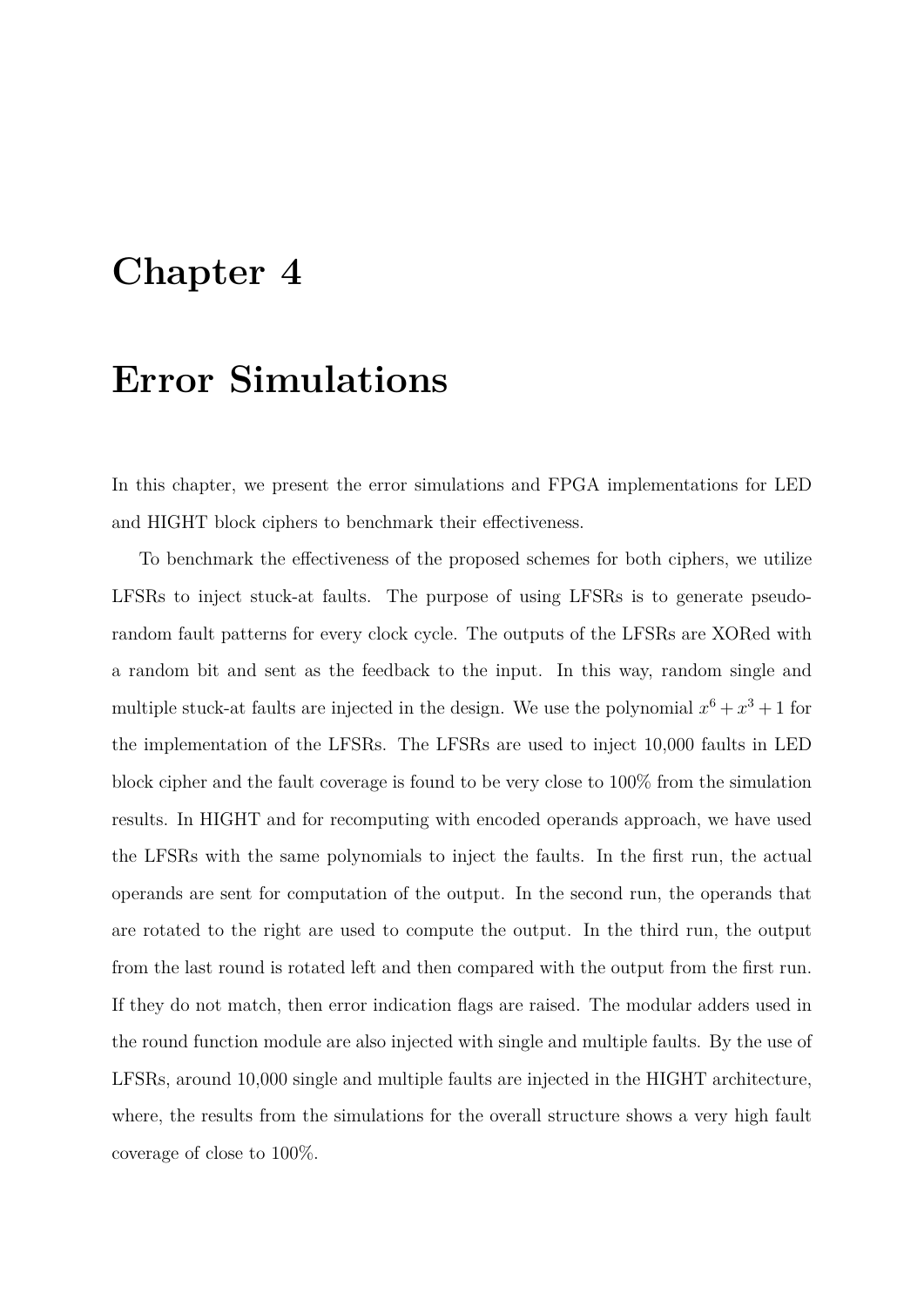The proposed methods, being for reliability, can deal with permanent and transient faults. To make sure we cover a good number of fault models, through injecting 10,000 faults in the architecture of HIGHT, we have also investigated transient faults, one/two/three-bit faults, byte faults, and two-byte adjacent faults. The simulations have been performed separately and the results show that (a) for transient faults, we have 9,989 detected faults leading to the error coverage of around 99.9%, (b) for one-bit faults, we have 9,854 detected faults leading to the error coverage of around 98.5%, (c) for twobit faults, we have 9,890 detected faults leading to the error coverage of 98.9%, (d) for three-bit faults, we have 9,988 detected faults leading to the error coverage of around 99.9%, (e) for one-byte faults, we have 9,976 detected faults leading to the error coverage of around 99.8%, and finally, (f) for two-byte faults, we have 9,980 detected faults leading to the error coverage of 99.8%. We note that although these figures are very high, tailoring the proposed error detection schemes, one may achieve higher error coverage if the overhead is tolerated.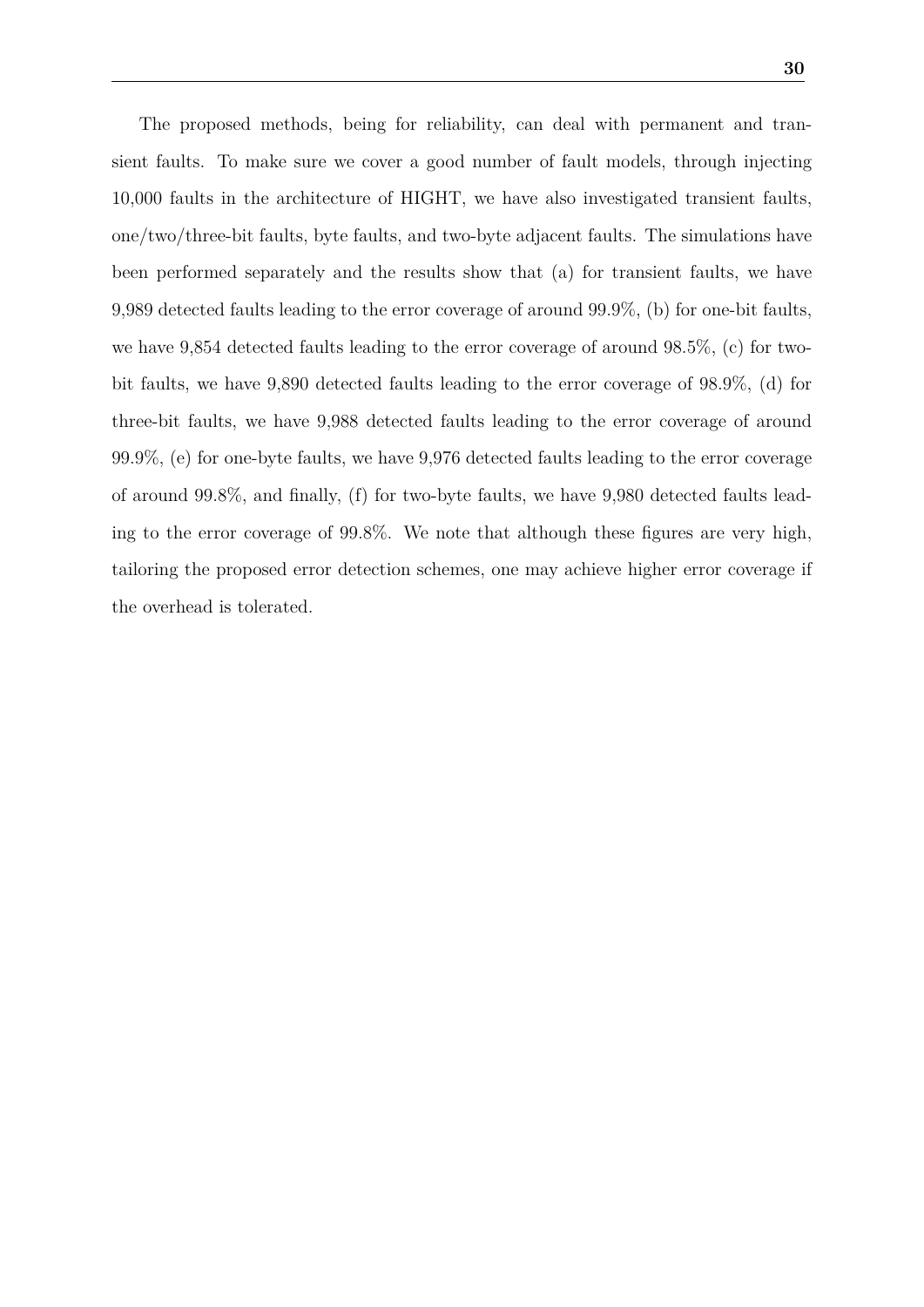## <span id="page-33-0"></span>**Chapter 5**

# **FPGA Implementations and Benchmark**

In this chapter, we present the area, power consumption, and delay overhead results for LED and HIGHT block ciphers through the FPGA implementations. The benchmarking is done for both the original and fault detection architectures of LED and HIGHT block ciphers. The FPGA implementations are carried out on Xilinx family Virtex-7 with target device 7vx330tffg1157-3.

The error detection schemes for LED are shown as LED-signature in Table 5.1. The area in terms of number of slices, delay, and power consumptions are derived for Virtex-7 by implementing the design at 100 MHz frequency. The overheads of the error detection architectures are shown in the parentheses in this table (using Xilinx Integrated Synthesis Environment (ISE) 14.7 version).

The results from the FPGA implementations of HIGHT-original and fault detection are shown in Table 5.2. The area overhead for the fault detection design is due to the inclusion of error detecting adders used for the recomputed operation. From the results, we can infer that there are negligible power and delay overheads for the architecture as

| Architecture                                              | Delay $(ns)$   Power $(mW)$<br>Area (slices) $\parallel$ |       |      |  |  |  |  |
|-----------------------------------------------------------|----------------------------------------------------------|-------|------|--|--|--|--|
| LED-original                                              | 178.                                                     | 5.841 | 2.93 |  |  |  |  |
| LED-signature   217 (21.9%)   5.914 (1.2%)   3.67 (25.2%) |                                                          |       |      |  |  |  |  |

<span id="page-33-1"></span>Table 5.1: FPGA implementations of LED on Virtex-7 (target device: 7vx330tffg1157-3).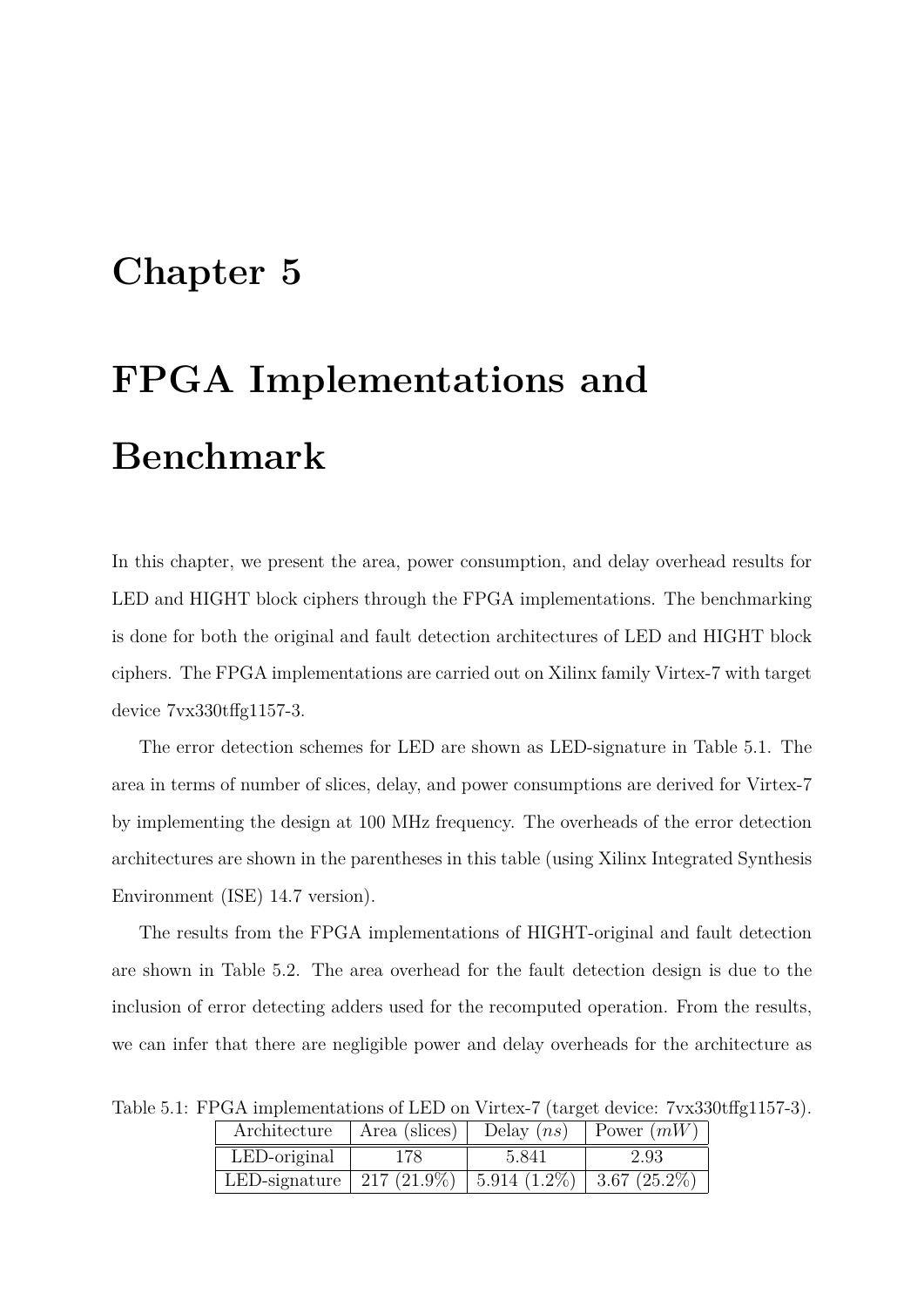| Architecture                 | Area (slices)   Delay $(ns)$   Power $(mW)$ |              |                |  |  |
|------------------------------|---------------------------------------------|--------------|----------------|--|--|
| HIGHT-original               | 191                                         | 2.686        | 2.15           |  |  |
| HIGHT-proposed   252 (31.9%) |                                             | $\sim$ 2.686 | $2.17(0.01\%)$ |  |  |

<span id="page-34-0"></span>Table 5.2: FPGA implementations of HIGHT on Virtex-7 (target device: 7vx330tffg1157- 3).

well as acceptable area overhead (we note that such overheads can be adjusted based on the objectives, for instance, avoiding sub-pipelining could be a compromise between area/power and throughput).

The throughput degradations are also derived for the original and fault detection architectures. For the signature-based schemes, the throughput degradation is negligible, i.e., for LED we have 342.407 *M bps* for the original and 338.180 *M bps* for the fault detection structures leading to the degradation of 1*.*23. For the HIGHT algorithm, one can perform sub-pipelining to account for the inherent reduction in throughput. Utilizing one-stage sub-pipelining, at the cost of registers added, similar throughput to the original architecture is derived.

There has not been any prior work done on error detection methods for these ciphers to the best of our knowledge. In [\[39\]](#page-41-5), the authors present fault diagnosis of Pomaranch cipher. They have used bit-interleaved scheme for error detection. We compare the overheads of Pomaranch with the proposed scheme. The combined area and throughput overhead for Pomaranch is 35.5%. The proposed schemes have combined area and delay overheads of 23% for LED and 31.9% for HIGHT, respectively. Since the architecture of Pomaranch and presented fault detection scheme is a lot different than the proposed method, the differences in the overheads are reasonably justified.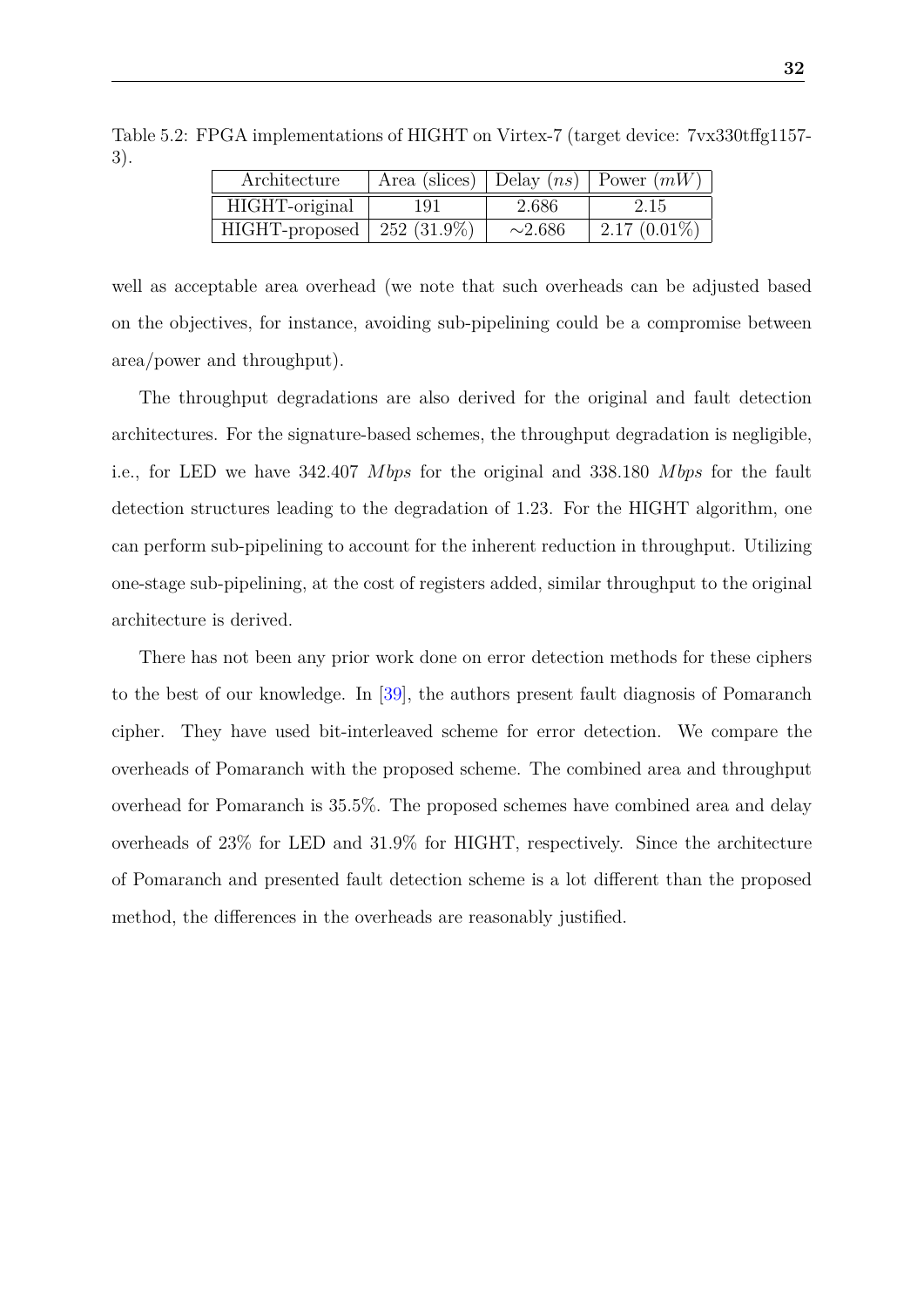## <span id="page-35-0"></span>**Chapter 6**

## **Conclusion**

Our research group has extensive experience in cryptographic engineering and fault diagnosis as well as editing IEEE Transactions journals [45-95]. In this thesis, signature-based and recomputing with encoded operand-based approaches are presented for the LED and HIGHT block ciphers. Formulae for the linear and non-linear sub-blocks of the LED block cipher are presented, tailoring which one can achieve the required reliability and overheads. We have also applied sub-pipelining to overcome the inherent throughput degradation of the proposed approaches for the HIGHT block cipher [90-92]. Such SPNbased and Feistel network-based block ciphers can be used as part of the authenticated encryption mechanisms such as SILC. Through fault-injection analysis, it has been shown that the error coverage is close to 100%. Moreover, through FPGA implementations, we have shown that acceptable overheads are achieved for both ciphers. Based on the reliability requirements and available resources, one may utilize the proposed error detection schemes for making the hardware implementations of LED and HIGHT algorithms more reliable.

### <span id="page-35-1"></span>**6.1 Future Work**

The proposed work is about the error detection of permanent and transient faults in LED and HIGHT block ciphers for the SILC. The time redundancy approach uses RERO for detecting the faults. However, the future work can be done using REPO, which is one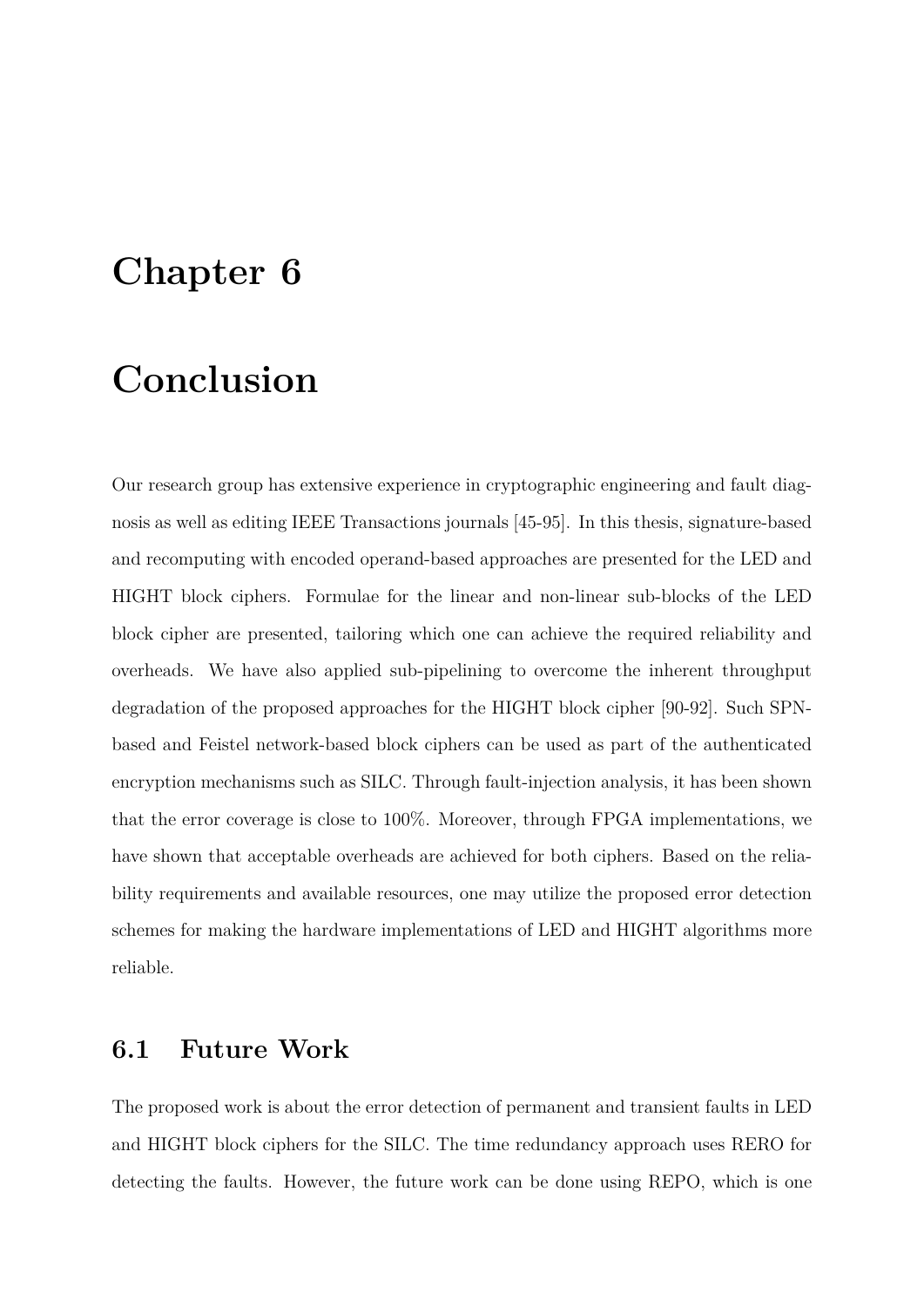of the types that expliots time redundancy method. The efficiency of the fault detection architectures such as REPO can be also be tested using fault injection simulation schemes such as BIST. The future work can be done by implementing the cipher designs in ASIC platforms to see if the fault tolerant architectures can be suitable for low area or low power applications. The work can be further considered to test for transition faults (slow rise (0 to 1) and slow fall (1 to 0) faults) and bridging faults.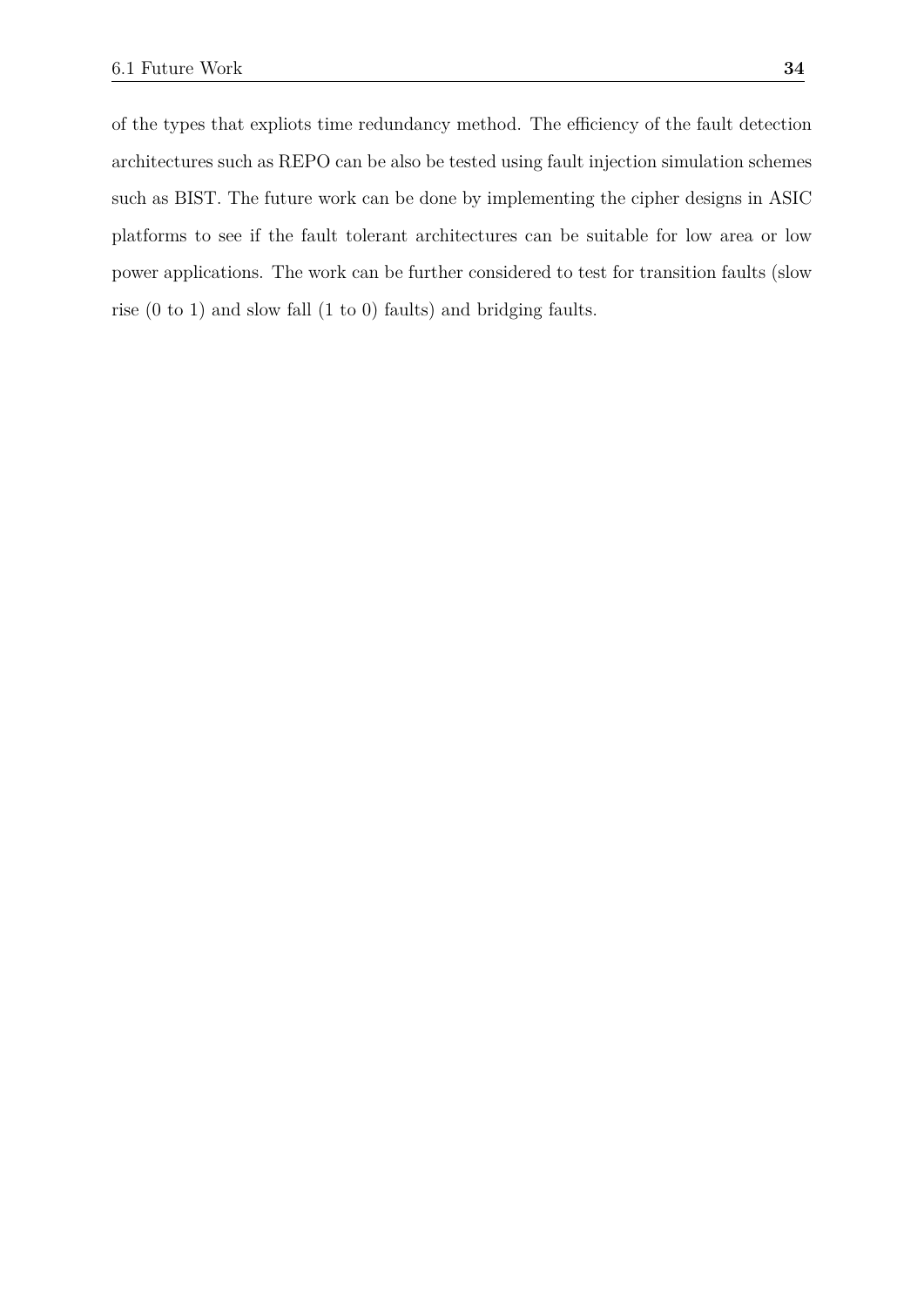## <span id="page-37-0"></span>**References**

- <span id="page-37-1"></span>[1] A. Moradi, A. Poschmann, S. Ling, C. Paar, and H. Wang, "Pushing the limits: A very compact and a threshold implementation of AES," *Proc. Advances in Cryptology*, pp. 69 – 88, 2011.
- <span id="page-37-2"></span>[2] C. De Canniere, O. Dunkelman, and M. Knežević, "KATAN and KTANTAN - a family of small and efficient hardware-oriented block ciphers," *International Workshop on Cryptographic Hardware and Embedded Systems*, pp. 272–288, 2009.
- <span id="page-37-3"></span>[3] K. Shibutani, T. Isobe, H. Hiwatari, A. Mitsuda, T. Akishita, and T. Shirai, "Piccolo: An ultra-lightweight blockcipher," *Proc. Cryptographic Hardware and Embedded Systems*, pp. 342 – 357, 2011.
- <span id="page-37-4"></span>[4] A. Bogdanov, L. R. Knudsen, G. Leander, C. Paar, A. Poschmann, M. J. B. Robshaw, Y. Seurin, and C. Vikkelsoel, "PRESENT: An ultra-lightweight block-cipher," *Proc. Cryptographic Hardware and Embedded Systems*, pp. 450 – 466, 2007.
- <span id="page-37-5"></span>[5] F. X. Standaert, G. Piret, N. Gershenfeld, and J. J. Quisquater, "SEA: A scalable encryption algorithm for small embedded applications," *Proc. Smart Card Research and Advanced Applications*, pp. 222 – 236, 2006.
- <span id="page-37-6"></span>[6] J. Guo, T. Peyrin, A. Poschmann, and M. J. B. Robshaw, "The LED block cipher," *Proc. Cryptographic Hardware and Embedded Systems*, pp. 326 – 341, 2011.
- <span id="page-37-7"></span>[7] R. Beaulieu, D. Shors, J. Smith, S. Treatman-Clark, B. Weeks, and L. Wingers, "SIMON and SPECK: Block ciphers for the internet of things," *NIST Lightweight Cryptography Workshop*, 2015.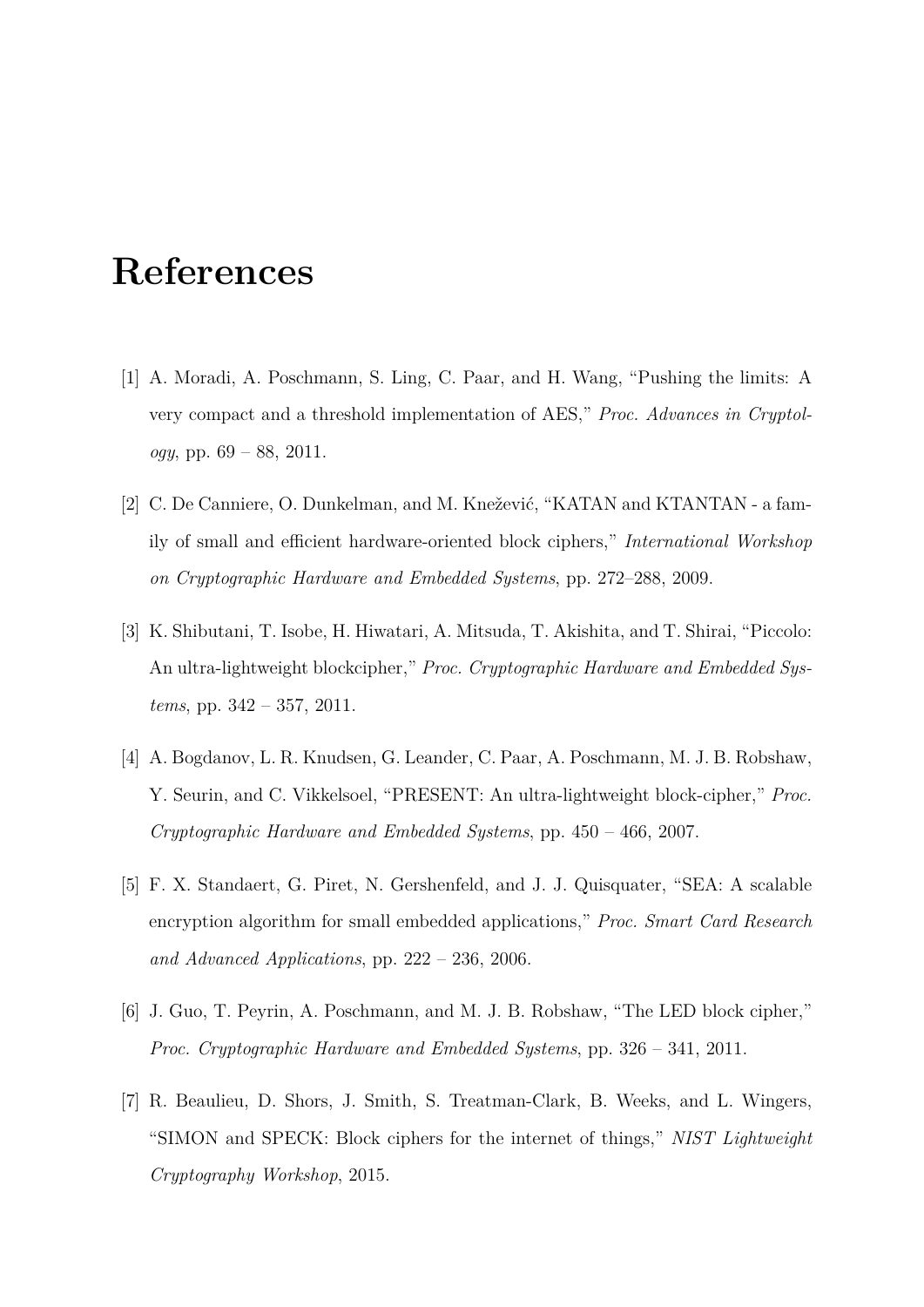- [8] R. Beaulieu, D. Shors, J. Smith, S. Treatman-Clark, B. Weeks, and L. Wingers, "The SIMON and SPECK families of block ciphers," *Proceedings of the 52nd Annual Design Automation Conference*, p. 175, 2015.
- [9] A. Biryukov, A. Roy, and V. Velichkov, "Differential analysis of block ciphers SIMON and SPECK," *Proc. Fast Software Encryption*, pp. 546 – 570, 2014.
- <span id="page-38-0"></span>[10] S. Sun, L. Hu, P. Wang, K. Qiao, X. Ma, and L. Song, "Automatic security evaluation and (related-key) differential characteristic search: Application to SIMON, PRESENT, LBLOCK, DES(L) and other bit-oriented block ciphers," *Proc. Advances in Cryptology*, pp. 158–178, 2014.
- <span id="page-38-1"></span>[11] S. Banik, A. Bogdanov, T. Isobe, K. Shibutani, H. Hiwatari, T. Akishita, and F. Regazzoni, "Midori: A block cipher for low energy (extended version)," *Cryptology ePrint Archive*, p. 2015/1142, 2015. [Online]. Available: [http://eprint.iacr.org](http://eprint. iacr. org)
- <span id="page-38-2"></span>[12] D. Hong, J. Sung, S. Hong, J. Lim, S. Lee, B.-S. Koo, C. Lee, D. Chang, J. Lee, K. Jeong, H. Kim, J. Kim, and S. Chee, "Hight: A new block cipher suitable for low-resource device," *Proc. CHES*, pp. 46–59, 2006.
- <span id="page-38-3"></span>[13] "CAESAR:Competition for Authenticated Encryption: Security, Applicability, and Robustness." [Online]. Available: <https://competitions.cr.yp.to/caesar.html.>
- <span id="page-38-4"></span>[14] "SILC: Simple lightweight CFB." [Online]. Available: [https://competitions.cr.yp.](https://competitions.cr.yp.to/round2/silcv2.pdf.) [to/round2/silcv2.pdf.](https://competitions.cr.yp.to/round2/silcv2.pdf.)
- <span id="page-38-5"></span>[15] C. H. Yen and B. F. Wu, "Simple error detection methods for hardware implementation of advanced encryption standard," *IEEE Trans. Comput,*, vol. 55, no. 6, pp. 720–731, Dec. 2006.
- [16] G. Di Natale, M. Doulcier, M.-L. Flottes, and B. Rouzeyre, "A reliable architecture for parallel implementations of the Advanced Encryption Standard," *J. Electronic Testing: Theory and Applications*, vol. 25, no. 5, pp. 269 – 278, Aug. 2009.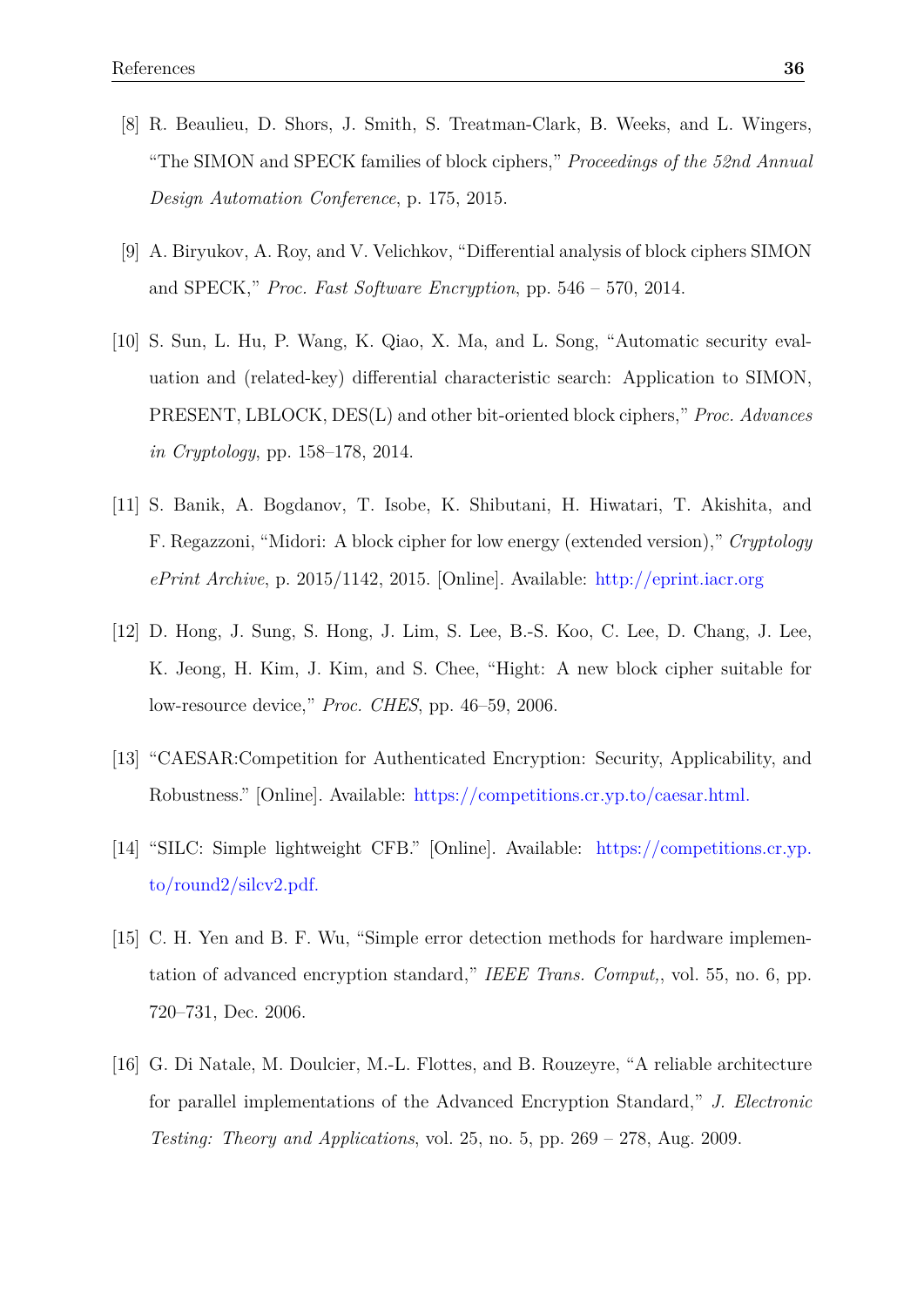- [17] M. Mozaffari-Kermani and A. Reyhani-Masoleh, "Concurrent structure-independent fault detection schemes for the Advanced Encryption Standard," *IEEE Transactions on Computers*, vol. 59, no. 5, pp. 608–622, 2010.
- [18] M. Mozaffari-Kermani and R. Azarderakhsh, "Efficient fault diagnosis schemes for reliable lightweight cryptographic ISO/IEC standard CLEFIA benchmarked on ASIC and FPGA," *IEEE Transactions on Industrial Electronics*, vol. 60, no. 12, pp. 5925– 5932, 2013.
- [19] P. Maistri and R. Leveugle, "Double-data-rate computation as a countermeasure against fault analysis," *IEEE Trans. Comput.*, vol. 57, no. 11, pp. 1528–1539, Nov. 2008.
- [20] X. Guo, D. Mukhopadhyay, C. Jin, and R. Karri, "Security analysis of concurrent error detection against differential fault analysis," *J. Cryptographic Engineering*, vol. 5, no. 3, pp. 153–169, 2015.
- [21] M. Yasin, B. Mazumdar, S. S. Ali, and O. Sinanoglu, "Security analysis of logic encryption against the most effective side-channel attack: DPA," *Proc. DFTS*, pp. 97–102, 2015.
- [22] D. Karaklajic, J.-M. Schmidt, and I. Verbauwhede, "Hardware designer's guide to fault attacks," *IEEE Trans.Very Large Scale Integration (VLSI) Systems*, vol. 21, no. 12, pp. 2295–2306, 2013.
- <span id="page-39-0"></span>[23] R. Karri, G. Kuznetsov, and M. Goessel, "Parity-based concurrent error detection of substitution-permutation network block ciphers," *Proc. Cryptographic Hardware and Embedded Systems*, pp. 113–124, 2003.
- <span id="page-39-1"></span>[24] J. Li and E. E. Swartzlander, "Concurrent error detection in ALUs by recomputing with rotated operands," *Proc. Defect and Fault Tolerance in VLSI Systems*, pp. 109–116, 1992.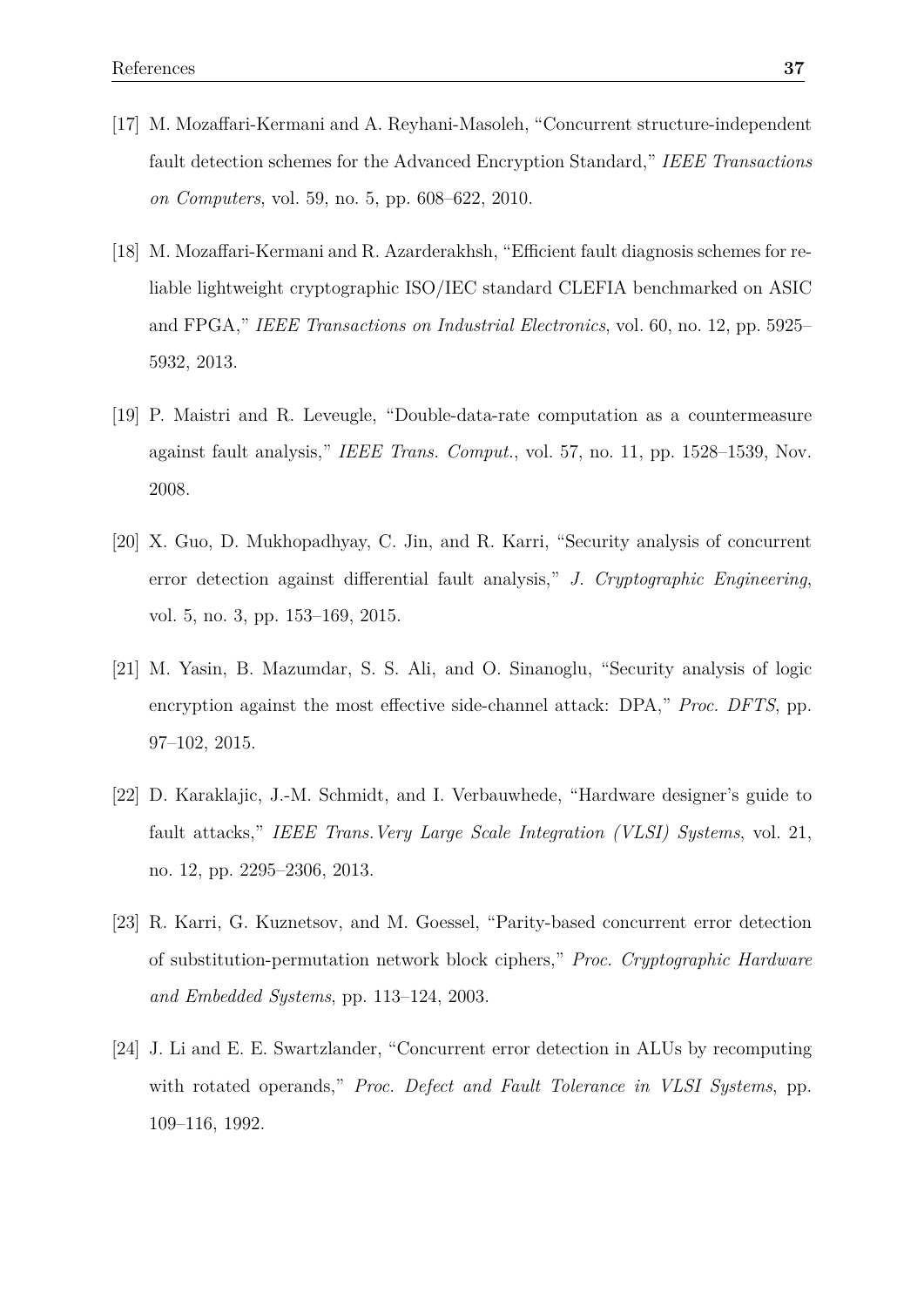- <span id="page-40-0"></span>[25] K.Wu and R. Karri, "Algorithm-level recomputing with shifted operands-a register transfer level concurrent error detection technique," *IEEE Trans. Computer-Aided Design of Integrated Circuits and Systems*, vol. 25, no. 3, pp. 413–422, 2006.
- <span id="page-40-1"></span>[26] J. H. Patel and L. Y. Fung, "Concurrent error detection in alus by recomputing with shifted operands," *IEEE Trans.Comput.*, vol. C-31, no. 7, pp. 589–595, 1982.
- <span id="page-40-2"></span>[27] J. Li and E. E. Swartzlander, "Concurrent error detection in alus by recomputing with rotated operands," *Proc. Defect and Fault Tolerance in VLSI Systems.*, pp. 109–116, 1992.
- <span id="page-40-3"></span>[28] X. Guo and R. Karri, "Recomputing with permuted operands: A concurrent error detection approach," *IEEE Trans. Computer-Aided Design of Integrated Circuits and Systems*, vol. 32, no. 10, pp. 1595–1608, 2013.
- <span id="page-40-4"></span>[29] R. Karri, K. Wu, P. Mishra, and Y. Kim, "Concurrent error detection schemes of fault based side-channel cryptanalysis of symmetric block ciphers," *IEEE Trans. Computer-Aided Design of Integrated Circuits and Systems*, vol. 21, no. 12, pp. 1509– 1517, 2002.
- [30] A. Satoh, T. Sugawara, N. Homma, and T. Aoki, "High-performance concurrent error detection scheme for aes hardware," *Proc. CHES*, pp. 100–112, 2008.
- <span id="page-40-5"></span>[31] J. Rajendran, H. Borad, S. Mantravadi, and R. Karri, "SLICED: slide based concurrent error detection technique for symmetric block cipher," *Proc. HOST*, pp. 70–75, 2010.
- <span id="page-40-6"></span>[32] J. Guo, T. Peyrin, A. Poschmann, and M. J. B. Robshaw, "The LED block cipher," 2012. [Online]. Available: <https://eprint.iacr.org/2012/600.pdf>
- <span id="page-40-7"></span>[33] D. Vasudevan, P. Lala, and J. Parkerson, "Self-checking carry-select adder design based on two-rail encoding," *IEEE Trans. Circuits Syst. I, Reg. Papers*, vol. 54, no. 12, pp. 2696 – 2705, Dec. 2007.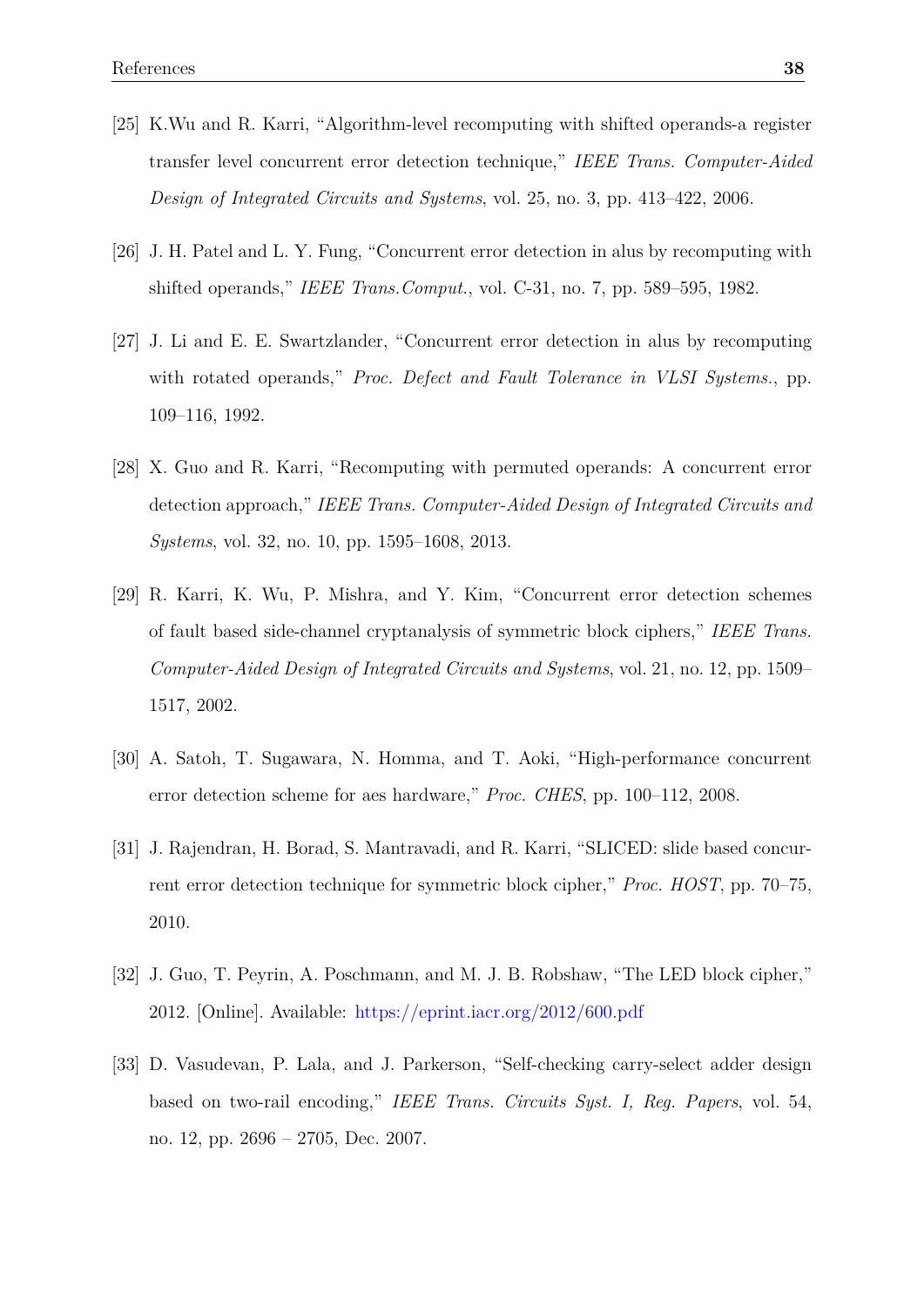- <span id="page-41-0"></span>[34] M. Akbar and J. Lee, "Comments on self-checking carry-select adder design based on two-rail encoding," *IEEE Trans. Circuits Syst. I, Reg. Papers*, vol. 61, no. 7, pp. 2212–2214, Jul. 2014.
- <span id="page-41-1"></span>[35] Y. Lee, J. Kim, J. H. Park, and S. Hong, "Differential fault analysis on the block cipher hight," *Proc. Future Information Technology, Application, and Service*, pp. 407–416, 2012.
- <span id="page-41-2"></span>[36] P. Jovanovic, M. Kreuzer, and I. Polian, "A fault attack on the led block cipher," *Proc. Int. Workshop,COSADE*, pp. 120–134, 2012.
- <span id="page-41-3"></span>[37] N. F. Ghalaty, B. Yuce, and P. Schaumont, "Differential fault intensity analysis on present and led block ciphers," *Proc. Int. Workshop COSADE*, pp. 174–188, 2015.
- <span id="page-41-4"></span>[38] S. Patranabis, A. Chakraborty, P. H. Nguyen, and D. Mukhopadhyay, "A biased fault attack on the time redundancy countermeasure for AES," *Proc. Int. Workshop, COSADE*, pp. 189–203, 2015.
- <span id="page-41-5"></span>[39] M. M. Kermani, R. Azarderakhsh, and A. Aghaie, "Reliable and error detection architectures of pomaranch for false-alarm-sensitive cryptographic applications," *IEEE Trans. VLSI Circuits and Systems*, vol. 23, no. 12, pp. 2804–2812, 2015.
- [40] M. Nicolaidis, "Carry checking/parity prediction adders and ALUs," *IEEE Trans. Very Large Scale Integr. (VLSI) Syst.*, vol. 11, no. 1, pp. 121 – 128, 2003.
- [41] J.-C. Daly, L. Jien-Chung, and M. Nicolaidis, "Design of static cmos self-checking circuits using built-in current sensing," pp. 104–11, 1992.
- [42] S. Endo, T. Sugawara, N. Homma, T. Aoki, and A. Satoh, "An on-chip glitchy-clock generator for testing fault injection attacks," *Journal of Cryptographic Engineering*, vol. 1, no. 4, pp. 265–270, 2011.
- [43] Y. Sung-Ming, S. Kim, S. Lim, and S. Moon, "A countermeasure against one physical cryptanalysis may benefit another attack," pp. 414–427, 2001.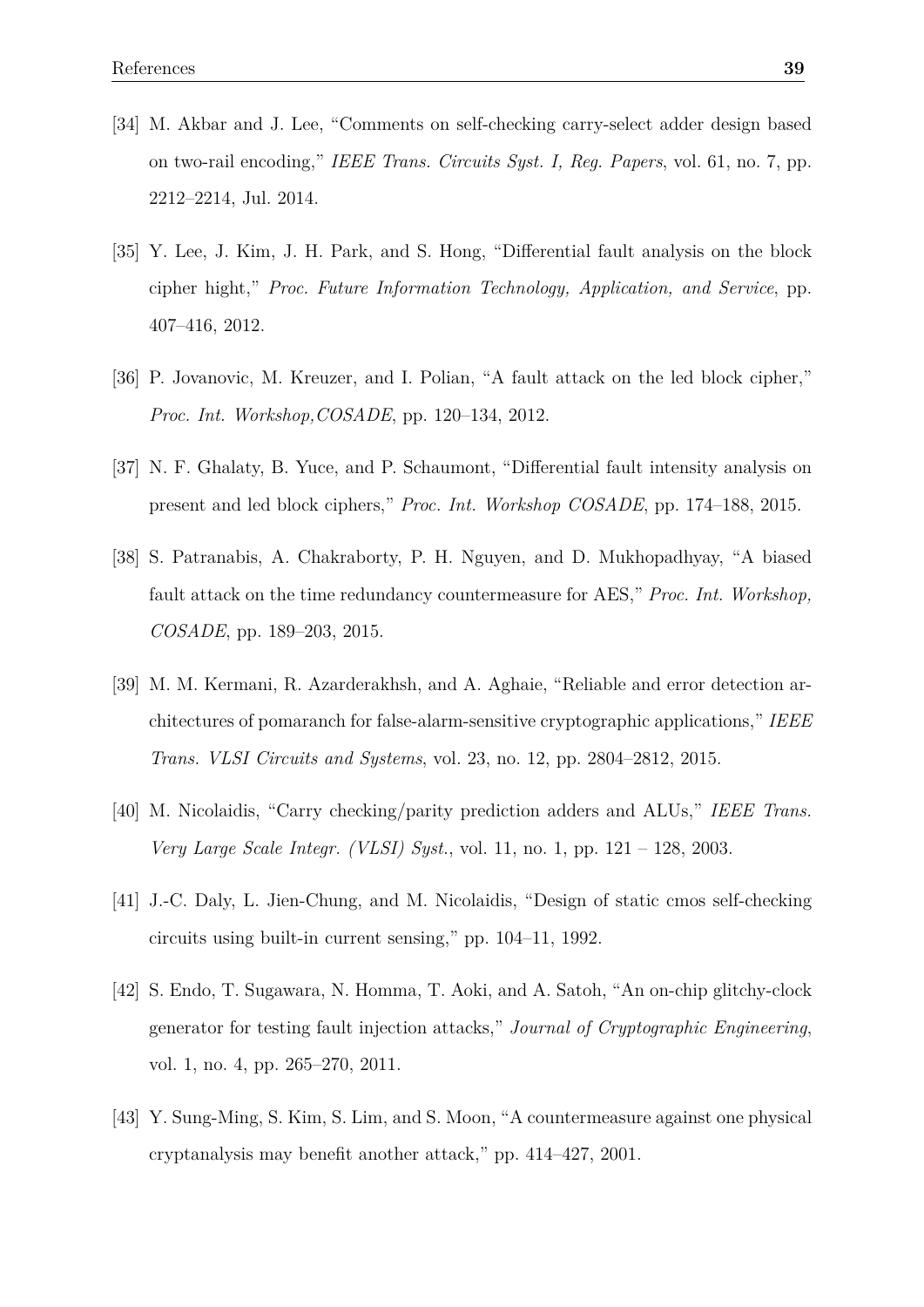- [44] E. Fujiwara and K. Haruta, "Fault-tolerant arithmetic logic unit using parity-based codes," *IEICE Transactions (1976-1990)*, vol. 64, no. 10, pp. 653–660, 1981.
- [45] M. Mozaffari-Kermani, E. Savas, and S. Upadhyaya, "Guest editorial: Introduction to the special issue on emerging security trends for deeply-embedded computing systems," *IEEE Transactions on Emerging Topics in Computing*, 2016.
- [46] M. Mozaffari-Kermani, R. Azarderakhsh, K. Ren, and J. Beuchat, "Guest editorial: Introduction to the special issue on emerging security trends for biomedical computations, devices, and infrastructures," *IEEE/ACM Transactions on Computational Biology and Bioinformatics*, 2016.
- [47] M. Mozaffari-Kermani, R. Azarderakhsh, and A. Aghaie, "Fault detection architectures for post-quantum cryptographic stateless hash-based secure signatures benchmarked on ASIC," *ACM Trans. Embedded Computing Syst. (special issue on Embedded Device Forensics and Security: State of the Art Advances)*, to appear in 2016.
- [48] B. Koziel, R. Azarderakhsh, and M. Mozaffari-Kermani, "Post-quantum cryptography on FPGA based on isogenies on elliptic curves," *IEEE Trans. Circuits Syst. I, Reg. Papers*, to appear in 2016.
- [49] M. Mozaffari-Kermani and R. Azarderakhsh and V. Singh, "Reliable low-latency Viterbi algorithm architectures benchmarked on ASIC and FPGA," *IEEE Trans. Circuits Syst. I, Reg. Papers*, to appear in 2016.
- [50] P. Chen, S. N. Basha, M. Mozaffari-Kermani, R. Azarderakhsh, and J. Xie, "FPGA realization of low register systolic all-one-polynomial multipliers over *GF*(2*<sup>m</sup>*) and their applications in trinomial multipliers," *IEEE Trans. Very Large Scale Integr. (VLSI) Syst.*, to appear in 2016.
- [51] M. Mozaffari-Kermani, S. Sur-kolay, A. Raghunathan, and N. K. Jha, "Systematic poisoning attacks on and defenses for machine learning in healthcare," *IEEE J. Biomedical and Health Informatics*, vol. 19, no. 6, pp. 1893 – 1905, Nov. 2015.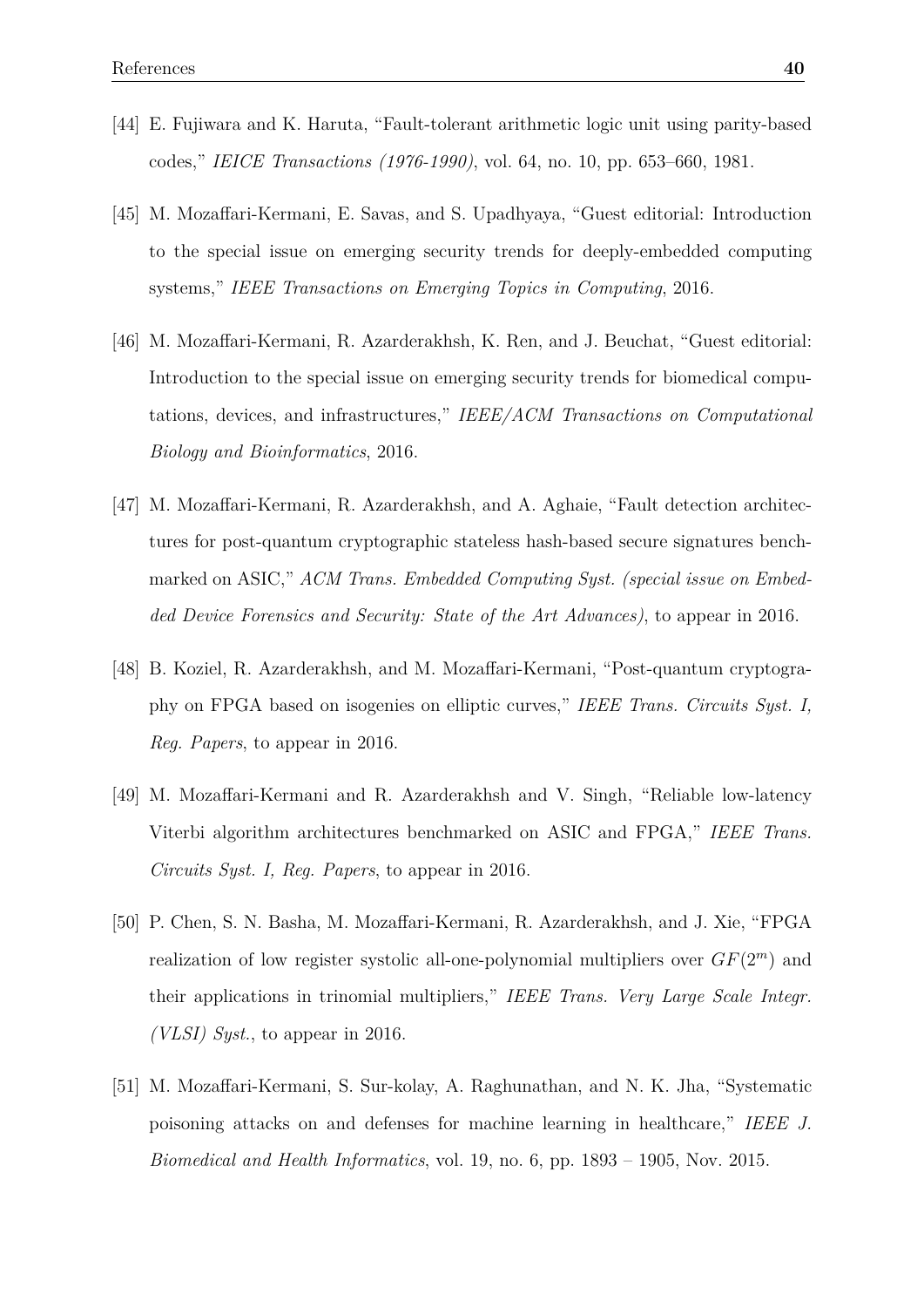- [52] R. Azarderakhsh and M. Mozaffari-Kermani, "High-performance two-dimensional finite field multiplication and exponentiation for cryptographic applications," *IEEE Trans. Comput.-Aided Design Integr. Circuits Syst.*, vol. 34, no. 10, pp. 1569 – 1576, Oct. 2015.
- [53] M. Mozaffari-Kermani, R. Azarderakhsh, S. Bayat-Sarmadi, and C. Lee, "Systolic gaussian normal basis multiplier architectures suitable for high-performance applications," vol. 23, no. 9, pp. 1969–1972, Sept. 2015.
- [54] A. Mohsen-nia, M. Mozaffari-Kermani, S. Sur-kolay, A. Raghunathan, and N. K. Jha, "Energy-efficient long-term continuous personal health monitoring," *IEEE Trans. Multi-Scale Computing Systems,*, vol. 1, no. 2, April 2015.
- [55] M. Mozaffari-Kermani, N. Manoharan, and R. Azarderakhsh, "Reliable Radix-4 complex division for fault-sensitive applications," *IEEE Trans. Comput. Aided Design Integr. Circuits Syst.*, vol. 34, no. 4, pp. 656 – 667, April 2015.
- [56] R. Azarderakhsh, M. Mozaffari-Kermani, and K. U. Jarvinen, "Secure and efficient architectures for single exponentiation in finite field suitable for high-performance cryptographic applications," *IEEE Trans. Comput. Aided Design Integr. Circuits Syst.*, vol. 34, no. 3, pp. 332 – 340, Mar. 2015.
- [57] M. Mozaffari-Kermani, S. Bayat-Sarmadi, and R. Azarderakhsh, "Fault-resilient lightweight cryptographic block ciphers for secure embedded systems," *IEEE Embedded Sys.*, vol. 6, no. 4, pp. 89 – 92, Dec. 2014.
- [58] S. Bayat-Sarmadi, M. Mozaffari-Kermani, and A. Reyhani-Masoleh, "Efficient and concurrent reliable realization of the secure cryptographic SHA-3 algorithm," *IEEE Trans. Comput. Aided Design Integr. Circuits Syst.*, vol. 33, no. 7, pp. 1105 – 1109, Jul. 2014.
- [59] J. Pan, R. Azarderakhsh, M. Mozaffari-Kermani, C. Lee, C. Chiou, and J. Lin, "Low latency digit-serial systolic double basis multiplier over *GF*(2*<sup>m</sup>*) using subquadratic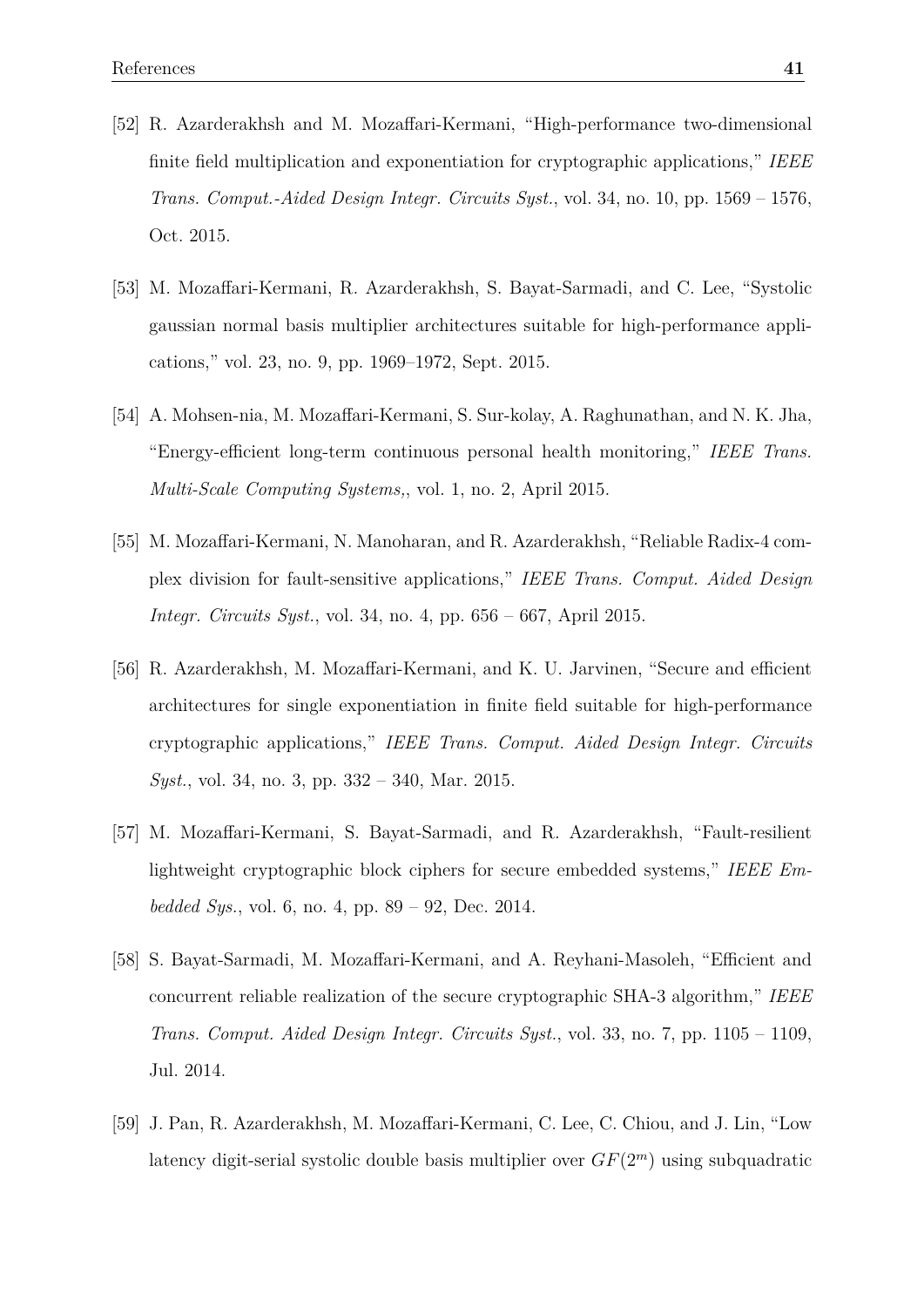toeplitz matrix-vector product approach," *IEEE Trans. Comput.*, vol. 63, no. 5, pp. 1169 – 1181, May 2014.

- [60] K. U. Jarvinen, R. Azarderakhsh, and M. Mozaffari-Kermani, "Efficient algorithm and architecture for elliptic curve cryptography for extremely constrained secure applications," *IEEE Trans. Circuits Syst. I, Reg. Papers*, vol. 61, no. 4, pp. 1144 – 1155, Apr. 2014.
- [61] S. Bayat-Sarmadi, M. Mozaffari-Kermani, R. Azarderakhsh, and C. Lee, "Dual basis super-serial multipliers for secure applications and lightweight cryptographic architectures," *IEEE Trans. Circuits Syst. II, Exp. Briefs*, vol. 61, no. 2, pp. 125 – 129, Feb. 2014.
- [62] M. Mozaffari-Kermani and R. Azarderakhsh, "Efficient fault diagnosis schemes for reliable lightweight cryptographic ISO/IEC standard CLEFIA benchmarked on ASIC and FPGA," *IEEE Trans. Ind. Electron.*, vol. 60, no. 12, pp. 5925 – 5932, Dec. 2013.
- [63] M. Mozaffari-Kermani and A. Reyhani-Masoleh, "Efficient and high-performance parallel hardware architectures for the AES-GCM," *IEEE Trans. Comput.*, vol. 61, no. 8, pp. 1165 – 1178, Aug. 2013.
- [64] M. Mozaffari-Kermani and A. Reyhani-Masoleh, "A low-power high-performance concurrent fault detection approach for the composite field S-box and inverse Sbox," *IEEE Trans. Comput.*, vol. 60, no. 9, pp. 1327 – 1340, Sept. 2011.
- [65] M. Mozaffari-Kermani and A. Reyhani-Masoleh, "A lightweight high-performance fault detection scheme for the Advanced Encryption Standard using composite fields," *IEEE Trans. Very Large Scale Integr. (VLSI) Syst.*, vol. 19, no. 1, pp. 85 – 91, Jan. 2011.
- [66] M. Mozaffari-Kermani and A. Reyhani-Masoleh, "Concurrent structure-independent fault detection schemes for the Advanced Encryption Standard," *IEEE Trans. Comput.*, vol. 59, no. 5, pp. 608 – 622, May 2010.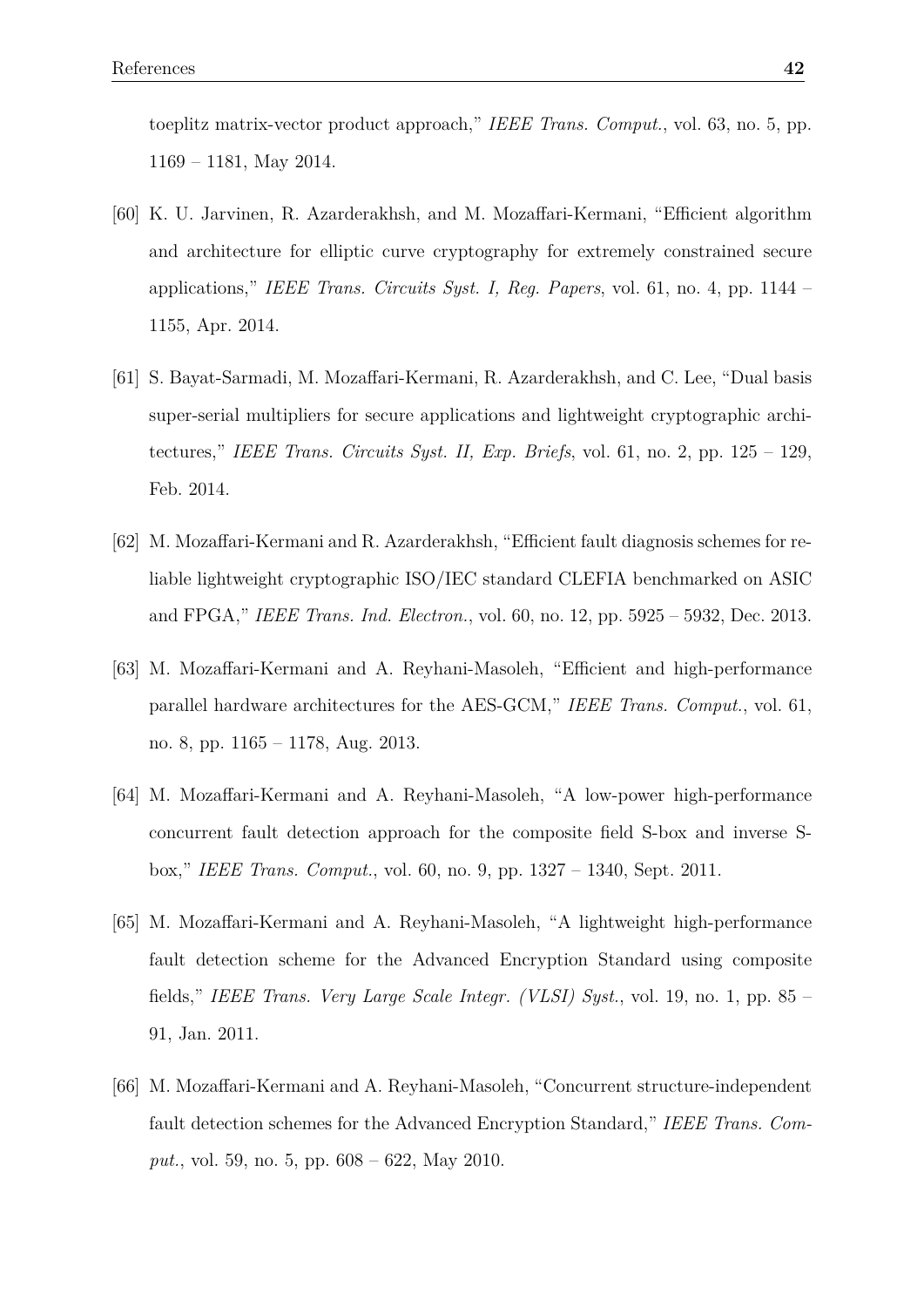- [67] M. Mozaffari Kermani and A. Reyhani Masoleh, "Fault detection structures of the Sboxes and the inverse S-boxes for the Advanced Encryption Standard," *J. Electronic Testing: Theory and Applications (JETTA)*, vol. 25, no. 4, pp. 225 – 245, Aug. 2009.
- [68] M. Mozaffari-Kermani, R. Azarderakhsh, and J. Xie, "Error detection reliable architectures of Camellia block cipher applicable to different variants of its substitution boxes," *Proc. IEEE Asian Hardware Oriented Security and Trust Symposium (HOST)*, to appear in 2016.
- [69] B. Koziel, R. Azarderakhsh, A. Jalali, D. Jao, and M. Mozaffari-Kermani, "NEON-SIDH: Efficient implementation of supersingular isogeny diffie-hellman key exchange protocol on ARM," *Proc. Conf. Cryptology and Network Security (CANS)*, to appear in 2016.
- [70] B. Koziel, R. Azarderakhsh, and M. Mozaffari-Kermani, "Fast hardware architectures for supersingular isogeny diffie-hellman key exchange on FPGA," *Proc. Int. Conf. (INDOCRYPT)*, to appear in 2016.
- [71] M. Mozaffari-Kermani and R. Azarderakhsh, "Lightweight hardware architectures for fault diagnosis schemes of efficiently-maskable cryptographic substitution boxes," *Proc. IEEE Int. Conf. ICECS*, to appear in 2016.
- [72] A. Aghaie, M. Mozaffari-Kermani, and R. Azarderakhsh, "Fault diagnosis schemes for secure lightweight cryptographic block cipher RECTANGLE benchmarked on FPGA," *Proc. IEEE Int. Conf. ICECS*, to appear in 2016.
- [73] M. Mozaffari-Kermani, R. Azarderakhsh, and M. Mirakhorli, "Multidisciplinary approaches and challenges in integrating emerging medical devices security research and education," *Proc. Conf. American Society for Engineering Education*, to appear in 2016.
- [74] R. Ramadoss, M. Mozaffari-Kermani, and R. Azarderakhsh, "Efficient error detection architectures for CORDIC through recomputing with encoded operands," *Proc. IEEE Int. Symp. Circuits and Systems (ISCAS)*, pp. 2154 – 2157, May 2016.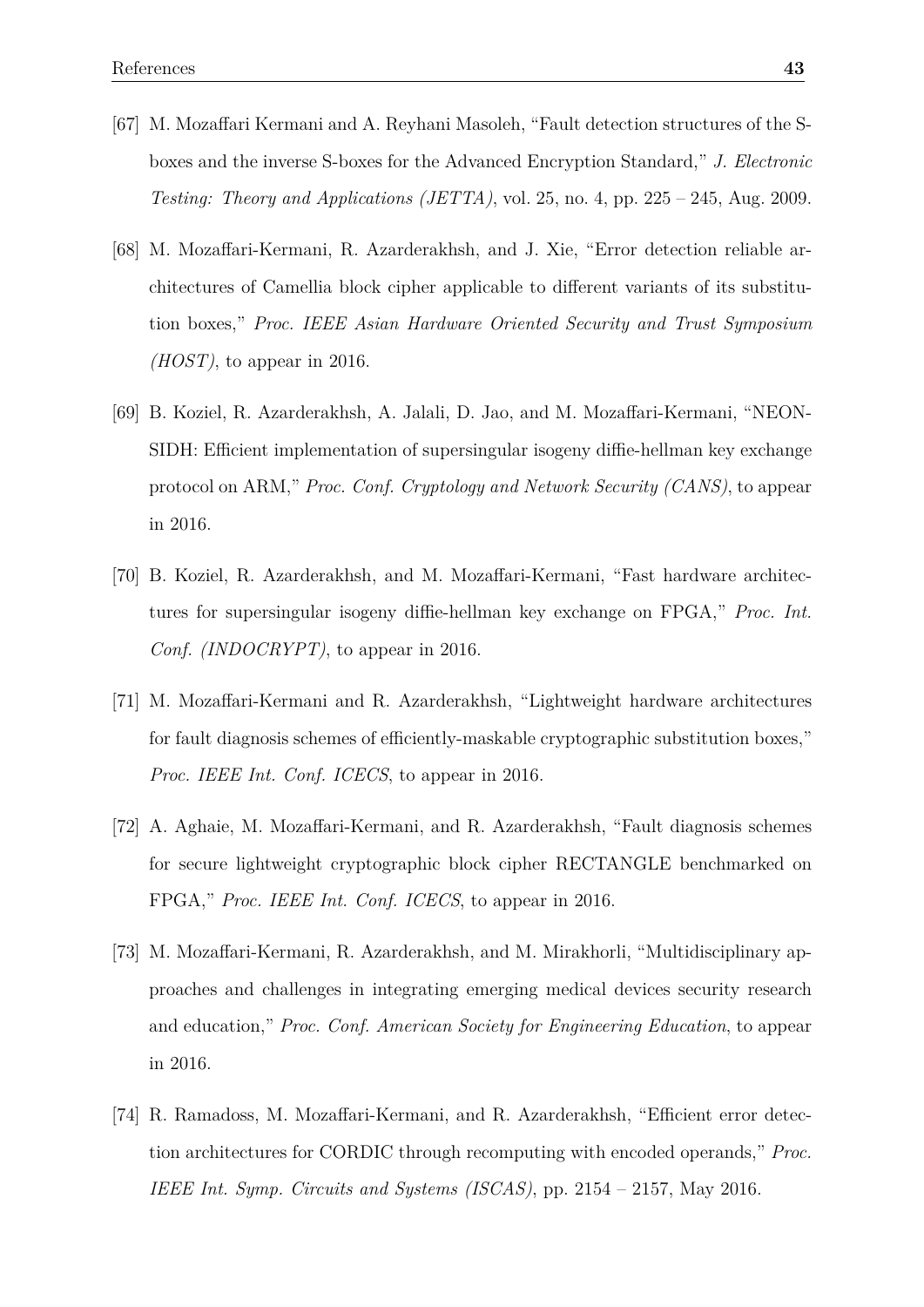- [75] B. Koziel, M. Mozaffari-Kermani, R. Azarderakhsh, and D. Jao, "Post-quantum cryptography on FPGA based on isogenies on elliptic curves," *Proc. eprint 2016/672*, pp. 1 – 18, 2016.
- [76] B. Koziel, A. Jalali, M. Mozaffari-Kermani, R. Azarderakhsh, and D. Jao, "NEON-SIDH: Efficient implementation of supersingular isogeny diffie-hellman key-exchange protocol on ARM," *Proc. eprint 2016/669*, pp. 1 – 16, 2016.
- [77] B. Koziel, M. Mozaffari-Kermani, and R. Azarderakhsh, "Low-resource and fast binary edwards curves cryptography using gaussian normal basis," *Proc. Int. Conf. (INDOCRYPT)*, pp. 347 – 369, 2015.
- [78] M. Mozaffari-Kermani and R. Azarderakhsh, "Reliable hash trees for post-quantum stateless cryptographic hash-based signatures," *Proc. IEEE Int. Symp. Defect and Fault Tolerance in VLSI Systems (DFT)*, pp. 103 – 108, Oct. 2015.
- [79] M. Mozaffari-Kermani and R. Azarderakhsh, "Integrating emerging cryptographic engineering research and security education," *Proc. Conf. American Society for Engineering Education*, pp. 1 – 13, Jun. 2015.
- [80] C. E. Kennedy and M. Mozaffari-Kermani, "Generalized parallel crc computation on FPGA," *Proc. IEEE Conf. Elec. Comput. Eng.*, pp. 107 – 113, May. 2015.
- [81] M. Mozaffari-Kermani, M. Zhang, A. Raghunathan, and N. K. Jha, "Emerging frontiers in embedded security," *Proc. IEEE Int. Conf. VLSI Design*, pp. 203 – 208, Jan. 2013.
- [82] M. Zhang, M. Mozaffari-Kermani, A. Raghunathan, and N. K. Jha, "Energy-efficient and secure sensor data transmission using encompression," *Proc. IEEE Int. Conf. VLSI Design*, pp. 31 – 36, Jan. 2013.
- [83] M. Mozaffari-Kermani and A. Reyhani-Masoleh, "Reliable hardware architectures for the third-round SHA-3 finalist grostl benchmarked on FPGA platform," *Proc. IEEE Int. Symp. Defect and Fault Tolerance in VLSI Systems (DFT)*, pp. 325 – 331, Oct. 2011.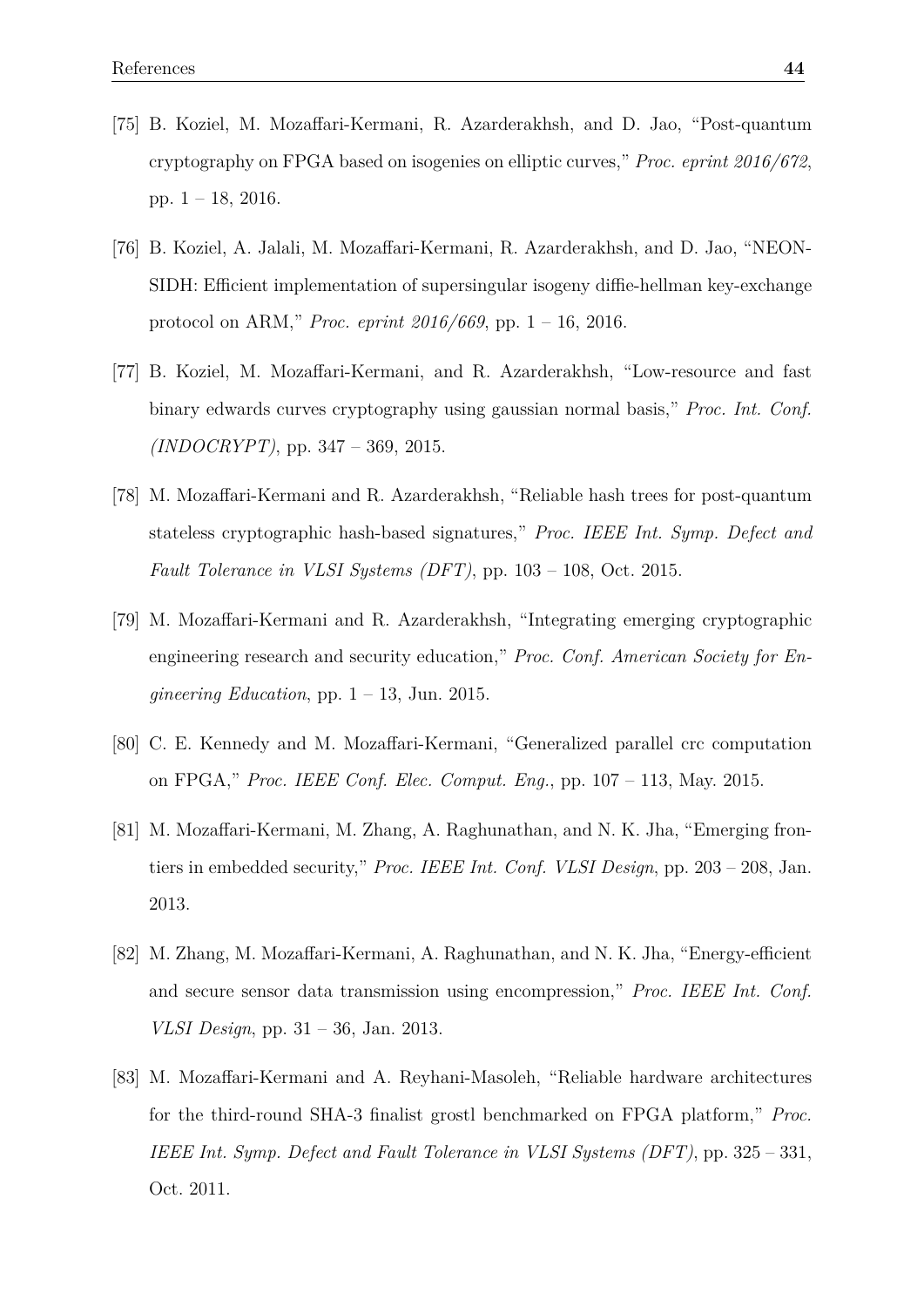- [84] M. Mozaffari-Kermani and A. Reyhani-Masoleh, "A high-performance fault diagnosis approach for the AES SubBytes utilizing mixed bases," *Proc. IEEE Workshop Fault Diagnosis and Tolerance in Cryptography (FDTC)*, pp. 80 – 87, Sep. 2011.
- [85] M. Mozaffari Kermani and A. Reyhani Masoleh, "A low-cost S-box for the Advanced Encryption Standard using normal basis," *Proc. IEEE Int. Conf. Electro/Information Technology (EIT)*, pp. 52 – 55, Jun. 2009.
- [86] M. Mozaffari-Kermani and A. Reyhani-Masoleh , "A lightweight concurrent fault detection scheme for the AES S-Boxes using normal basis," *Proc. LNCS Cryptographic Hardware and Embedded Systems (CHES)*, pp. 113 – 129, Aug. 2008.
- [87] M. Mozaffari-Kermani and A. Reyhani-Masoleh, "A structure-independent approach for fault detection hardware implementations of the Advanced Encryption Standard," *Proc. IEEE Workshop Fault Diagnosis and Tolerance in Cryptography (FDTC)*, pp. 47 – 53, Sep. 2007.
- [88] M. Mozaffari Kermani and A. Reyhani Masoleh, "Parity-based fault detection architecture of S-box for Advanced Encryption Standard," *Proc. IEEE Int. Symp. Defect and Fault Tolerance in VLSI Systems (DFT)*, pp. 572 – 580, Oct. 2006.
- [89] M. Mozaffari-Kermani and A. Reyhani-Masoleh, "Parity prediction of S-box for AES," *Proc. IEEE Canadian Conference on Electrical and Computer Engineering (CCECE)*, pp. 2357 – 2360, May 2006.
- [90] B. Koziel, R. Azarderakhsh, D. Jao, and M. Mozaffari-Kermani, "On fast calculation of addition chains for isogeny-based cryptography," *Proc. Inscrypt*, 2016.
- [91] B. Koziel, R. Azarderakhsh, D. Jao and M. Mozaffari-Kermani, "On fast calculation of addition chains for isogeny-based cryptography," *Proc. eprint 2016/1045*, pp. 1– 20, 2016.
- [92] B. Koziel, R. Azarderakhsh, and M. Mozaffari-Kermani, "Fast hardware architectures for supersingular isogeny diffie-hellman key exchange on FPGA," *Progress in*